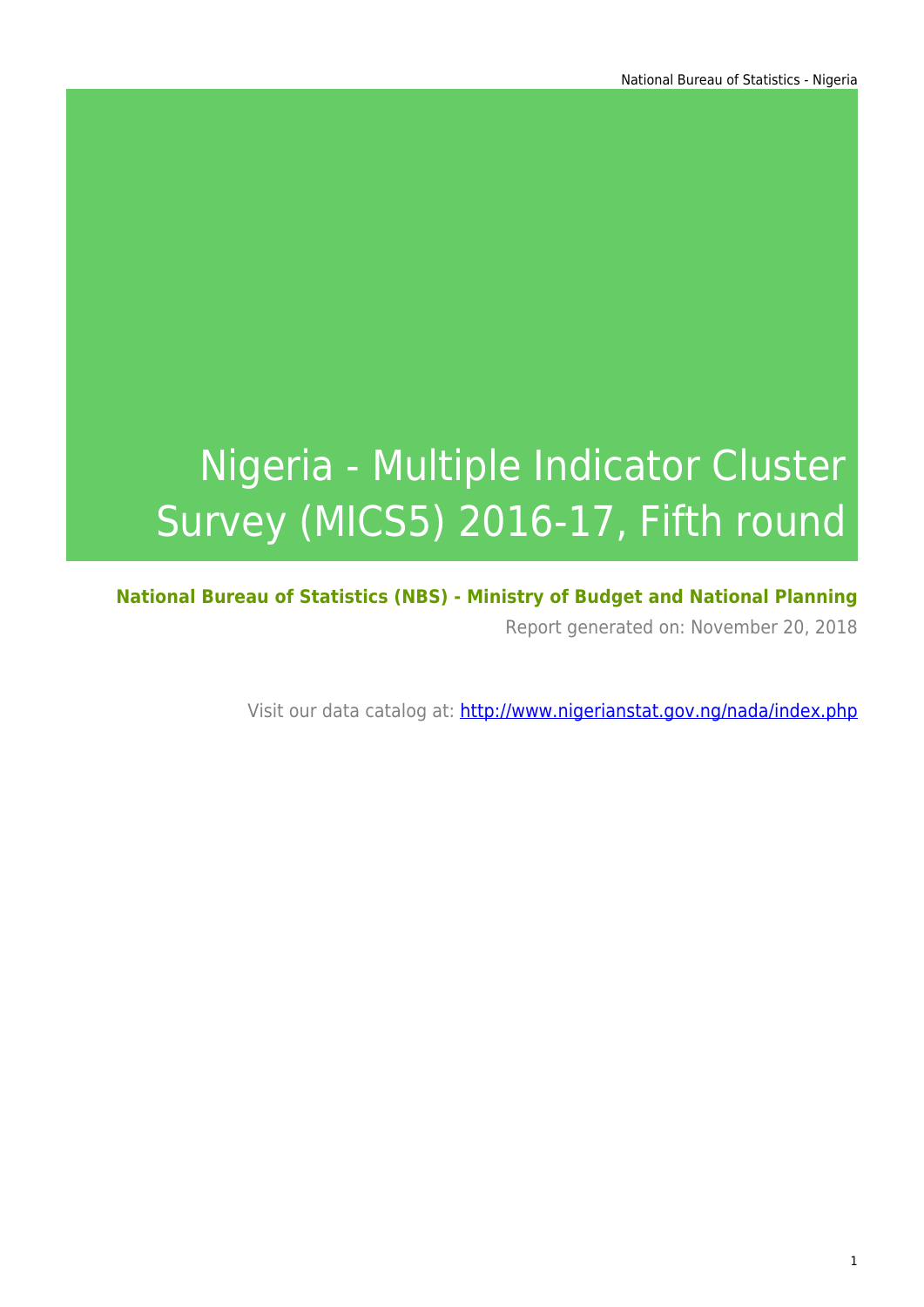# **Overview**

### Identification

### **ID NUMBER**

NGA-NBS-MICS5-2016-17-v01

### Version

### **VERSION DESCRIPTION**

v1.0: Edited, anonymous dataset for public distribution

### **PRODUCTION DATE**

2018-07-01

### **Overview**

### **ABSTRACT**

Executive Summary

#### Introduction

This report is based on the Nigeria Multiple Indicator Cluster Survey (MICS 5) 2016-17, conducted between September 2016 and January 2017 by National Bureau of Statistics (NBS), with technical and financial support from UNICEF, WHO, UNFPA, Bill and Melinda Gates Foundation, Save One Million Lives and NACA. The survey provides statistically sound and internationally comparable data essential for developing evidence-based policies and programmes, and for monitoring progress toward national goals and global commitments. Among these global commitments are those emanating from the World Fit for Children Declaration and Plan of Action, the goals of the United Nations General Assembly Special Session on HIV/AIDS, the Education for All Declaration and the Millennium/Sustainable Development Goals (MDGs/SDGs). The Nigeria Multiple Indicator Cluster Survey 2016-17 has been designed to measure achievements of MDGs and provide baseline for SDGs. More specifically, Nigeria MICS 2016-17 will assist UNICEF in monitoring and evaluating its country programmes including those on child survival, development, protection and rights of children, women and men.

#### Survey Objectives

The objectives of Nigeria Multiple Indicator Cluster Survey (MICS) 2016-17 are to: (1) provide up-to-date information for assessing the situation of children and women in Nigeria, (2) generate data for the critical assessment of the progress made in various programme areas, and to identify areas that require more attention, (3) contribute to the generation of baseline data for the SDG, (4) provide data needed for monitoring progress toward goals established in the post Millennium Declaration and other internationally agreed goals, as a basis for future action, (5) provide disaggregated data to identify disparities among various groups to enable evidence based actions aimed at social inclusion of the most vulnerable.

#### Sample and Survey Methodology

The sample for the Nigeria MICS 2016-17 was designed to provide estimates for a large number of indicators on the situation of children and women at the national, rural/urban, states as well as, the 6 geo-political zones of Nigeria. The states within each zone were identified as the main sampling Strata while the Enumeration Areas (EAs) within each state were identified as the Primary Sampling Units (PSUs). The EAs for the survey were selected from the National Integrated Survey of Households round 2 (NISH2) master samples, based on a list of EAs prepared for the 2006 Population Census. Two stage sampling was conducted with the first stage being the selection of EAs within the strata while the second stage was the selection of households within each EAs. Out of 37,440 households sampled, 35,747 households were visited, 34,289 were occupied and 33,901 were successfully interviewed, representing a household response rate of 98.9 percent. Of these, 34,376 women and 15,183 men age 15-49 years were successfully interviewed.

### **Ouestionnaires**

Four sets of questionnaires were used in the survey; the household questionnaire, the individual women questionnaire, the individual men questionnaire and the under-five children questionnaire. These were the MICS5 standard questionnaires adapted to Nigeria situation.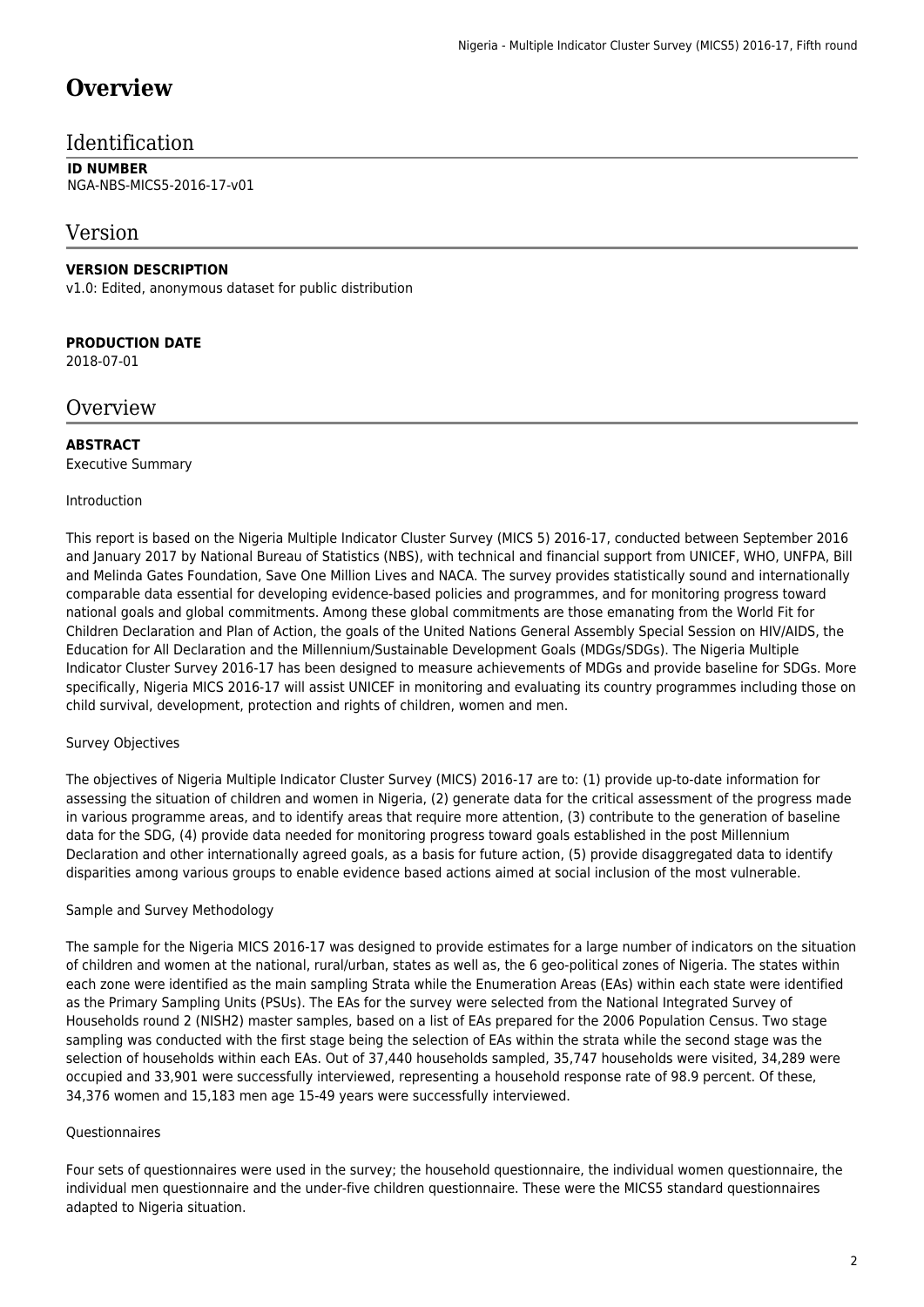### Fieldwork and Data Processing

Training for the fieldwork was conducted for thirty-one (31) days in August 2016. The data were collected by 78 teams; each team comprised four interviewers, one driver, one measurer and a supervisor. Fieldwork began in September, 2016 and concluded in January 2017. Using Computer Assisted Personal Interviewing (CAPI), the data were electronically captured from the field and transmitted to a central server, using CSPro CAPI application, Version 5.0. Data were analysed using the Statistical Package for Social Scientists (SPSS) software, Version 21. Model syntax and tabulation plans developed by UNICEF MICS team were customized and used for this purpose.

### Characteristics of Households

The age structure of Nigeria shows a largely young population. Of the 182,165 household members enumerated, forty-Seven percent of the population are under the age of 15 years, contributing to the high dependency ratio in Nigeria. Households are traditionally headed by men, but a substantial proportion, about fifteen percent, of households were headed by women. Majority of Nigerian, 63.4 percent of households, reside in rural areas, with the North West region accounting for the highest proportion, 26.9 percent, while South East region has the least, 9.2 percent. Twenty-two percent of the household heads had no education, while 19.3 had primary education, 26.7 percent with Secondary / Secondary-technical and 16.3 percent had higher education.

#### Characteristics of Women, Men and Under five Children

Women: Majority of the woman are married, with 7 in 10 women age 15-49 years being currently married. About 23 percent of them had no education, 14.4 percent with primary education, while 36.3 had secondary education and 10.2 percent had higher education. Sixty-four percent of women resides in the rural areas.

Men: In contrast to the women, about half of eligible men were never married. Among the eligible men, 10.3 percent of them had no education, 13.2 percent with primary education, while 45.2 had secondary education and 17.3 percent had higher education. Similar to the women, most men, sixty-three percent, resides in the rural areas.

Children: There is a somewhat higher proportion of children in the rural areas, 69.5 percent, compared to the adult population. Likewise, a higher proportion of children under 5 years old were in the poorest households, 23 percent, compared to 17.8 percent in the richest households.

#### Child Mortality

MICS 5 estimate of neonatal mortality rate is 39 per 1,000 live births, while Infant mortality rate is 70 per 1,000 live births. This implies that 1 in 15 livebirths in Nigeria die before their first birthday according to the MICS5 2016-17 survey. Also, under-five mortality rate is estimated to be 120 per 1,000 live births – 1 in 9 live births die before their fifth birthday.

Urban-rural mortality differential is pronounced across early childhood age groups. As expected, mortality rates in urban areas are lower than rural areas in Nigeria. Also, mortality is higher in the poorer households, as one out of 6 children who lives in the poorest household in Nigeria die before their fifth birthday. Nine states in the northern region have higher U5 mortality rates than the national average: Nasarawa, Niger, Bauchi, Gombe, Jigawa, Kano, Katsina, Kebbi, and Zamfara. To achieve SDG 3.2, there must be at least 50 percent reduction in early childhood mortality rates before 2030 across all groups.

#### Nutrition

Three in 10 children under five years have acute, chronic or both malnutrition. Two in 5 children under five years are stunted and 1 in 5 children under 5 years are severely stunted. Fourteen in 36 states in Nigeria have wasting prevalence that are classified as serious for public health significance. Mothers with at least secondary education have higher proportion of obese children than those with lower and non-formal education.

Quite a low proportion of mother, three out of 10, initiated early breastfeeding as recommended by WHO, however, 7 in 10 mothers eventually initiated breastfeeding within 24 hour of birth delivery. The 24 percent exclusive breastfeeding rate is yet to meet the WHO Global nutrition target of 50 percent. One in two infants is predominantly breastfed while just one in five is exclusively breastfed.

#### Salt Iodization

Iodized salt containing 15 ppm or more are consumed in 69 percent of sampled household with higher prevalence in South South and South East. There was slight variation in households using adequately iodized salt in urban and rural areas. Richer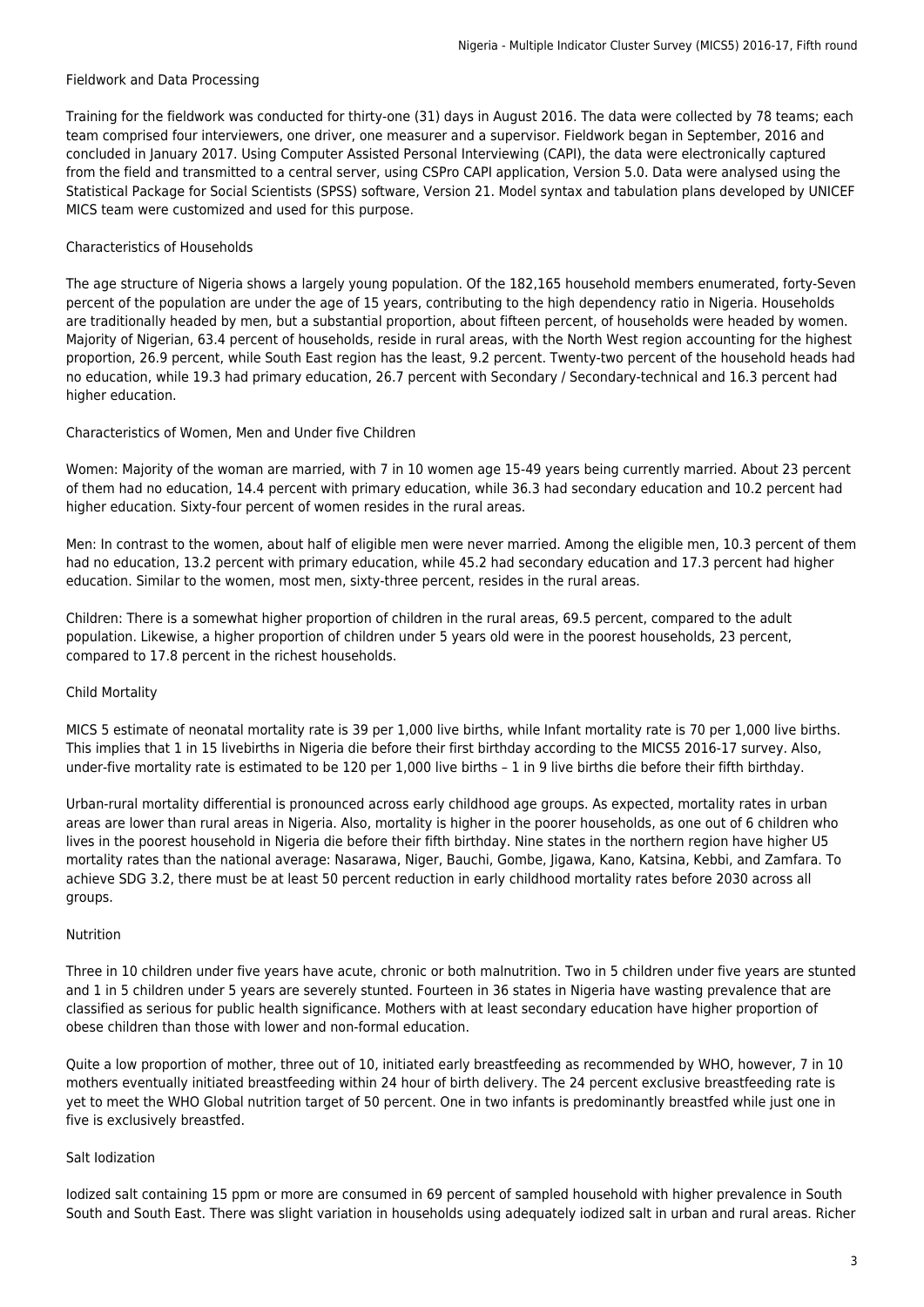households consume adequately iodized salt more than others in poorer wealth quintile.

#### Low Birth Weight

Only one in 4 live births were weighed at birth, and fifteen percent of these births are classified as low weight because they are less than 2,500 grams at birth. Although more babies are weighed at birth in the southern part of the country, the proportion of low birth weights babies is less than 20 percent across all the geopolitical zones in Nigeria.

### Child health

Vaccination coverage is an important indicator of Immunization, one of the cost-effective means of ending preventable deaths of newborn and under 5 children. Eighteen percent of children age 12-23 months received all recommended vaccination by their first birthday in the survey. Specific vaccine coverage are 35 percent for Tuberculosis; 34 percent coverage for polio, 30 percent coverage for pentavalent vaccine, 39 percent coverage for Measles and 36 percent coverage for yellow fever. The MICS 2016-17 survey also showed that about half of women with a live birth in the last two years prior to the survey received antenatal tetanus toxoid, which protected against neonatal tetanus.

Malaria prevention in pregnancy was adequate in only one out of 6 women age 15-49 years, who received three or more doses of SP/Fansidar during their last pregnancy that led to a live birth in the last 2 years. Reported illnesses in under-five children, two weeks preceding survey, are diarrhoea in 14.3 percent, ARI in 3 percent, and malaria fever in 25.4 percent of children under five.

### Water and Sanitation

Access to safe and clean drinking water and sanitation is essential to human health. Sixty-four percent of household members use improved sources of drinking water. Only 2.3 percent of households using unimproved drinking water sources have appropriate water treatment method. About fifty-two percent of household population use improved sanitation facility, mostly using pit latrine with slab and flush or pour flush into septic tank. On shared sanitation facilities, one in 3 household members use improved sanitation facilities that are not shared. Overall, 26.5 percent of households have both improved drinking water source and improved sanitation facility. One in 10 households have a specific place for handwashing where water and soap or other cleansing agents are present. There are differentials across social groups in Nigeria.

E.Coli contaminated drinking water is high and of public health concern as 90.8 percent of household members in Nigeria drink faecal contaminated water. Percentage of Household with improved drinking water sources accessible on the premises, available when needed, and free from faecal contamination is remarkably low 3.7 percent.

### Reproductive Health

Fertility is high in the Nigerian population, as a woman will have about 6 children over her childbearing years. Adolescent birth rate is 120 per 1,000 women in the 15-19 age group. Adolescent fertility differentials per 1,000 women age 15-19 are: 59 in urban; 154 in rural; 35 in the richest quantile; 199 in the poorest quantile; 9 in women with higher education; 232 in women with non-formal education. Also, three in 10 women age 20-24 have had a live birth before age 18.

One out of 8 women currently married or in union are using contraception (13.4 percent). Unmet need for family planning in Nigeria is 27.6 percent. The most commonly used contraceptive methodis injectable (4.3% percent). Contraceptive prevalence ranges from 7.6 percent in North-East to 25.8 percent in South-West. About 21 percent of married women in urban areas and 10 percent in rural areas use a method of contraception. Adolescents are far less likely to use contraception than older women.

About 65.8 percent received antenatal care from a skilled provider and 49.1 percent of women with a live birth in the last two years had adequate antenatal visit (four or more antenatal visits). Two out of 5 of births were delivered by skilled personnel- doctor, nurse, midwife or auxiliary midwife. Assistance by skilled birth attendant is as low as 23.6 percent in North-West and as high as 90.7 percent in the South-East. 37.5 percent of women age 15-49 used health facility for their last delivery;24.4 percent in public health facilities and 13.1 percent in private health facilities.

#### Early childhood development

One out of 3 children attends organized early childhood education programme in Nigeria, with more children in Southern regions than Northern part. About two-thirds (62.8 percent) of the children have an adult household member engage them on four or more activities that promote learning and school readiness. Involvement of biological father and mother in activities that support early learning is as low as 10.8 percent and 28.1 percent respectively. Only 5.6 percent of the children live in households where there are at least 3 children's books accessible to the child. Three in 5 children age 36-59 months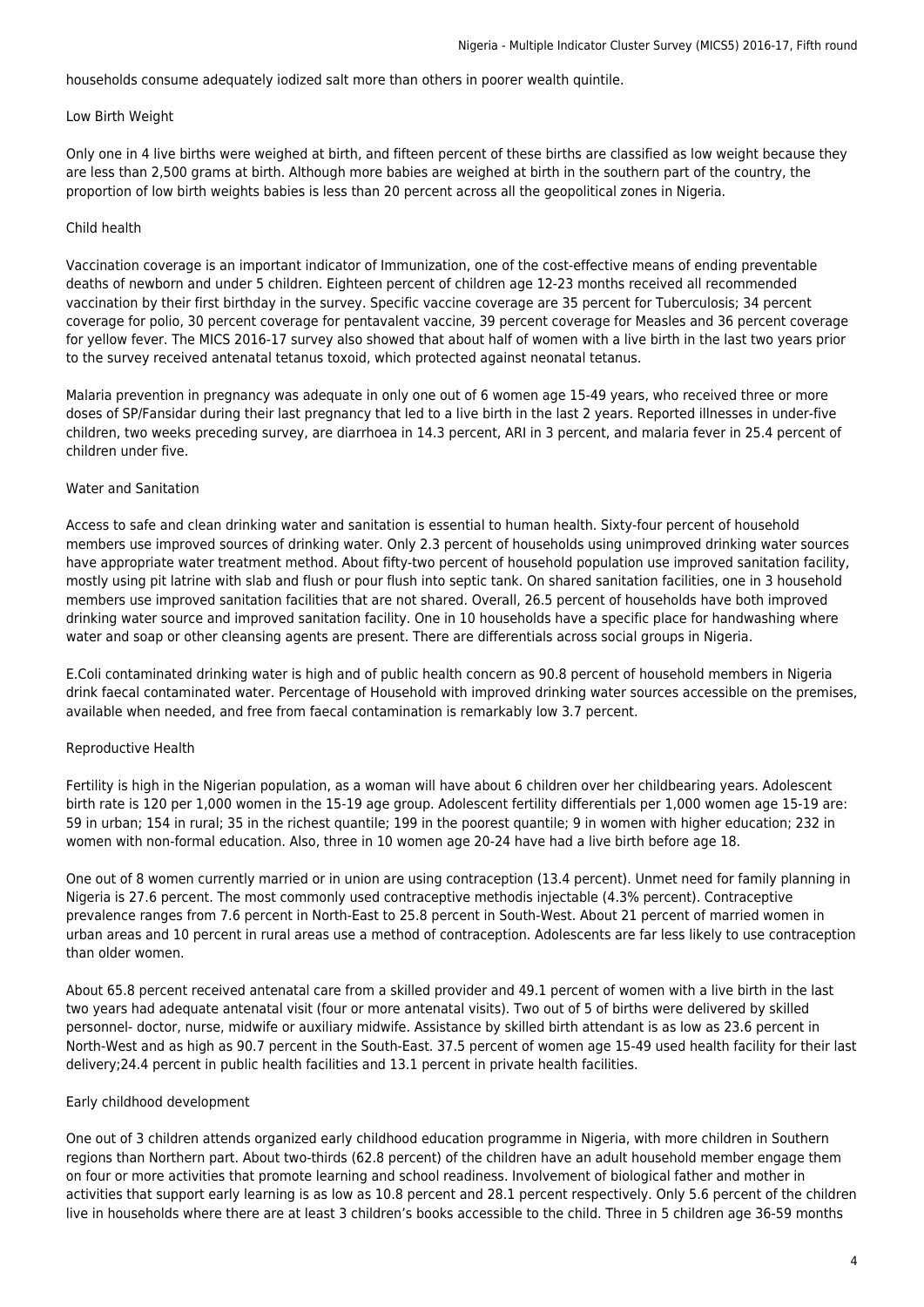are developmentally on track in at least three of the four early childhood development domains. One third of children were left with inadequate care either by being left alone or in the care of another child.

#### Literacy and Education

The percentage of young people age 15-24 years who can read a short simple statement about everyday life or who attended secondary or higher education was used in the survey to estimate literacy rate. Literacy rate is 59.3 percent for women and 79.9 percent for men age 15-24. The rate is very low among young women and men in Niger, Bauchi, Gombe, Yobe, Jigawa, Katsina, Kebbi, Sokoto and Zamfara, which are all in the Northern region of Nigeria. School readiness is also low as 39 percent of children in the first grade of primary school attended pre-school the previous year.

Net intake rate in primary education is 39.4 percent. One third of children of school-entry age were enrolled in first grade of primary school. Three in 5 of primary school age children and two in 5 secondary school age children are currently attending school. 94 percent of children reach final grade (primary 6) in government-owned primary school.

Primary school completion rate is 63 percent. This implies that six in 10 children of primary completion age of 11 years are in the last grade of primary education. Transition rate to secondary school is 49 percent. Gender parity for primary school is 1.00, indicating no difference in the attendance of girls and boys in primary school. It is however, 0.97 for secondary school.

#### Child protection

Forty-seven percent of children under age 5 have their birth registered under civil authority. About 50 percent of children are involved in child labour, while 39 percent are working under hazardous condition. In Nigeria, about 85 percent of children age 1-14 years was subjected to at least one form of violent discipline.

#### Early marriage and domestic violence

The percentage of women who married before age 15 years in Nigeria is 18.5 percent. Forty-four percent of women age 20-49 years married before age 18 years. About 18.4 percent of women had some form of female genital mutilation. One in three women in Nigeria feel that a husband/partner is justified in hitting or beating his wife in at least one of the five situations.

#### HIV/AIDS and Sexual Behaviour

Majority of young people have heard of HIV/AIDS but few have correct and comprehensive knowledge of the disease. Twenty-nine percent of women and thirty-four percent of men have knowledge of the two main ways of HIV prevention. About half of the women can identify the 3 ways of HIV transmission from mother to child. Stigma and discrimination is still high in Nigeria because about one in ten persons in Nigeria have accepting attitude towards people living with HIV.

Six in 10 men and women age 15-49 know where to do an HIV test. Only one in seven have been tested and know the result of the test in the last 12 months. More men know where to go for test, but more women actually do the test before or in the last 12 months to the survey.

Early sexual debut is higher in the Northern Nigeria, among female age 15-24 who do not have formal education, married, live in poorest wealth quintile household and in rural areas. Other risk factors for HIV/AIDS are having multiple sexual partner and sex with a non-marital, non-cohabiting partner, as well as age-mixing among sexual partner; very few women age 15-49 (2 percent) had sex with more than one partner in the last 12 months. Percentage of men (11 percent) who were engaged in the same risky sexual behaviour is higher than female. Age mixing is a common practice as 2 in 5 young women (41 percent) age 15-24 reported that they had sex with a man 10 or more years older. Age mixing is notably high in North West, rural areas, among ever married women, no education women and poor households.

Sixty-one percent of young men and 47 percent of young women who had sex with non-marital and non-cohabiting partners reported use of condom during the last sex in the last 12 months preceding the survey. Condom use among different social groups who are involved in non-regular sex is specifically higher in South East, urban areas, age group 23-24 year, never married, higher education and richest wealth index quintile household.

Access to Mass Media and Use of Information/Communication Technology

Exposure to specific media (newspapers/magazines, radio and television) at least once a week among young people is low - 5.5 percent of young women and 18.5 percent of young men. South west has the highest media exposure: 91.7 percent of males and 80.7 percent of female exposed to at least one of the three media sources in a week. Exposure to computer and the internet is also low- 13.4 percent and 20.6 percent of young women and men had ever used computer respectively. Also,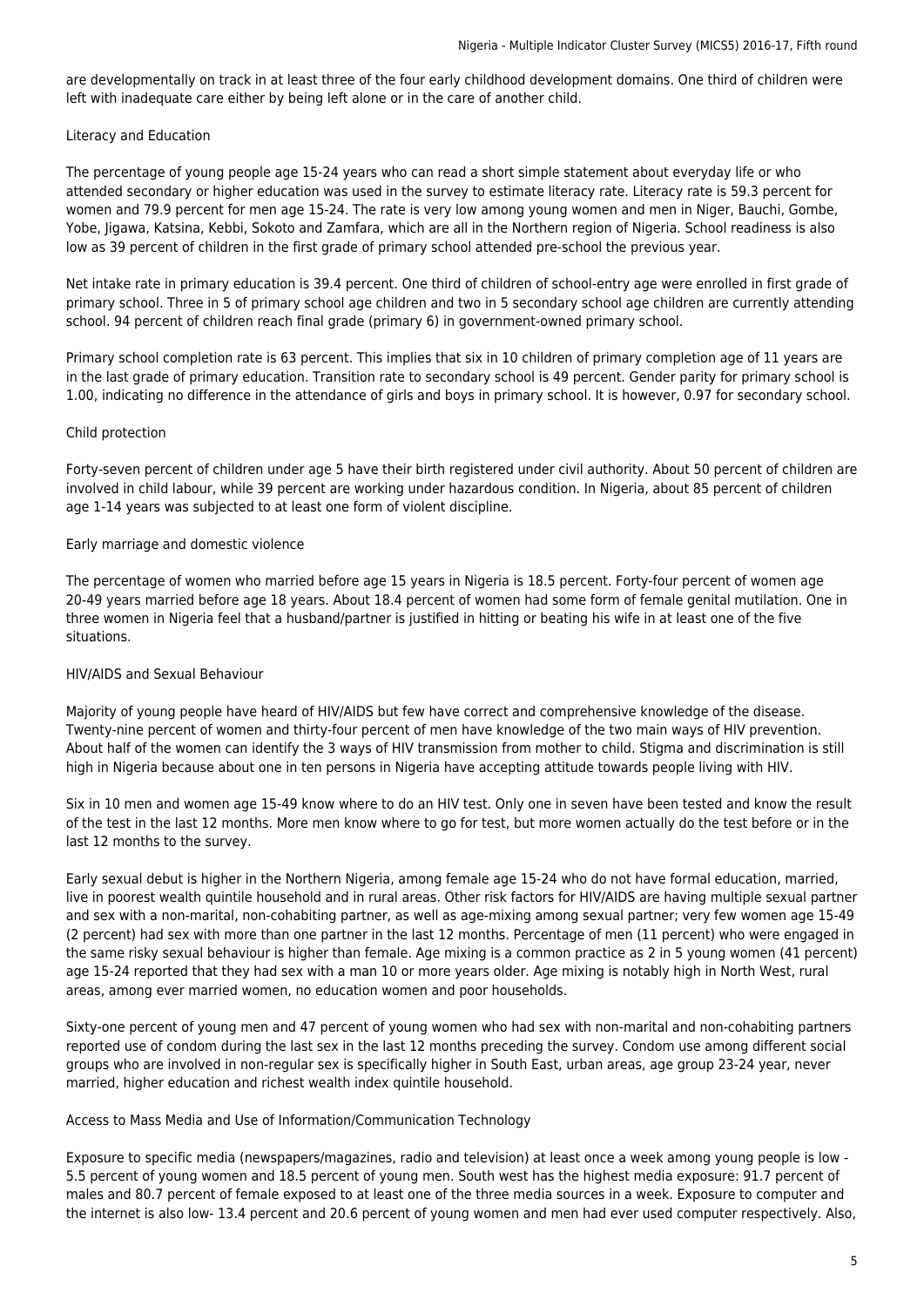17.3 percent and 32 percent of young women and men had ever used internet respectively.

Subjective well-being

At least nine in 10 young women and men age 15-24 years are very or somewhat happy. Young people who are happy are more than those who are satisfied with life, and those who are satisfied with life are more than those who perceived a better life. Zamfara (97.8 percent) and Akwa-Ibom (99.6 percent) have the highest percentage of young women and men who have overall life satisfaction respectively. Seven in 10 young women and men perceived that their lives improved during the last one year and expect that it will get better after one year.

### Tobacco and Alcohol Use

Use of tobacco products is higher among men than women in the last one month: 6.9 percent of men and 0.3 percent of women use Tobacco products. Proportion of people age 15-49 who smoked a whole cigarette before age 15 years is 1.6 percent of men and 0.2 percent of women.

Use of alcohol is also higher among men than women in the last one month as 19.4 percent of men use alcohol while 6.4 percent of women use alcohol. Percentage of people age 15-49 who had at least one alcoholic drink whole before age 15 years is 5.5 percent of men and 3.3 percent of women.

**KIND OF DATA** Sample survey data [ssd]

### **UNITS OF ANALYSIS**

Individuals and Households.

### Scope

### **NOTES**

**TOPICS**

The scope of the Multiple Indicator Cluster Survey includes:

1. Household questionnaire - used to collect basic demographic information on all the household members (usual residents), household characteristics, Education, Selection of one child for child labour/discipline, Child labour, Child discipline, Household characteristics, Insecticide treated nets, Water and Sanitation, Handwashing, Salt Iodization.

2. Individual women questionnaire - administered in each household to all women age 15-49 years; It includes Woman's information panel, Woman's background, Access to mass media and use of information/communication technology, Fertility/Birth history, Birth history, Desire for last birth, Maternal and Newborn health, Post-natal health check, Illness symtoms, Contraception, Unmet neeed, Female genital mutilation/cutting, Attitudes towards domestic violence, Marriage/Union, Sexual behaviour, HIV/AIDS, Tobacco and Alchol use, Life Satisfaction.

3. Individual men questionnaire - administered to all men age 15-49 years in every other(one in every two) households; it includes Man's information panel, Man's background, Access to mass media and use of information/communication technology, Fertility, Attitudes towards domestic violence, Marriage/Union, Sexual behaviour, HIV/AIDS, Circumcision, Tobacco and Alchol use, Life Satisfaction.

4. Under-5 children questionnaire - administered to mothers or caretakers of all children under 5 years of age living in sampled households.It includes Under-five child information panel, Age, Birth registration, Early childhood development, Breastfeeding and dietary intake, Immunization, Care of illness, Anthropometry.

| <b>IUPILS</b> |                   |     |  |  |
|---------------|-------------------|-----|--|--|
| <b>Topic</b>  | <b>Vocabulary</b> | URI |  |  |
| Nutrition     | World Bank        |     |  |  |
| Education     | World Bank        |     |  |  |
| Water         | World Bank        |     |  |  |
| HIV/AIDS      | World Bank        |     |  |  |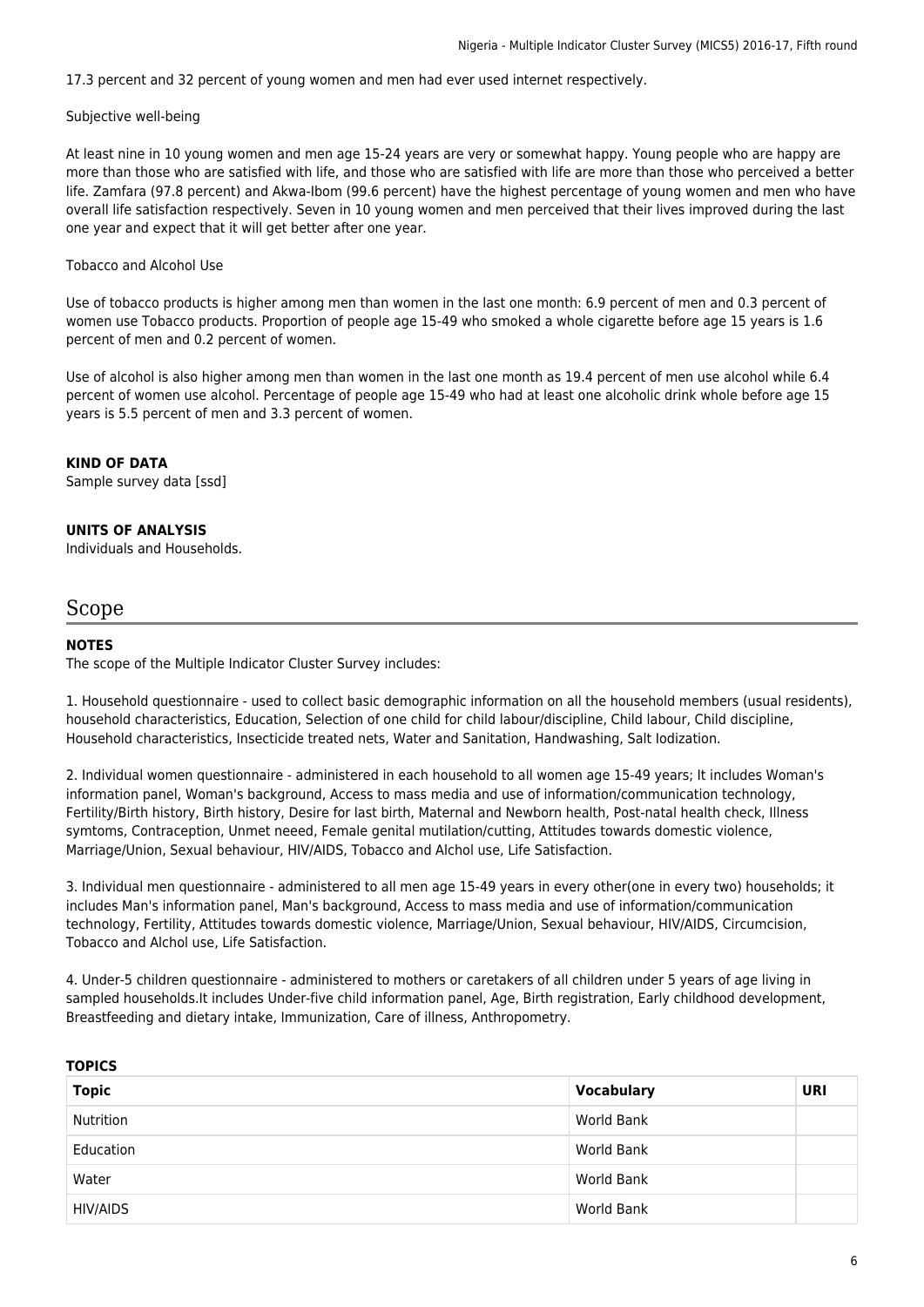| <b>Topic</b>                               | <b>Vocabulary</b> | URI |
|--------------------------------------------|-------------------|-----|
| Information & Communication Technologies   | World Bank        |     |
| Health                                     | World Bank        |     |
| Population & Reproductive Health           | World Bank        |     |
| Gender                                     | World Bank        |     |
| Environmental Health/ Pollution Management | World Bank        |     |

#### **KEYWORDS**

Number of women age 15-49 years, Number of men age 15-49, Number of children under age 5, What is the highest level of school (name) has attended?, Highest grade completed at that level, Ever breastfeed, Ever circumcised, Avoid pregnancy, Has immunization card, Antenatal care, Main source of drinking water, Daughters not living with you, Sons living with you, Nets, Kind of toilet facility, Mother tongue, Tested for hiv/aids, Medical support, Sons living not with you, Place of delivery, Religion, Geographic Coverage, Area, Child weighed at birth, Condom, Hours worked

### Coverage

### **GEOGRAPHIC COVERAGE (1)**

National Coverage

### **GEOGRAPHIC COVERAGE (2)**

Zonal Level

### **GEOGRAPHIC COVERAGE (3)**

State Level

### **GEOGRAPHIC COVERAGE (4)**

Senatorial District (Lagos and Kano states)

#### **UNIVERSE**

The Survey covered members of all selected Household (usual residents), all women age 15-49 years, all men age 15-49 years in every other(one in every two) households and all children aged 0-59 months.

### Producers and Sponsors

#### **PRIMARY INVESTIGATOR(S)**

| Ministry of Budget and National Planning |
|------------------------------------------|
|                                          |

#### **OTHER PRODUCER(S)**

| <b>Name</b> | <b>Affiliation</b> | Role                                                                                                           |
|-------------|--------------------|----------------------------------------------------------------------------------------------------------------|
|             |                    | United Nations Children's Fund   UNICEF Nigeria   Technical Assistance in Stakeholder's meeting and Monitoring |

### **FUNDING**

| <b>Name</b>                       | <b>Abbreviation</b> | Role            |
|-----------------------------------|---------------------|-----------------|
| Bill and Melinda Gates Foundation | <b>Bill Gates</b>   | Funding partner |
| United Nations Children's Fund    | <b>UNICEF</b>       | Sponsor         |
| Save One Million Lives            | SOML                | Funding partner |
| United Nations Population Fund    | <b>UNFPA</b>        | Funding partner |
| World Bank                        | WB                  | Funding partner |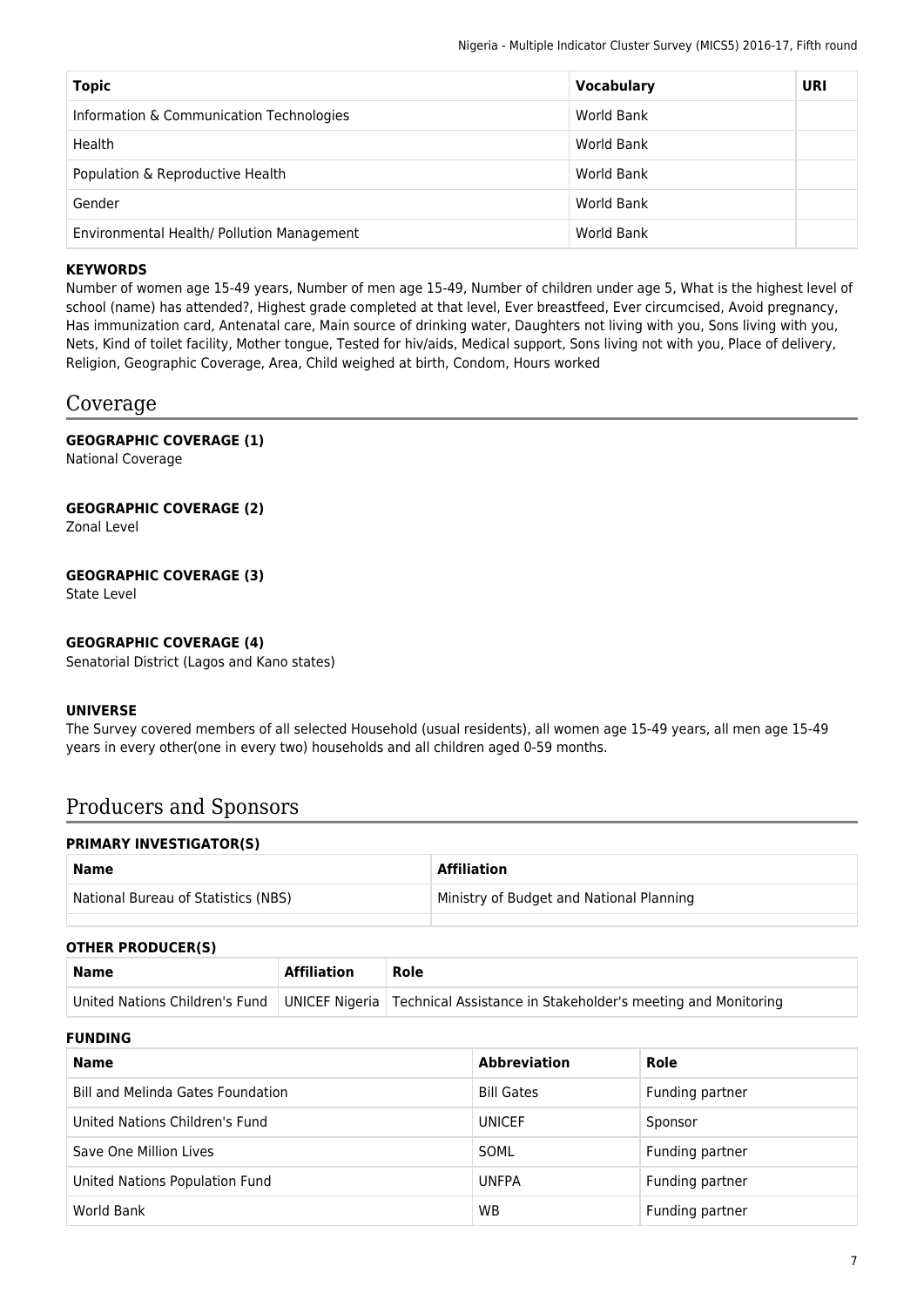| <b>Name</b>               | <b>Abbreviation</b> | Role            |
|---------------------------|---------------------|-----------------|
| World Health Organization | <b>WHO</b>          | Funding partner |

### **OTHER ACKNOWLEDGEMENTS**

| <b>Name</b>                                                                                              | <b>Affiliation</b> | Role                                                       |
|----------------------------------------------------------------------------------------------------------|--------------------|------------------------------------------------------------|
| National Population Commission (NPopC)                                                                   |                    | <b>Steering Committee</b>                                  |
| National Primary Health Care Development Agency (NPHCDA)                                                 |                    | <b>Steering Committee</b>                                  |
| Central Bank of Nigeria (CBN)                                                                            |                    |                                                            |
| Federal Ministry Of Health                                                                               |                    | <b>Steering Committee</b>                                  |
| Federal Ministry of Education                                                                            |                    | <b>Steering Committee</b>                                  |
| The National Planning Commission (NPC)                                                                   |                    | <b>Steering Committee</b>                                  |
| Lagos State Government                                                                                   |                    | <b>Steering Committee</b>                                  |
| Kano State Government                                                                                    |                    | <b>Steering Committee</b>                                  |
| Federal Ministry of Agriculture and Water Resources                                                      |                    | <b>Steering Committee</b>                                  |
| The Office of the Senior Special Adviser to the President on the<br>Millennium Development Goals (OSSAP) |                    | supports gathering of data on<br>socio-economic indicators |
| United Nations Programme on HIV/AIDS (UNAIDS)                                                            |                    |                                                            |
| United Nations Development Programme (UNDP)                                                              |                    |                                                            |
| United Nations Population Fund (UNFPA)                                                                   |                    |                                                            |
| United Nations General Assembly Special Session on HIV/AID (UNGASS)                                      |                    |                                                            |
| United Nations and International Organizations (UNIO)                                                    |                    |                                                            |
| West and Central Africa Regional Office (WCARO)                                                          |                    |                                                            |
| World Fit for Children (WFFC)                                                                            |                    |                                                            |

### Metadata Production

### **METADATA PRODUCED BY**

| <b>Name</b>                       | <b>Abbreviation   Affiliation</b> |                                             | Role                                                    |
|-----------------------------------|-----------------------------------|---------------------------------------------|---------------------------------------------------------|
| National Bureau of Statistics     | <b>NBS</b>                        | Ministry of Budget and<br>National Planning | Documentation, Review and<br>Dissemination of the study |
| United Nations Children's<br>Fund | <b>UNICEF</b>                     | <b>UNICEF Nigeria</b>                       | Review of the metadata                                  |

#### **DATE OF METADATA PRODUCTION** 2018-11-17

### **DDI DOCUMENT VERSION**

Version 1.0 (November, 2018).

### **DDI DOCUMENT ID**

DDI-NGA-NBS-MICS5-2016-17-v01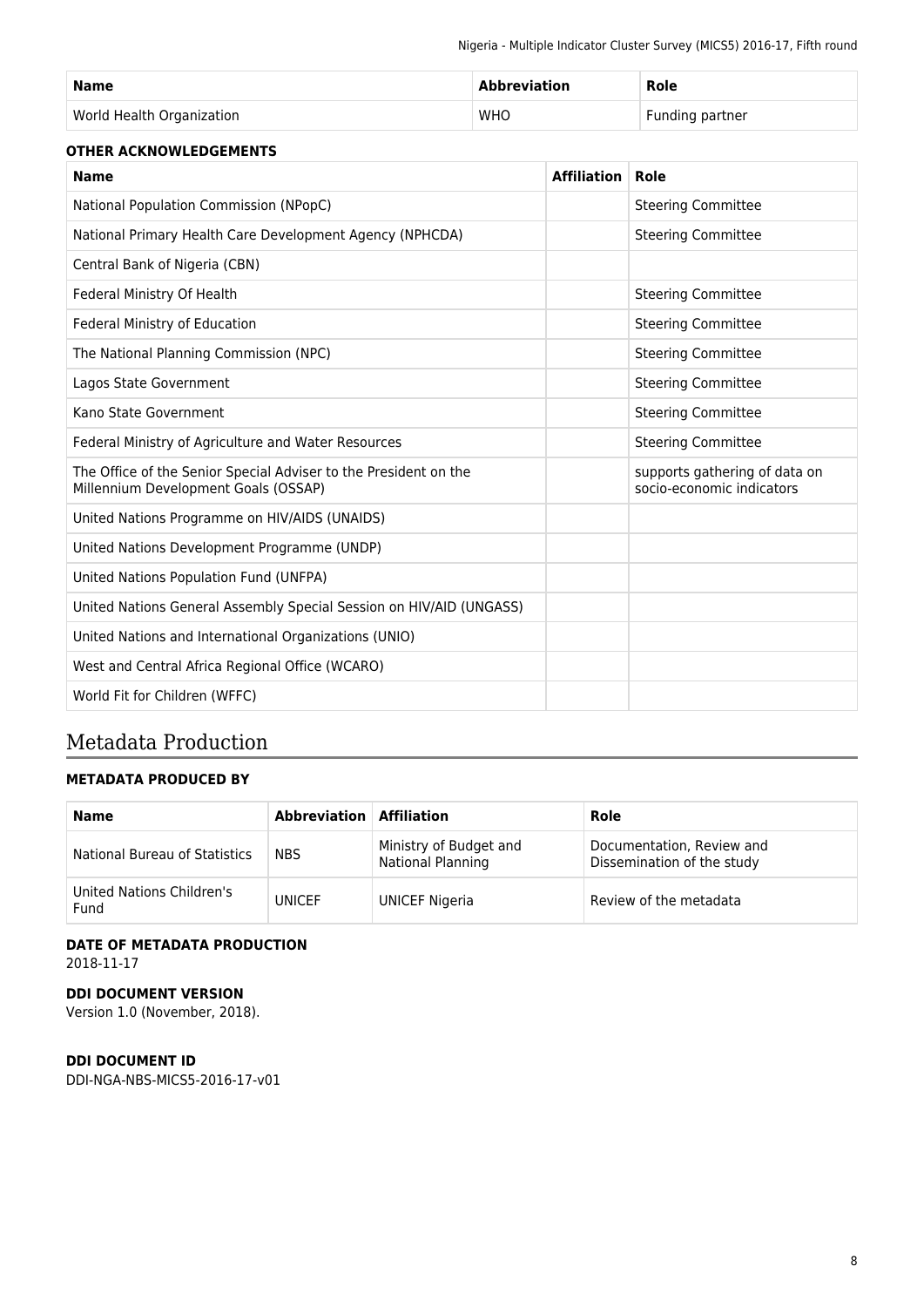# **Sampling**

### Sampling Procedure

The sample for the Nigeria MICS 2016-17 was designed to provide estimates for a large number of indicators on the situation of children and women at the national, rural/urban, states as well as the 6 geopolitical

zones of Nigeria. The states within each zone were identified as the main sampling Strata while the Enumeration Areas (EAs) within each state were identified as the Primary Sampling Units (PSUs). The EAs were selected from the National Integrated Survey of Households round 2 (NISH2) master sample, based on a list of EAs prepared for the 2006 Population Census. Two stage sampling was conducted with the first stage being the selection of EAs within the strata while the second stage was the selection of households within each EAs.

Within each state, 60 EAs were selected systematically from the NISH2 master sample, apart from Lagos and Kano states where 120 EAs (respectively) were sampled. The larger sample size for Lagos and Kano states was based on requests by the respective State governments to have sufficient sample to enable disaggregation of indicators at senatorial district level. After a household listing was carried out within the selected EAs, a systematic sample of sixteen (16) households was drawn in each sample EA. The sample was stratified by state and is not self-weighting. For reporting of results, sample weights were applied. Out of 2340 EAs selected for coverage, 2,239 were listed and covered during the fieldwork period. A total of 101 EAs could not be enumerated because they were inaccessible due to insecurity especially in Borno, Yobe and Adamawa states. A more detailed description of the sample design can be found in Appendix A

The Nigeria MICS 2016-17 was implemented jointly with the National Immunisation Coverage Survey (NICS) which was designed to provide estimates of vaccine coverage for the country. However, the sample size for MICS 2016-17 was not sufficient to estimate state level vaccination coverage for children aged 12 to 23 months in twenty states, namely: Abia, Akwa ibom, Anambra, Bayelsa, Benue, Cross River, Delta, Edo, Ekiti, Enugu, Imo, Kogi, Kwara, Ogun, Ondo, Osun, Oyo, Plateau, Rivers and FCT (Abuja). Consequently, supplemental sampling was conducted to meet the requirements for vaccine coverage estimation, in these

twenty states.

# Deviations from Sample Design

No deviation from the Sample Design.

### Response Rate

Out of 37,440 households sampled, 35,747 households were visited, 34,289 were found to be occupied and 33,901 were successfully interviewed, representing a household response rate of 98.9 percent.

In the interviewed households, 36,176 women (age 15-49 years) were identified. Of these, 34,376 were successfully interviewed, yielding a response rate of 95.0 percent within the interviewed households.

The survey also sampled men (age 15-49), but required only a subsample. All men (age 15-49) were identified in 17,868 households selected for the men questionnaire; 16,514 men (age 15-49 years) were

listed in the household questionnaires. Questionnaires were completed for 15,183 eligible men, which corresponds to a response rate of 91.9 percent within eligible interviewed households.

There were 28,578 children under age five listed in the household questionnaires. Questionnaires were completed for 28,085 of these children, which corresponds to a response rate of 98.3 percent within interviewed households.

Overall response rates of 93.9, 90.9 and 97.2 are calculated for the individual interviews of women, men, and under-5s, respectively

Table HH.1: Results of household, women's, men's and under-5 interviews Number of households, women, men, and children under 5 by interview results, and household, women's, men's and under-5's response rates, Nigeria, 2016-17 Area Geopolitical zone Total Urban Rural North central North east North west South east South south South west Households

Expected sample 37,440 12,240 25,200 6,720 5,760 7,680 4,800 5,760 6,720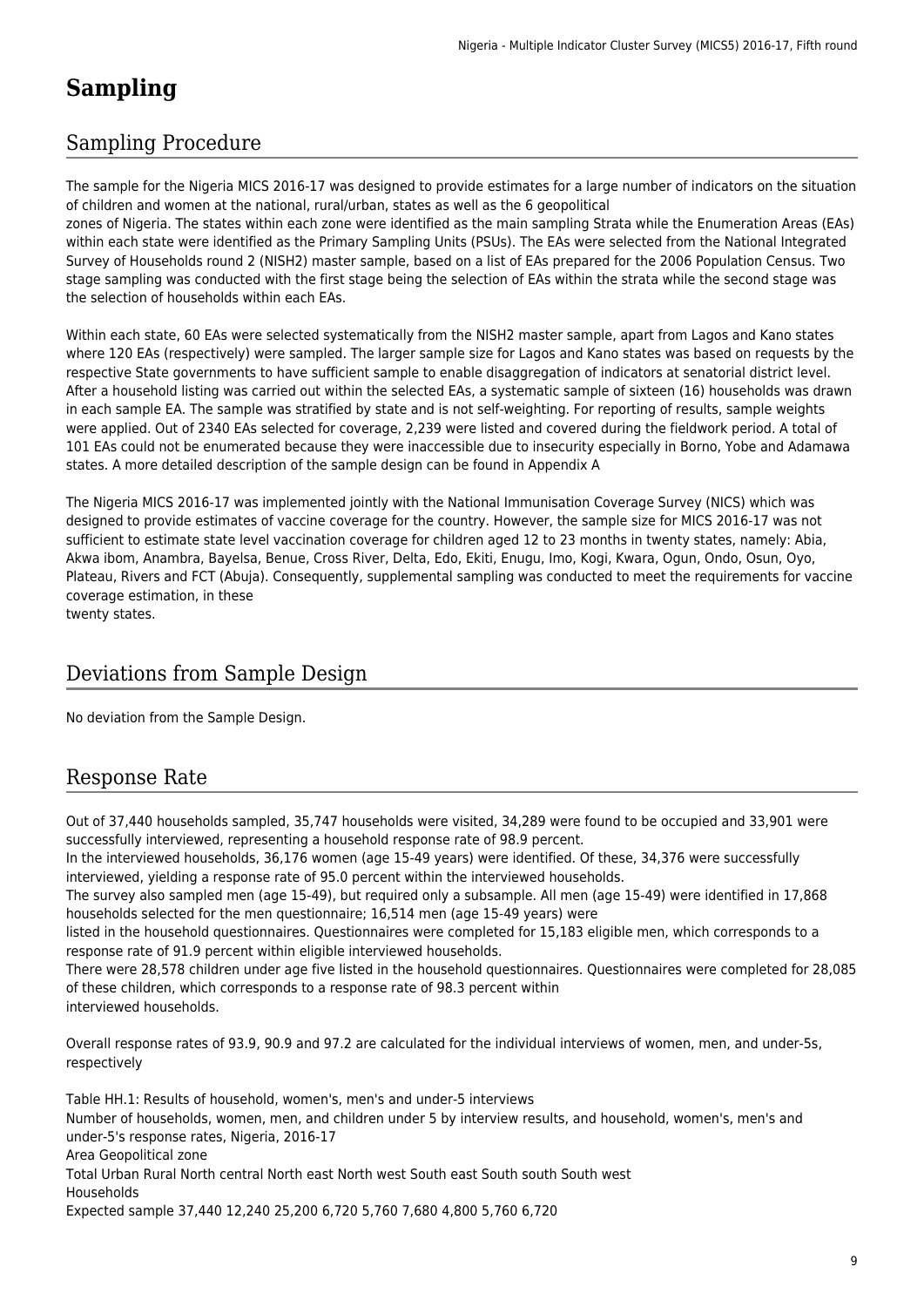Actual sample 35,747 11,991 23,756 6,552 4,620 7,586 4,752 5,626 6,611 Occupied 34,289 11,311 22,978 6,318 4,447 7,424 4,593 5,387 6,120 Interviewed 33,901 11,104 22,797 6,244 4,396 7,395 4,524 5,354 5,988 HH response rate 98.9 98.2 99.2 98.8 98.9 99.6 98.5 99.4 97.8

#### Women

Eligible 36,176 11,689 24,487 7,462 5,469 9,765 3,753 4,918 4,809 Interviewed 34,376 10,965 23,411 7,013 5,223 9,376 3,645 4,728 4,391 Women's response rate 95.0 93.8 95.6 94.0 95.5 96.0 97.1 96.1 91.3 Women's overall response rate 93.9 92.1 94.9 92.9 94.4 95.6 95.7 95.5 89.3

#### Men

Eligible 16,514 5,450 11,064 3,468 2,559 4,356 1,568 2,253 2,310 Interviewed 15,183 4,890 10,293 3,184 2,452 3,935 1,481 2,173 1,958 Men's response rate 91.9 89.7 93.0 91.8 95.8 90.3 94.5 96.4 84.8 Men's overall response rate 90.9 88.1 92.3 90.7 94.7 90.0 93.0 95.9 82.9

Children under 5

Eligible 28,578 7,612 20,966 5,474 4,855 9,662 2,399 3,187 3,001 Mothers/caretakers intervd. 28,085 7,471 20,614 5,347 4,733 9,519 2,383 3,172 2,931 Under-5's response rate 98.3 98.1 98.3 97.7 97.5 98.5 99.3 99.5 97.7 Under-5's overall response rate 97.2 96.4 97.5 96.5 96.4 98.1 97.8 98.9 95.6

### Weighting

Sample weights were calculated for each of the data files.

Sample weights for the household data for 34 states (excluding Kano and Lagos) and Abuja FCT were computed as the inverse of its probability of selection (calculated by multiplying the probabilities at each sampling stage); In the case of the states of Kano and Lagos, the NISH2 master sample EAs were stratified by senatorial district and the EAs were selected separately within each senatorial district. The basic weight for the MICS 2016 sample households is the inverse of the overall probability of selection.

Following the adjustment of the raw household weights for non-response, these weights are generally normalized (standardized) so that relative weights are used for the analysis of the survey data. In this way the sum of the relative weights is equal to the number of sample households at the national level. The household weights were normalized by dividing each weight by the average weight at the national level (that is, the sum of the weights for all sample households divided by the number of sample households).

The non-response adjustment factors for the individual women, men, and under-5 questionnaires were applied to the adjusted household weights. Numbers of eligible women, men, and under-5 children were obtained from the roster of household members in the Household Questionnaire for households where interviews were completed.

The women, men and child weights are normalized in the same way as the household weights. In this case the full (raw) weights were divided by the average women, men or child weight, respectively.

Sample weights were appended to all data sets and analyses were performed by weighting households, women, men, or under-5s with these sample weights.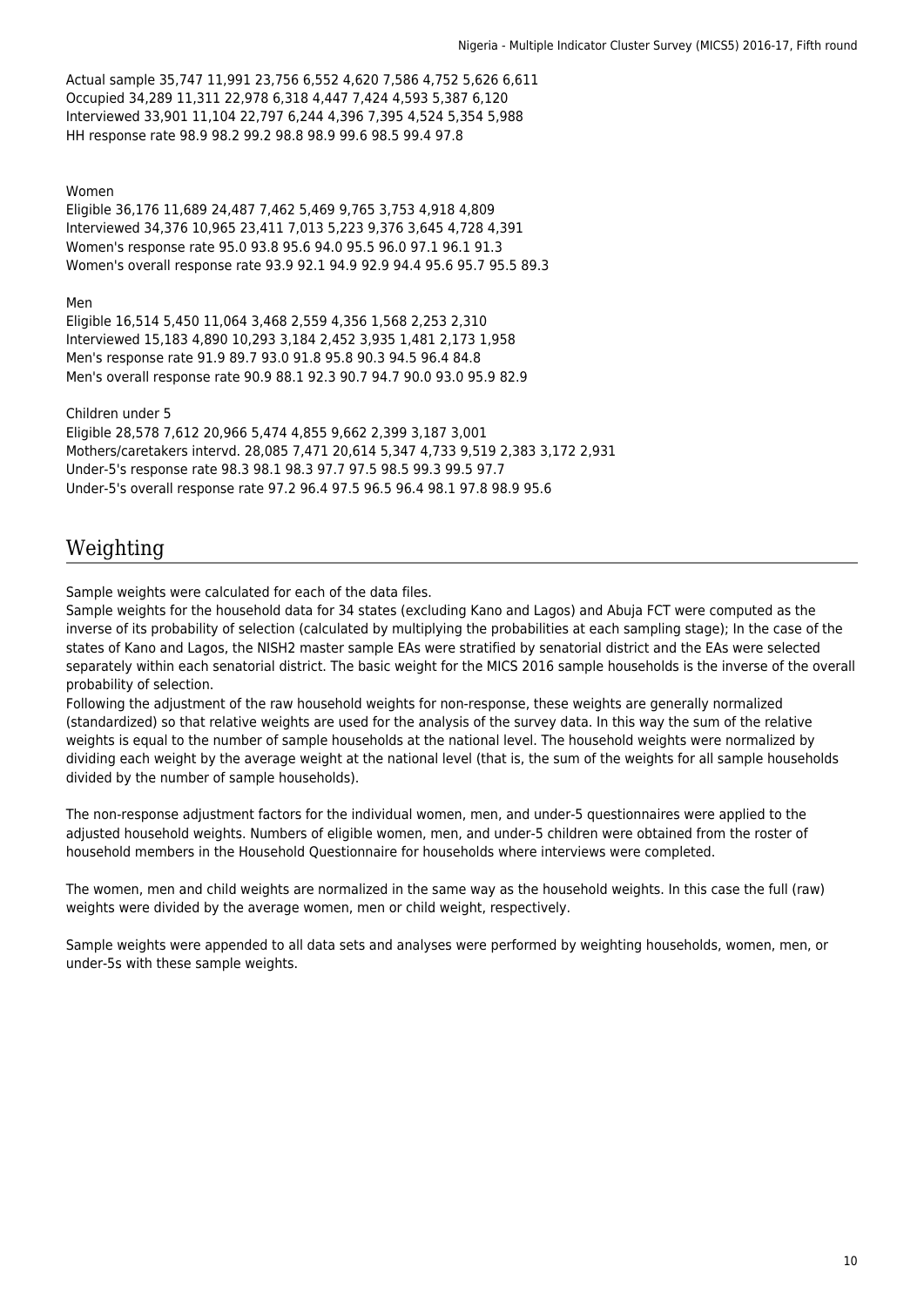# **Questionnaires**

### **Overview**

Four sets of questionnaires were used in the MICS 2016-17:

1. Household questionnaire - used to collect basic demographic information on all the household members (usual residents) and household characteristics;

2. Individual women questionnaire - administered in each household to all women age 15-49 years;

3. Individual men questionnaire - administered to all men age 15-49 years in every other(one in every two) households;

4. Under-5 children questionnaire - administered to mothers or caretakers of all children under 5 years of age living in sampled households.

The Household Questionnaire included the following modules:

- Household Information Panel
- List of Household Members
- Education
- Child Labour
- Child Discipline
- Household Characteristics
- Insecticide Treated Nets
- Water and Sanitation
- Handwashing
- Salt Iodization
- Water Quality Test

Individual Women questionnaire included the following modules:

- Woman Information Panel
- Woman's Background
- Access to Mass Media and Use of Information/Communication Technology
- Fertility/Birth History
- Desire for Last Birth
- Maternal and Newborn Health
- Post-natal Health Checks
- Illness Symptoms
- Use of Contraception
- Unmet Need for Contraception
- Female Genital Mutilation/Cutting
- Attitudes Toward Domestic Violence
- Marriage/Union
- Sexual Behaviour
- HIV/AIDS
- Tobacco and Alcohol Use
- Life Satisfaction

Individual Men questionnaire included the following modules:

- Man Information Panel
- Man's Background
- Access to Mass Media and Use of Information/Communication Technology
- Fertility
- Attitudes Toward Domestic Violence
- Marriage/Union
- Sexual Behaviour
- HIV/AIDS
- Circumcision
- Tobacco and Alcohol Use
- Life Satisfaction

Under 5 Children questionnaire included the following modules:

- Under Five Information Panel
- Age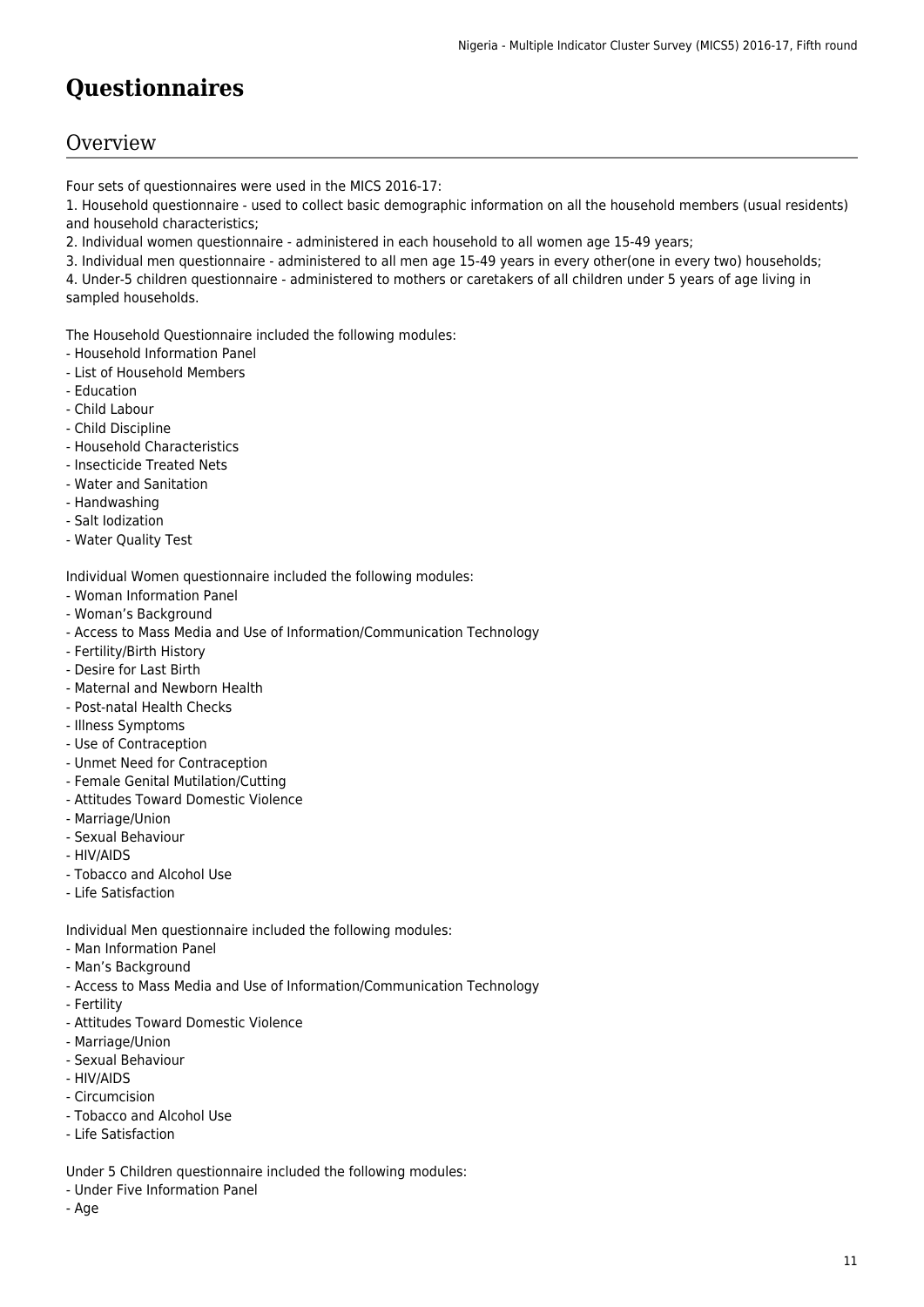- Birth Registration
- Early Childhood Development
- Breastfeeding and Dietary Intake
- Immunization
- Care of Illness
- Anthropometry

The questionnaires are based on the MICS5 questionnaire model (English version), customised and pretested in Cross River, Enugu, Gombe, Lagos, Kaduna, Kano, Nasarawa and Oyo states in April, 2016. Based on the results of the pre-test, modifications were made to the wording of the questionnaires. A copy of the Nigeria MICS questionnaires is provided in Appendix F.

In addition to the administration of questionnaires, salt iodization and water quality tests were conducted. Weight and height of children age under 5 years were also measured.

Details of the tests and measurements are provided in the respective sections of the report.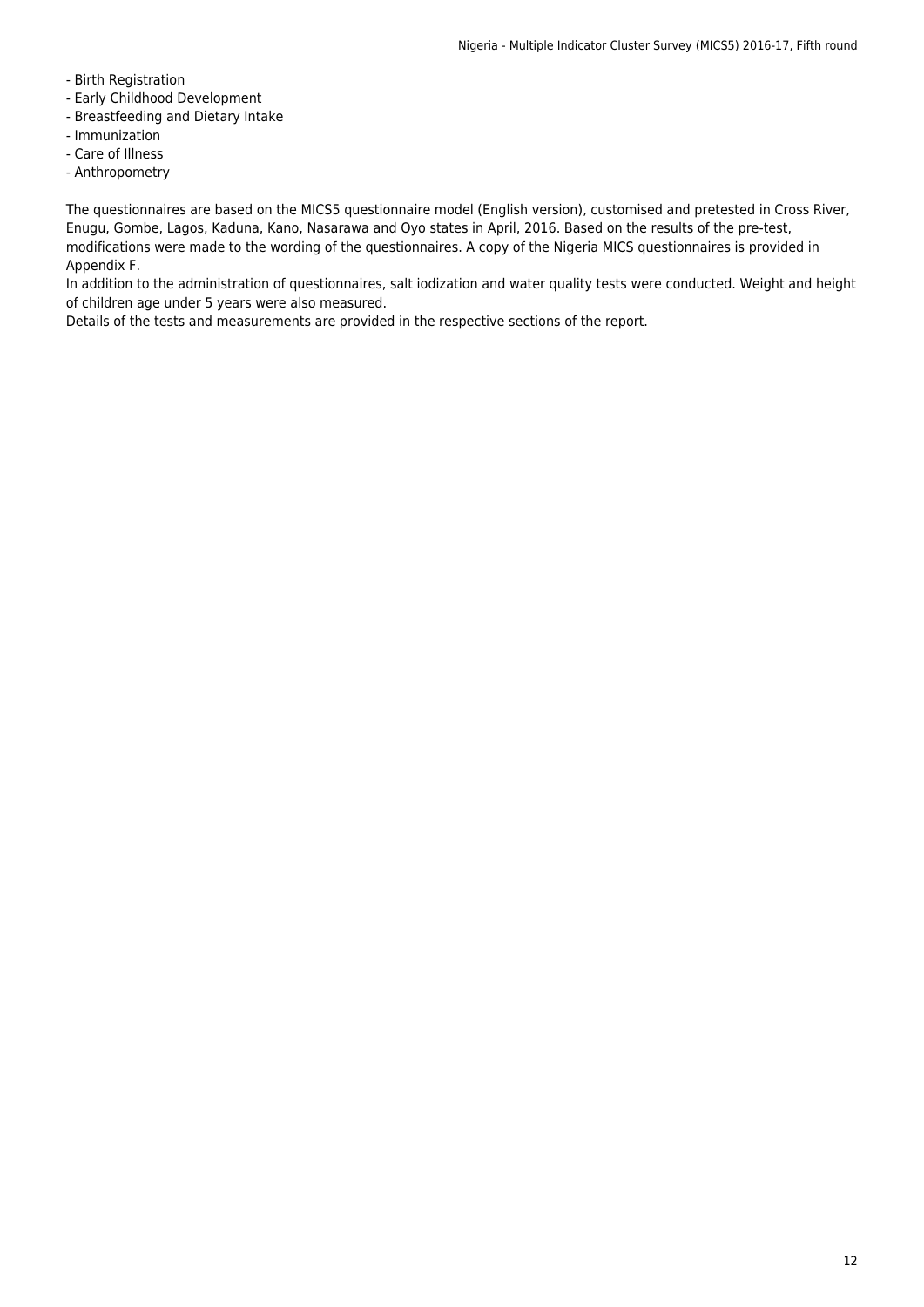# **Data Collection**

### Data Collection Dates

| <b>Start</b> | End        | ^ycle |
|--------------|------------|-------|
| 2016-09-12   | 2017-01-30 | 92    |
|              |            |       |

### Time Periods

| <b>Start</b> | End | Cycle |
|--------------|-----|-------|
| 2018-01-05   |     | years |

### Data Collection Mode

Computer Assisted Personal Interview [capi]

### **DATA COLLECTION NOTES**

Training for the fieldwork was conducted for thirty-one (31) days in August 2016. Training included lectures on interviewing techniques and contents of the questionnaires. Mock interviews among trainees were also conducted to gain practice in asking questions. Towards the end of the training period, trainees spent 2 days in field practice in purposively selected residential areas in 2 communities in each of the 6 training

locations in Keffi (Nasarawa state), Gombe (Gombe state), Kano (Kano state), Enugu (Enugu state), Ikeja (Lagos state) and Calabar (Cross River state).

The data were collected by 78 teams; each team comprised four interviewers, one driver, one measurer and a supervisor. Fieldwork began in September, 2016 and was concluded in January 2017.

Using Computer Assisted Personal Interviewing (CAPI), the data were electronically captured from the field and transmitted to a central server, using CSPro CAPI application, Version 5.0. Being the first time of using CAPI, the programme was pretested to know the effectiveness and efficiency of the device. Using CAPI to captured data helps in reducing error associated with paper questionnaire such as omission and skipping errors.

### Data Collectors

| <b>Name</b>                   | <b>Abbreviation</b> | <b>Affiliation</b>                       |
|-------------------------------|---------------------|------------------------------------------|
| National Bureau of Statistics | <b>NBS</b>          | Ministry of Budget and National Planning |

### **SUPERVISION**

- The data were collected by 78 teams;
- Each team comprised four interviewers, one driver, one measurer and a supervisor
- Interviewers comprised of 4 personnel -1 male and 3 females
- The measurer/water quality tester female (the measurer also serve as water quality tester)
- Supervisor could be male or female

- Each team were assigned with a mini bus, provision was made for hard to reach clusters. Boat and life jacket provided for the riverine areas, four wheel vehicles for the desert and motorcycles were also provided for places where vehicles cannot reach.

Supervisor:

The supervisor's duties included:

- Coordination of activities of the team on the field
- Alllocate jobs to the team members
- Editor to the team by receving job from each member,
- Review their work and instruct interviewers on any observation.

The Monitoring Headquarter staff monitored in all the thirty six States and FCT to enhance quality data assurance from the field. In addition, the following level of officers were involved in the monitoring exercise:-

- Six (6) NBS zonal controllers
- Thirty seven (37) state officers
- Thirty seven (37) NBS Headquarters Monitors
- Twelve (12) CAPI managers will manage CAPI related issues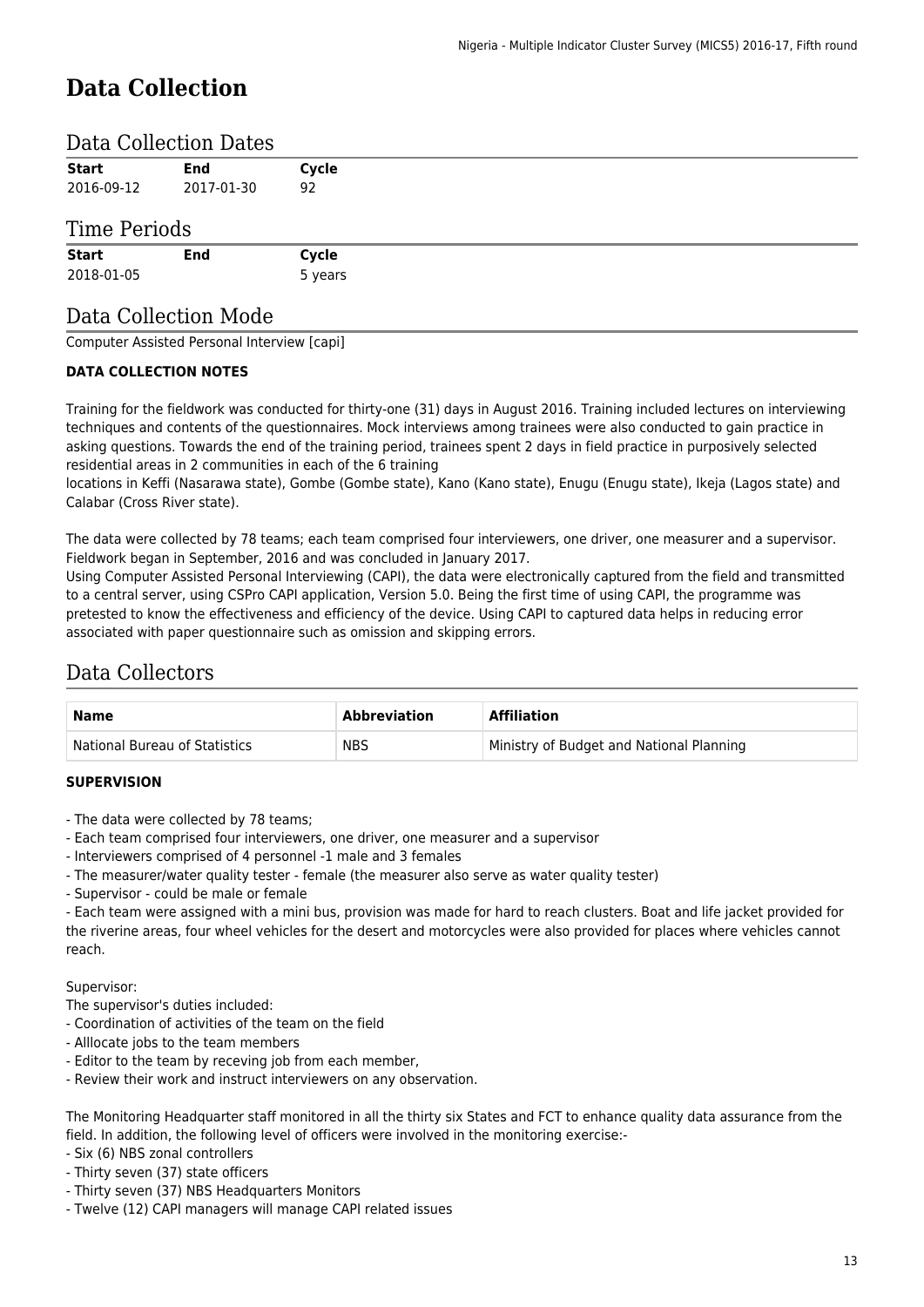- Thirty six Directors of State Statistical agencies (SSA)
- UNICEF Country and Field office staff
- Donor agencies supporting MICS
- Independent monitors
- Six representatives from the MDAs

Two (2) CAPI managers managed each zone and solved any CAPI related issues during data collection. Check the Manual of Instructions for further explanation.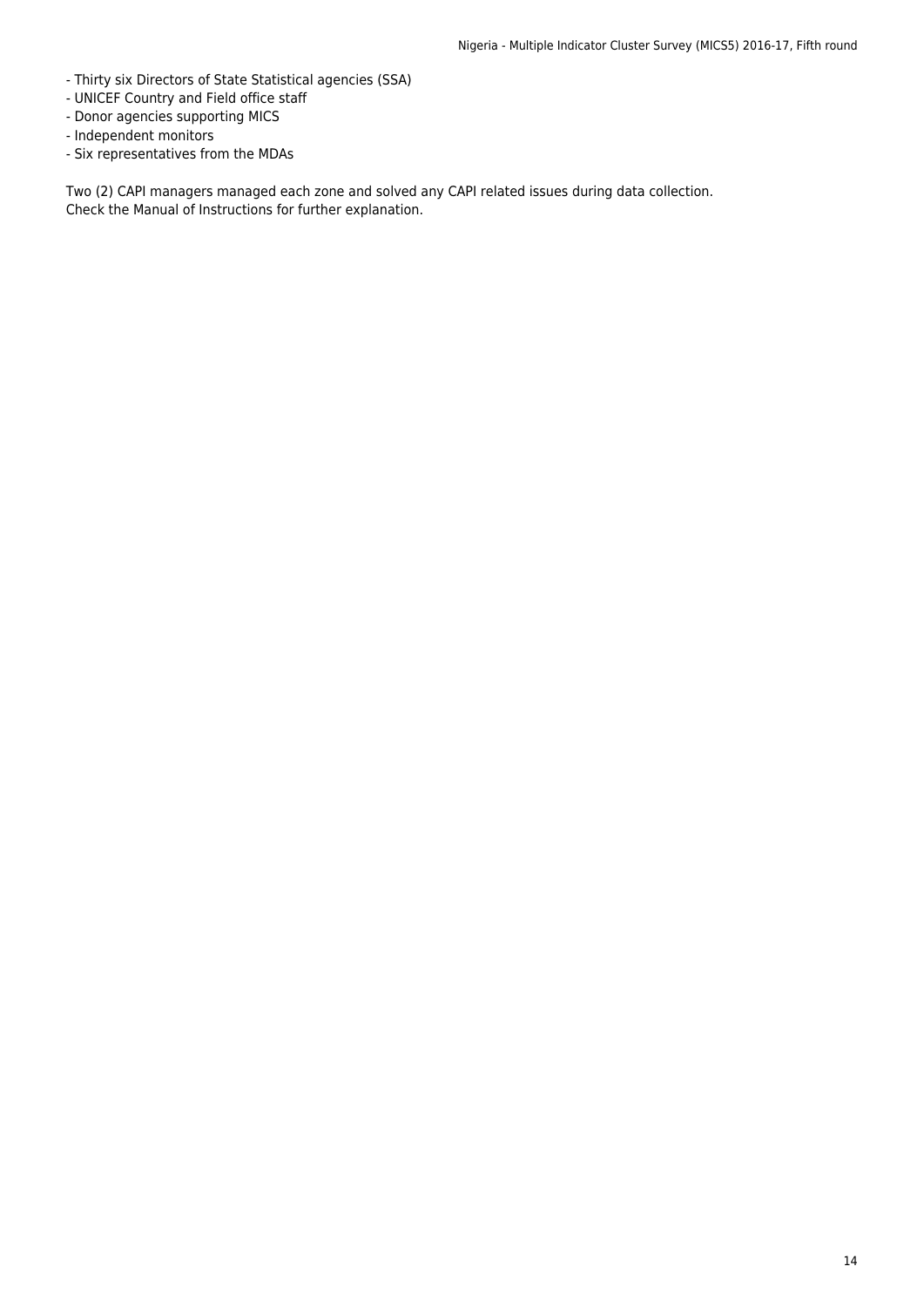# **Data Processing**

### Data Editing

The use of CAPI has definitely eased the Editing process. However, the supervisor acted as an editor on the field by searching through each file and any observation noticed were taken care of before the job is sent to the designated server. In the office was another level of editing by ICT experts assigned to observe the data and communicate any issue to the interviewers.

Data Editing was carried by ICT Experts which involved number of stages throughout the survey. They include: a) Data Verification and Cleaning b) Structural checking of data files using SPSS syntax c) Data Validation Exercise

### Other Processing

Data were analysed using the Statistical Package for Social Scientists (SPSS) software, Version 21. Model syntax and tabulation plans developed by UNICEF MICS team were customized and used for this purpose.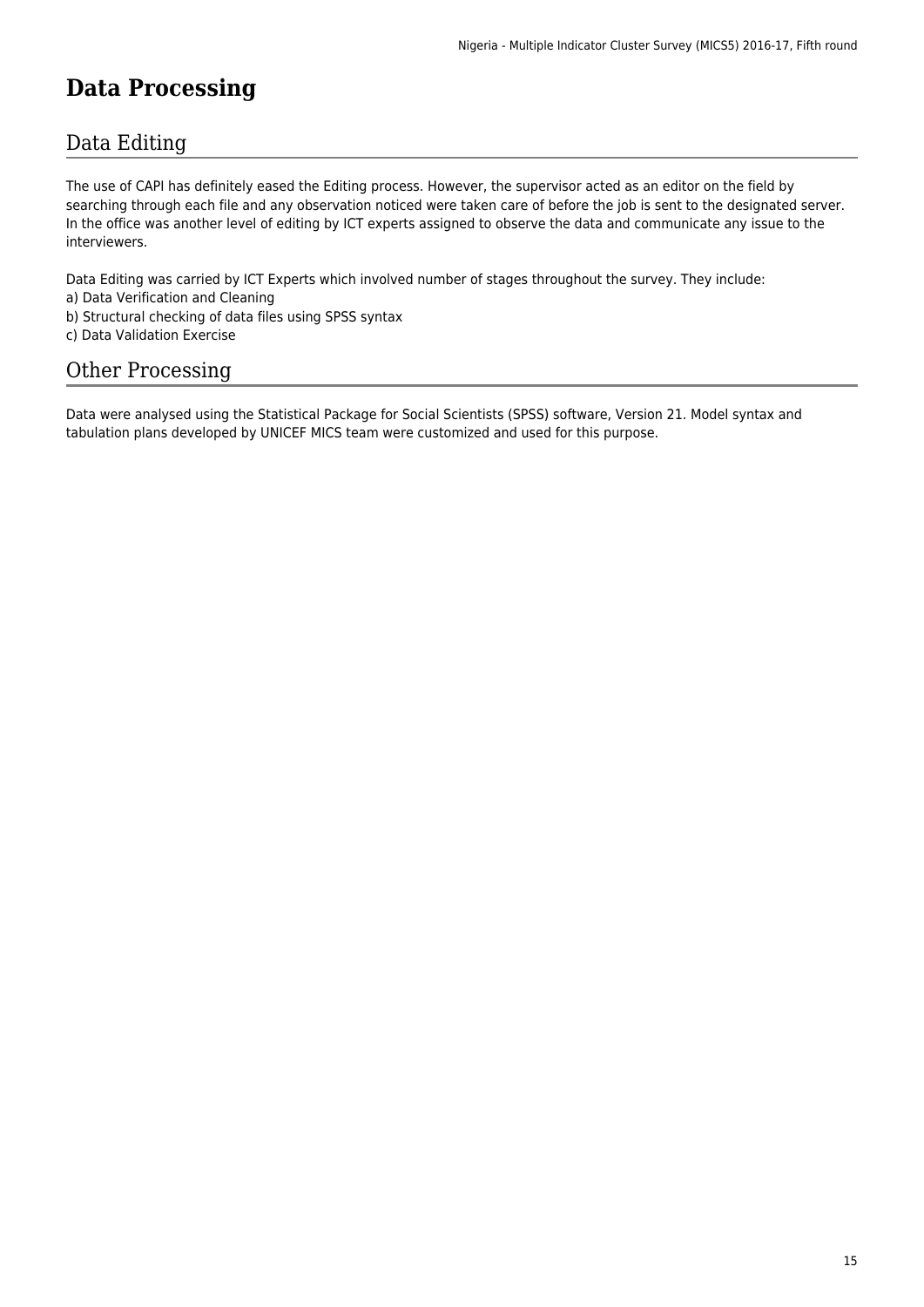# **Data Appraisal**

# Estimates of Sampling Error

The sample of respondents selected in the Multiple Indicator Cluster Survey (MICS) 2016 is only one of the samples that could have been selected from the same population, using the same design and size. Each of these samples would yield results that differ somewhat from the results of the actual sample selected. Sampling errors are a measure of the variability between the estimates from all possible samples. The extent of variability is not known exactly, but can be estimated statistically from the survey data.

The following sampling error measures are presented in this appendix for each of the selected indicators:

1. Standard error (se): Standard error is the square root of the variance of the estimate. For survey indicators that are means, proportions or ratios, the Taylor series linearization method is used for the estimation of standard errors. For more complex statistics, such as fertility and mortality rates, the Jackknife repeated replication method is used for standard error estimation.

2. Coefficient of variation (se/r) is the ratio of the standard error to the value (r) of the indicator, and is a measure of the relative sampling error.

3. Design effect (deff) is the ratio of the actual variance of an indicator, under the sampling method used in the survey, to the variance calculated under the assumption of simple random sampling based on the same sample size. The square root of the design effect (deft) is used to show the efficiency of the sample design in relation to the precision. A deft value of 1.0 indicates that the sample design of the survey is as efficient as a simple random sample for a particular indicator, while a deft value above 1.0 indicates an increase in the standard error due to the use of a more complex sample design.

4. Confidence limits are calculated to show the interval which contains the true value of the indicator for the population, with a specified level of confidence. For MICS results 95% confidence intervals are used, which is the standard for this type of survey. The concept of the 95% confidence interval can be understood in this way: if many repeated samples of identical size and design were taken and the confidence interval computed for each sample, then 95% of these intervals would contain the true value of the indicator.

For the calculation of sampling errors from MICS data, programs developed in CSPro Version 5.0, SPSS Version 21 Complex Samples module and CMRJack have been used.

Details of the sampling errors are presented in the sampling errors table in the report presented in the external resources. Other forms of Data Appraisal

Series of tables and graphs were generated.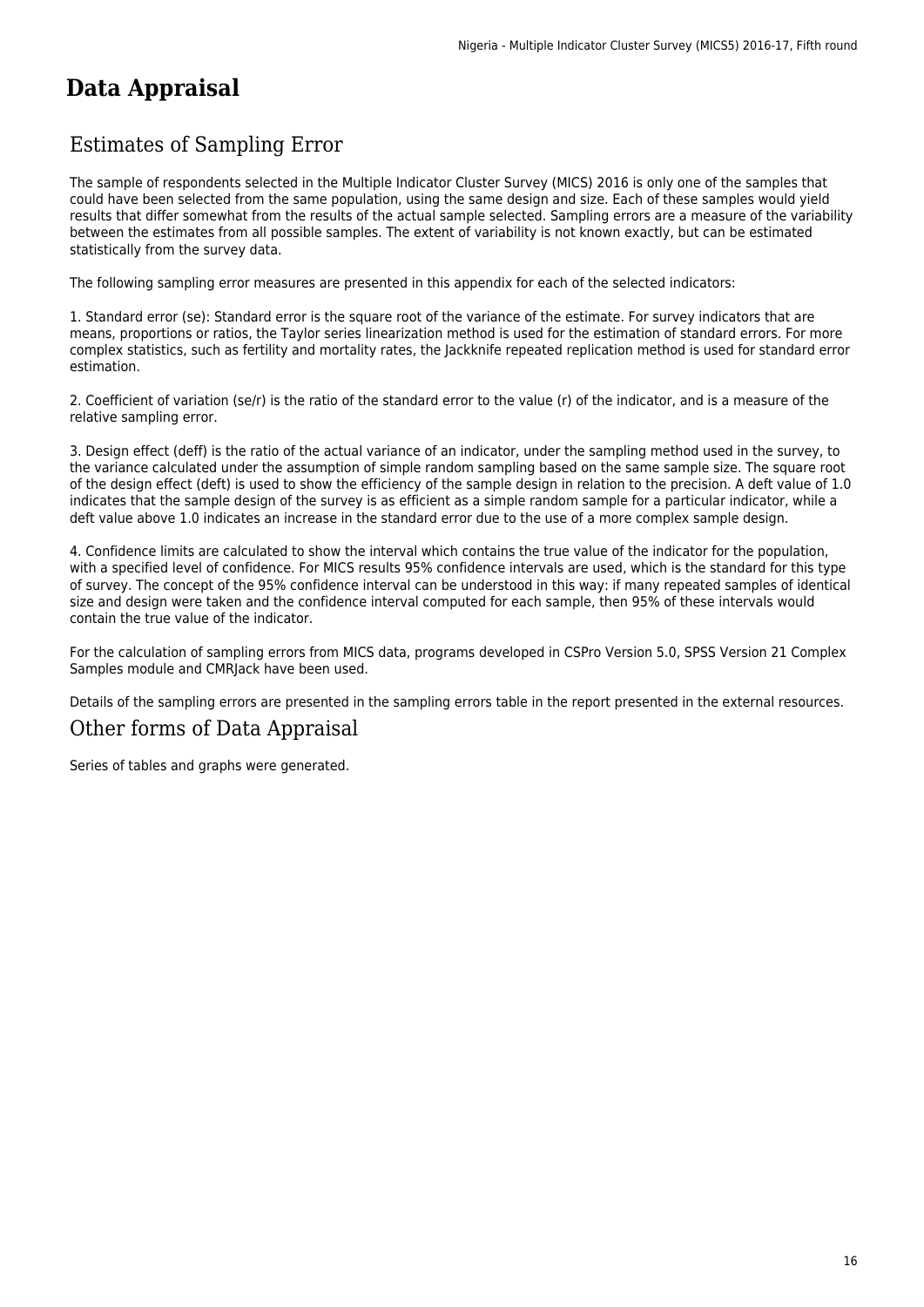Nigeria - Multiple Indicator Cluster Survey (MICS5) 2016-17, Fifth round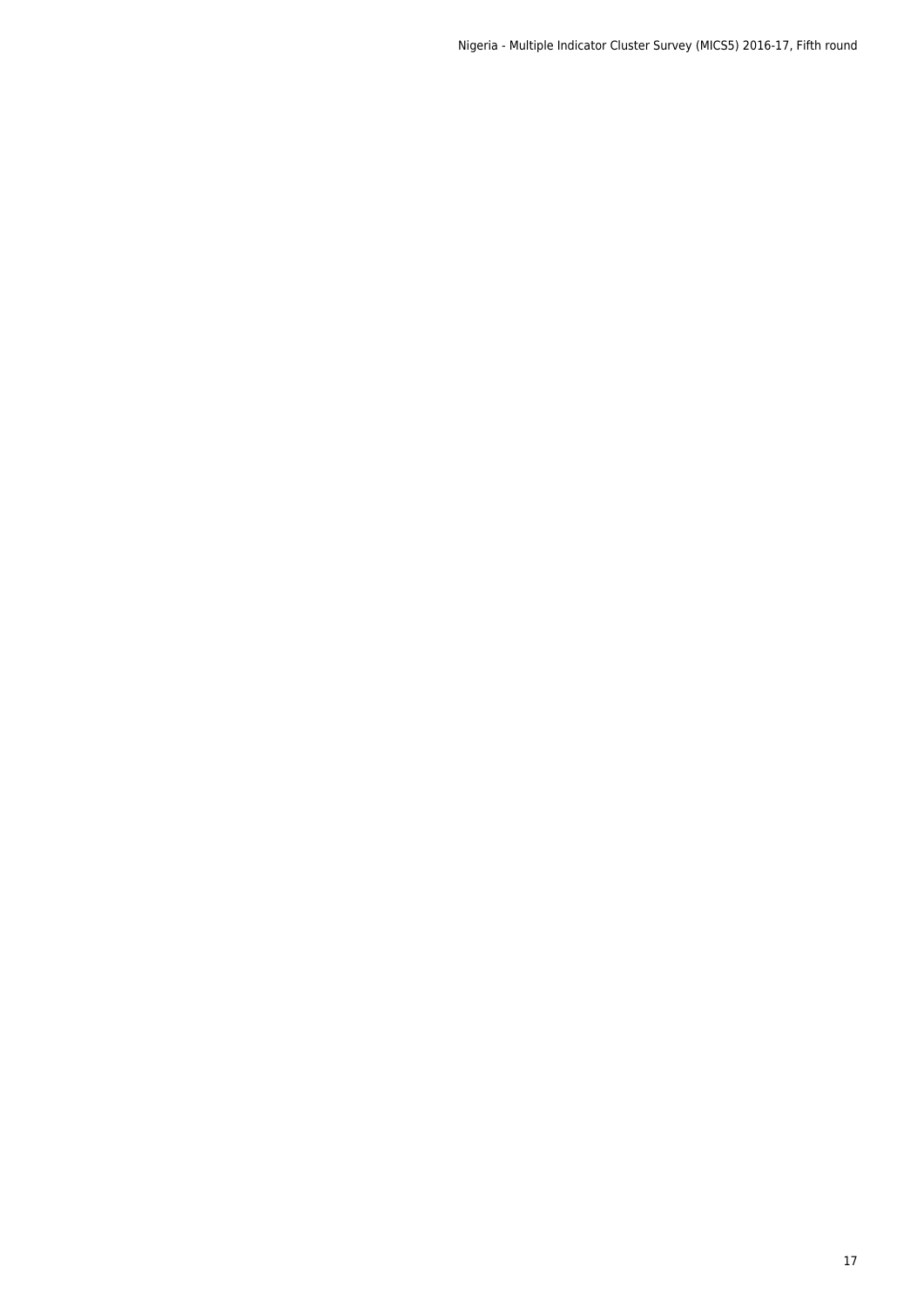# **Related Materials**

# **Questionnaires**

# MULTIPLE INDICATOR CLUSTER SURVEY (MICS5) 2016, QUESTIONNAIRE FOR INDIVIDUAL WOMEN

| Title                | MULTIPLE INDICATOR CLUSTER SURVEY (MICS5) 2016, QUESTIONNAIRE FOR INDIVIDUAL WOMEN                                                                                                                                 |
|----------------------|--------------------------------------------------------------------------------------------------------------------------------------------------------------------------------------------------------------------|
| subtitle             | MICS5-QUESTIONNAIRE FOR INDIVIDUAL WOMEN-2016                                                                                                                                                                      |
| Author(s)            | National Bureau of Statistics (NBS), United Nations Children's Fund (UNICEF)                                                                                                                                       |
| Date                 | 2016-06-01                                                                                                                                                                                                         |
| Country              | Nigeria                                                                                                                                                                                                            |
| Language             | English                                                                                                                                                                                                            |
| Contributor(s)       | National Bureau of Statistics (NBS), United Nations Children's Fund (UNICEF)                                                                                                                                       |
| Publisher(s)         | National Bureau of Statistics (NBS), United Nations Children's Fund (UNICEF)                                                                                                                                       |
| Description          | MULTIPLE INDICATOR CLUSTER SURVEY (MICS5) 2016-17 QUESTIONNAIRE FOR INDIVIDUAL WOMEN<br>This questionnaire was administered in each household to all women age 15-49 years;<br><b>WOMAN'S INFORMATION PANEL WM</b> |
|                      | <b>WOMAN'S BACKGROUND WB</b>                                                                                                                                                                                       |
|                      | ACCESS TO MASS MEDIA AND USE OF INFORMATION/COMMUNICATION TECHNOLOGY MT                                                                                                                                            |
|                      | FERTILITY/BIRTH HISTORY CM                                                                                                                                                                                         |
|                      | DESIRE FOR LAST BIRTH DB                                                                                                                                                                                           |
|                      | MATERNAL AND NEWBORN HEALTH MN                                                                                                                                                                                     |
|                      | POST-NATAL HEALTH CHECKS PN                                                                                                                                                                                        |
|                      | <b>ILLNESS SYMPTOMS IS</b>                                                                                                                                                                                         |
| Table of<br>contents | <b>CONTRACEPTION CP</b>                                                                                                                                                                                            |
|                      | UNMET NEED UN                                                                                                                                                                                                      |
|                      | FEMALE GENITAL MUTILATION/CUTTING FG                                                                                                                                                                               |
|                      | ATTITUDES TOWARD DOMESTIC VIOLENCE DV                                                                                                                                                                              |
|                      | MARRIAGE/UNION MA                                                                                                                                                                                                  |
|                      | SEXUAL BEHAVIOUR SB                                                                                                                                                                                                |
|                      | <b>HIV/AIDS HA</b>                                                                                                                                                                                                 |
|                      | TOBACCO AND ALCOHOL USE TA                                                                                                                                                                                         |
|                      | LIFE SATISFACTION LS                                                                                                                                                                                               |
| Filename             | MICS5 2016-17 Questionnaire for Individual Women.pdf                                                                                                                                                               |

MULTIPLE INDICATOR CLUSTER SURVEY (MICS5) 2016, QUESTIONNAIRE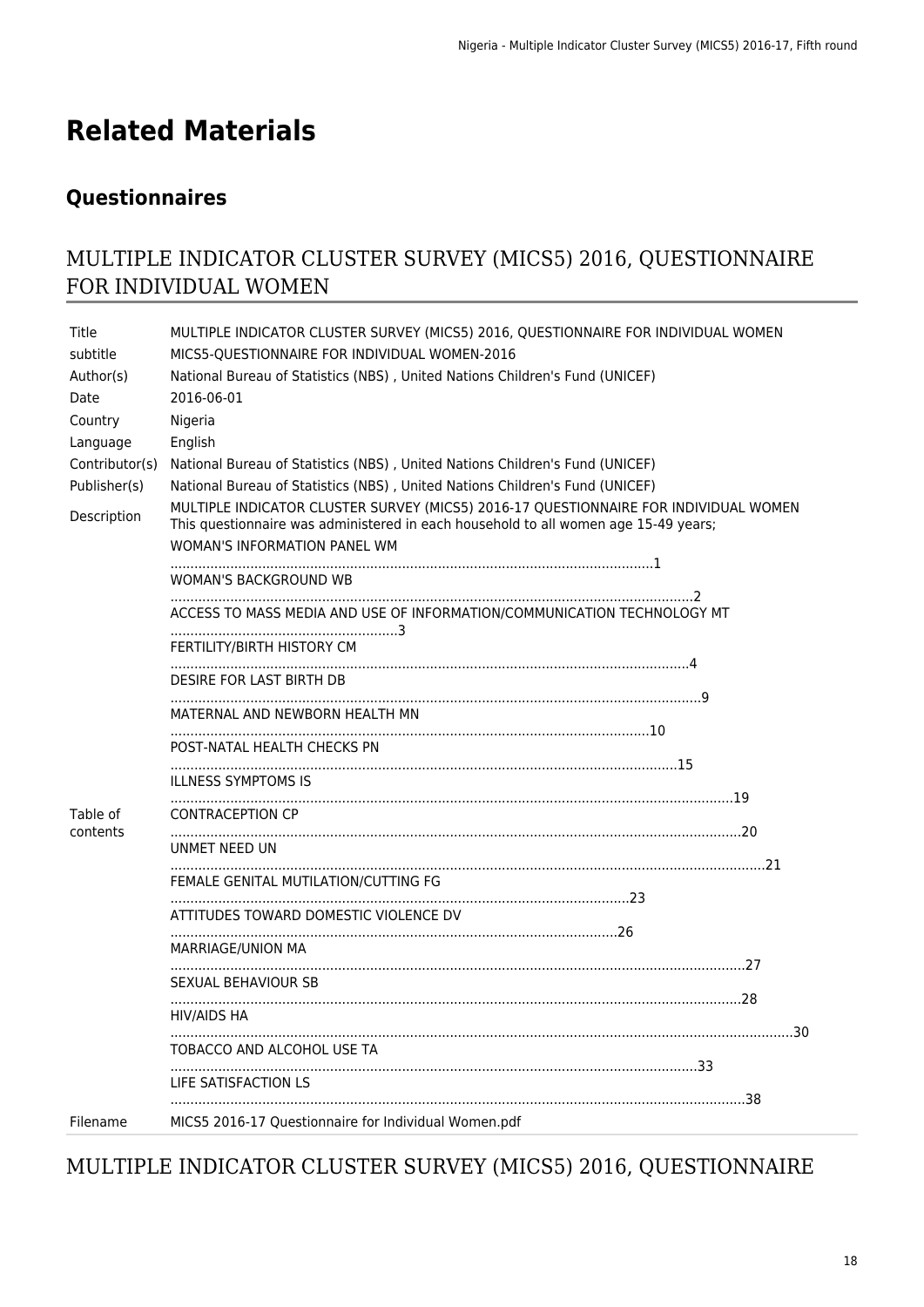# FOR INDIVIDUAL MEN 2016-17

| Title          | MULTIPLE INDICATOR CLUSTER SURVEY (MICS5) 2016, QUESTIONNAIRE FOR INDIVIDUAL MEN 2016-17                                                               |
|----------------|--------------------------------------------------------------------------------------------------------------------------------------------------------|
| subtitle       | MICS5-OUESTIONNAIRE FOR INDIVIDUAL MEN-2016                                                                                                            |
| Author(s)      | National Bureau of Statistics (NBS), United Nations Children's Fund (UNICEF)                                                                           |
| Date           | 2016-06-01                                                                                                                                             |
| Country        | Nigeria                                                                                                                                                |
| Language       | English                                                                                                                                                |
| Contributor(s) | National Bureau of Statistics (NBS), United Nations Children's Fund (UNICEF)                                                                           |
| Publisher(s)   | National Bureau of Statistics (NBS), United Nations Children's Fund (UNICEF)                                                                           |
| Description    | MULTIPLE INDICATOR CLUSTER SURVEY (MICS5) 2016-17 QUESTIONNAIRE FOR INDIVIDUAL MEN<br>This questionnaire was administered to all men age 15 through 49 |
|                |                                                                                                                                                        |
|                |                                                                                                                                                        |
|                | ACCESS TO MASS MEDIA AND USE OF INFORMATION/COMMUNICATION TECHNOLOGY MMT                                                                               |
|                |                                                                                                                                                        |
|                | ATTITUDES TOWARD DOMESTIC VIOLENCE MDV                                                                                                                 |
|                |                                                                                                                                                        |
| Table of       | SEXUAL BEHAVIOUR MSB                                                                                                                                   |
| contents       |                                                                                                                                                        |
|                |                                                                                                                                                        |
|                | <b>CIRCUMCISION MMC</b>                                                                                                                                |
|                | TOBACCO AND ALCOHOL USE TA                                                                                                                             |
|                |                                                                                                                                                        |
|                | LIFE SATISFACTION MLS                                                                                                                                  |
| Filename       | MICS5 2016-17 Questionnaire for Individual Men.pdf                                                                                                     |

# MULTIPLE INDICATOR CLUSTER SURVEY (MICS5) 2016, QUESTIONNAIRE FOR CHILDREN UNDER FIVE 2016-17

| Title          | MULTIPLE INDICATOR CLUSTER SURVEY (MICS5) 2016, QUESTIONNAIRE FOR CHILDREN UNDER FIVE<br>2016-17                                              |  |
|----------------|-----------------------------------------------------------------------------------------------------------------------------------------------|--|
| subtitle       | MICS5-QUESTIONNAIRE FOR CHILDREN UNDER FIVE-2016-17                                                                                           |  |
| Author(s)      | National Bureau of Statistics (NBS), United Nations Children's Fund (UNICEF)                                                                  |  |
| Date           | 2016-06-01                                                                                                                                    |  |
| Country        | Nigeria                                                                                                                                       |  |
| Language       | English                                                                                                                                       |  |
| Contributor(s) | National Bureau of Statistics (NBS), United Nations Children's Fund (UNICEF)                                                                  |  |
| Publisher(s)   | National Bureau of Statistics (NBS), United Nations Children's Fund (UNICEF)                                                                  |  |
|                | MULTIPLE INDICATIOR CLUSTER SURVEY(MICS5) 2016-17 QUESTIONNAIRE FOR CHILDREN UNDER FIVE                                                       |  |
| Description    | This questionnaire was administered to all mothers or caregivers who care for a child that lives with them<br>and is under the age of 5 years |  |
|                |                                                                                                                                               |  |
|                |                                                                                                                                               |  |
| Table of       |                                                                                                                                               |  |
| contents       |                                                                                                                                               |  |
|                |                                                                                                                                               |  |
|                |                                                                                                                                               |  |
|                |                                                                                                                                               |  |
| Filename       | MICS5 2016-17 Questionnaire for Children Under 5 Years.pdf                                                                                    |  |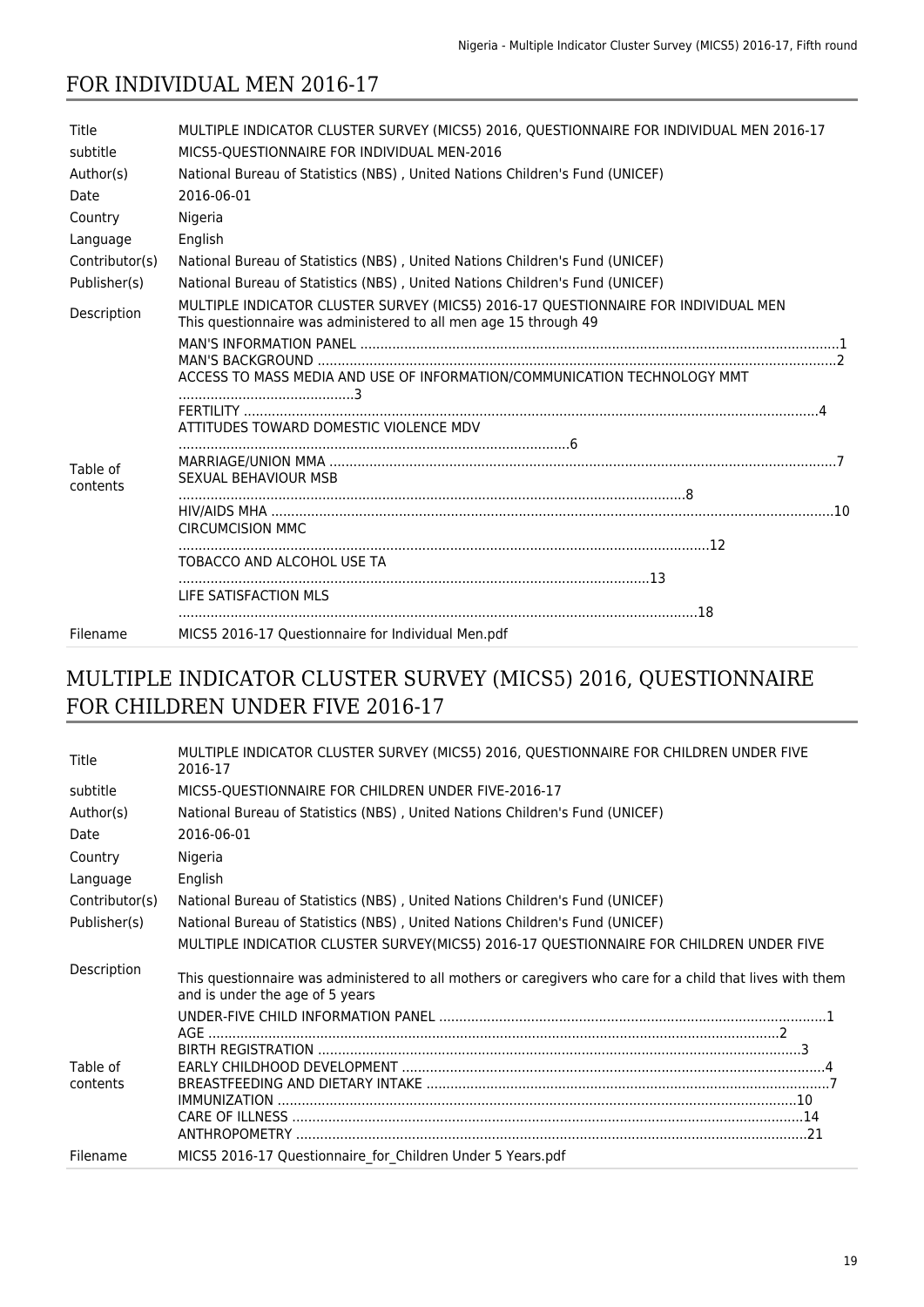# MULTIPLE INDICATOR CLUSTER SURVEY (MICS5) HOUSEHOLD WATER QUALITY QUESTIONNAIRE 2016

| Title          | MULTIPLE INDICATOR CLUSTER SURVEY (MICS5) HOUSEHOLD WATER QUALITY QUESTIONNAIRE 2016                                                                                                            |  |  |
|----------------|-------------------------------------------------------------------------------------------------------------------------------------------------------------------------------------------------|--|--|
| subtitle       | MICS5-HOUSEHOLD WATER OUALITY OUESTIONNAIRE-2016                                                                                                                                                |  |  |
| Author(s)      | National Bureau of Statistics (NBS), United Nations Children's Fund (UNICEF)                                                                                                                    |  |  |
| Date           | 2016-01-01                                                                                                                                                                                      |  |  |
| Country        | Nigeria                                                                                                                                                                                         |  |  |
| Language       | English                                                                                                                                                                                         |  |  |
| Contributor(s) | National Bureau of Statistics (NBS), United Nations Children's Fund (UNICEF)                                                                                                                    |  |  |
| Publisher(s)   | National Bureau of Statistics (NBS), United Nations Children's Fund (UNICEF)                                                                                                                    |  |  |
| Description    | MULTIPLE INDICATOR CLUSTER SURVEY (MICS5) HOUSEHOLD WATER QUALITY QUESTIONNAIRE 2016<br>This questionnaire form is to be used for households that have been selected for water quality testing. |  |  |
|                |                                                                                                                                                                                                 |  |  |
| Filename       | MICS5 2016-17 Water Quality Questionnaire.pdf                                                                                                                                                   |  |  |

# MULTIPLE INDICATOR CLUSTER SURVEY (MICS5) 2016, HOUSEHOLD QUESTIONNAIRE

| Title          | MULTIPLE INDICATOR CLUSTER SURVEY (MICS5) 2016, HOUSEHOLD QUESTIONNAIRE                                                                                                                                                              |  |  |
|----------------|--------------------------------------------------------------------------------------------------------------------------------------------------------------------------------------------------------------------------------------|--|--|
| subtitle       | MICS5-HOUSEHOLD QUESTIONNAIRE-2016                                                                                                                                                                                                   |  |  |
| Author(s)      | National Bureau of Statistics (NBS), United Nations Children's Fund (UNICEF)                                                                                                                                                         |  |  |
| Date           | 2016-06-01                                                                                                                                                                                                                           |  |  |
| Country        | Nigeria                                                                                                                                                                                                                              |  |  |
| Language       | English                                                                                                                                                                                                                              |  |  |
| Contributor(s) | National Bureau of Statistics (NBS), United Nations Children's Fund (UNICEF)                                                                                                                                                         |  |  |
| Publisher(s)   | National Bureau of Statistics (NBS), United Nations Children's Fund (UNICEF)                                                                                                                                                         |  |  |
| Description    | MULTIPLE INDICATOR CLUSTER SURVEY (MICS5) 2016-17 HOUSEHOLD QUESTIONNAIRE<br>Household questionnaire - used to collect basic demographic information on all the household members<br>(usual residents) and household characteristics |  |  |
|                | <b>HOUSEHOLD INFORMATION PANEL HH</b>                                                                                                                                                                                                |  |  |
|                | SELECTION OF ONE CHILD FOR CHILD LABOUR/CHILD DISCIPLINE SL                                                                                                                                                                          |  |  |
|                | CHILD LABOUR CL                                                                                                                                                                                                                      |  |  |
|                | CHILD DISCIPLINE CD                                                                                                                                                                                                                  |  |  |
| Table of       | HOUSEHOLD CHARACTERISTICS HC                                                                                                                                                                                                         |  |  |
| contents       |                                                                                                                                                                                                                                      |  |  |
|                | INSECTICIDE TREATED NETS TN                                                                                                                                                                                                          |  |  |
|                | WATER AND SANITATION WS                                                                                                                                                                                                              |  |  |
|                | <b>HANDWASHING HW</b>                                                                                                                                                                                                                |  |  |
|                | <b>SALT IODIZATION SI</b>                                                                                                                                                                                                            |  |  |
|                |                                                                                                                                                                                                                                      |  |  |
| Filename       | MICS5 2016-17 Questionnaire for Household Pilot Survey.pdf                                                                                                                                                                           |  |  |

# MULTIPLE INDICATOR CLUSTER SURVEY (MICS5) 2016, QUESTIONNAIRE FOR INDIVIDUAL WOMEN

Title MULTIPLE INDICATOR CLUSTER SURVEY (MICS5) 2016, QUESTIONNAIRE FOR INDIVIDUAL WOMEN subtitle MICS5-QUESTIONNAIRE FOR INDIVIDUAL WOMEN-2016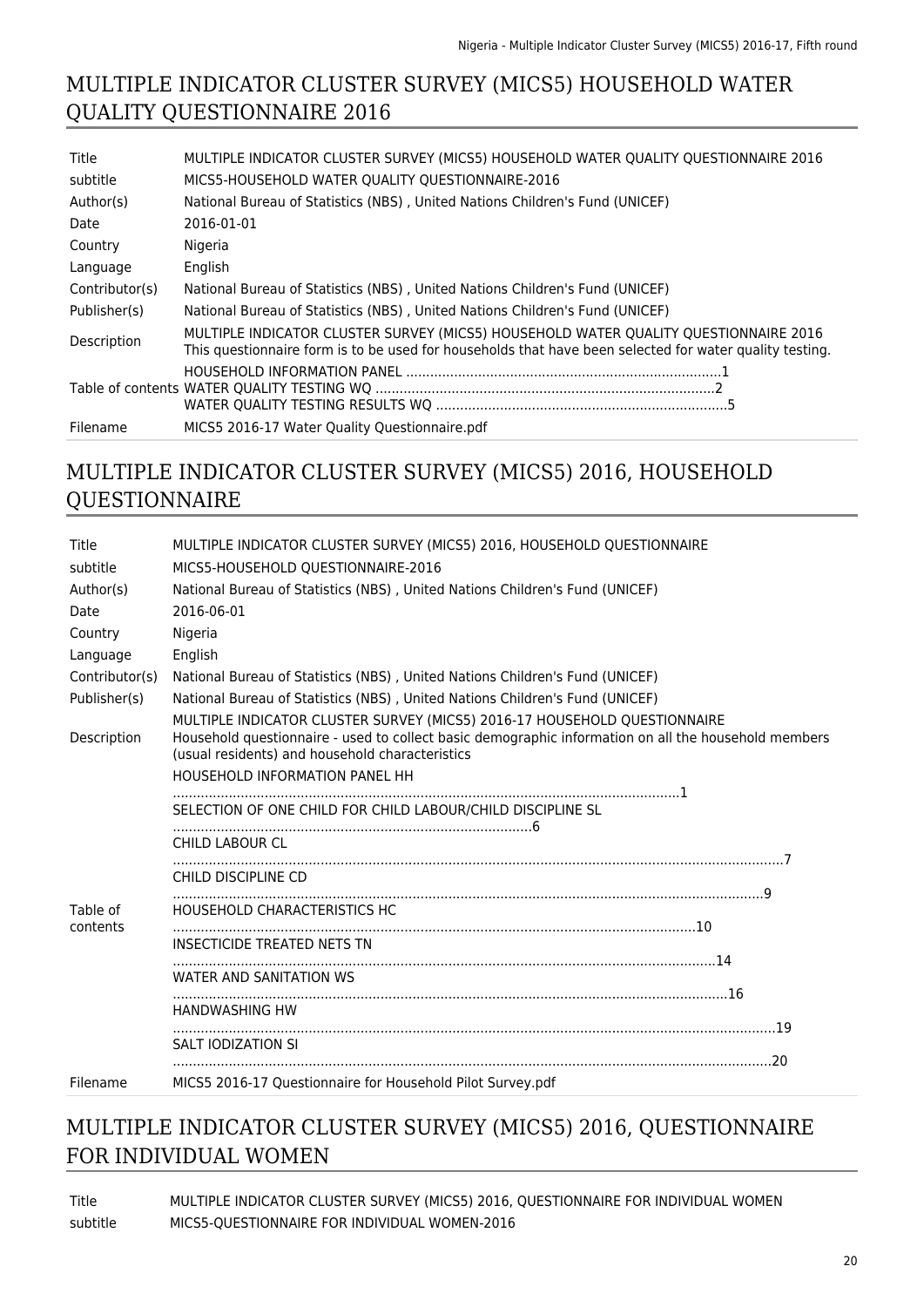| Author(s)                      | National Bureau of Statistics (NBS), United Nations Children's Fund (UNICEF)                                                                                         |  |  |  |
|--------------------------------|----------------------------------------------------------------------------------------------------------------------------------------------------------------------|--|--|--|
| Date                           | 2016-06-01                                                                                                                                                           |  |  |  |
| Country                        | Nigeria                                                                                                                                                              |  |  |  |
| Language                       | English                                                                                                                                                              |  |  |  |
| Contributor(s)<br>Publisher(s) | National Bureau of Statistics (NBS), United Nations Children's Fund (UNICEF)                                                                                         |  |  |  |
|                                | National Bureau of Statistics (NBS), United Nations Children's Fund (UNICEF)<br>MULTIPLE INDICATOR CLUSTER SURVEY (MICS5) 2016-17 QUESTIONNAIRE FOR INDIVIDUAL WOMEN |  |  |  |
| Description                    | This questionnaire was administered in each household to all women age 15-49 years;                                                                                  |  |  |  |
|                                | <b>WOMAN'S INFORMATION PANEL WM</b>                                                                                                                                  |  |  |  |
|                                | WOMAN'S BACKGROUND WB                                                                                                                                                |  |  |  |
|                                | ACCESS TO MASS MEDIA AND USE OF INFORMATION/COMMUNICATION TECHNOLOGY MT                                                                                              |  |  |  |
|                                | FERTILITY/BIRTH HISTORY CM                                                                                                                                           |  |  |  |
|                                | DESIRE FOR LAST BIRTH DB                                                                                                                                             |  |  |  |
|                                | MATERNAL AND NEWBORN HEALTH MN                                                                                                                                       |  |  |  |
|                                | POST-NATAL HEALTH CHECKS PN                                                                                                                                          |  |  |  |
|                                | <b>ILLNESS SYMPTOMS IS</b>                                                                                                                                           |  |  |  |
| Table of                       | CONTRACEPTION CP                                                                                                                                                     |  |  |  |
| contents                       | UNMET NEED UN                                                                                                                                                        |  |  |  |
|                                | FEMALE GENITAL MUTILATION/CUTTING FG                                                                                                                                 |  |  |  |
|                                |                                                                                                                                                                      |  |  |  |
|                                | ATTITUDES TOWARD DOMESTIC VIOLENCE DV                                                                                                                                |  |  |  |
|                                | MARRIAGE/UNION MA                                                                                                                                                    |  |  |  |
|                                | SEXUAL BEHAVIOUR SB                                                                                                                                                  |  |  |  |
|                                | HIV/AIDS HA                                                                                                                                                          |  |  |  |
|                                | TOBACCO AND ALCOHOL USE TA                                                                                                                                           |  |  |  |
|                                |                                                                                                                                                                      |  |  |  |
|                                | LIFE SATISFACTION LS                                                                                                                                                 |  |  |  |
| Filename                       | C:/country_survey/MICS5 DOCUMENTATION/_docs/MICS5 2016-17 Questionnaire for Individual Women.pdf                                                                     |  |  |  |

# MULTIPLE INDICATOR CLUSTER SURVEY (MICS5) 2016, QUESTIONNAIRE FOR INDIVIDUAL MEN 2016-17

| Title          | MULTIPLE INDICATOR CLUSTER SURVEY (MICS5) 2016, QUESTIONNAIRE FOR INDIVIDUAL MEN 2016-17                                                               |
|----------------|--------------------------------------------------------------------------------------------------------------------------------------------------------|
| subtitle       | MICS5-QUESTIONNAIRE FOR INDIVIDUAL MEN-2016                                                                                                            |
| Author(s)      | National Bureau of Statistics (NBS), United Nations Children's Fund (UNICEF)                                                                           |
| Date           | 2016-06-01                                                                                                                                             |
| Country        | Nigeria                                                                                                                                                |
| Language       | English                                                                                                                                                |
| Contributor(s) | National Bureau of Statistics (NBS), United Nations Children's Fund (UNICEF)                                                                           |
| Publisher(s)   | National Bureau of Statistics (NBS), United Nations Children's Fund (UNICEF)                                                                           |
| Description    | MULTIPLE INDICATOR CLUSTER SURVEY (MICS5) 2016-17 QUESTIONNAIRE FOR INDIVIDUAL MEN<br>This questionnaire was administered to all men age 15 through 49 |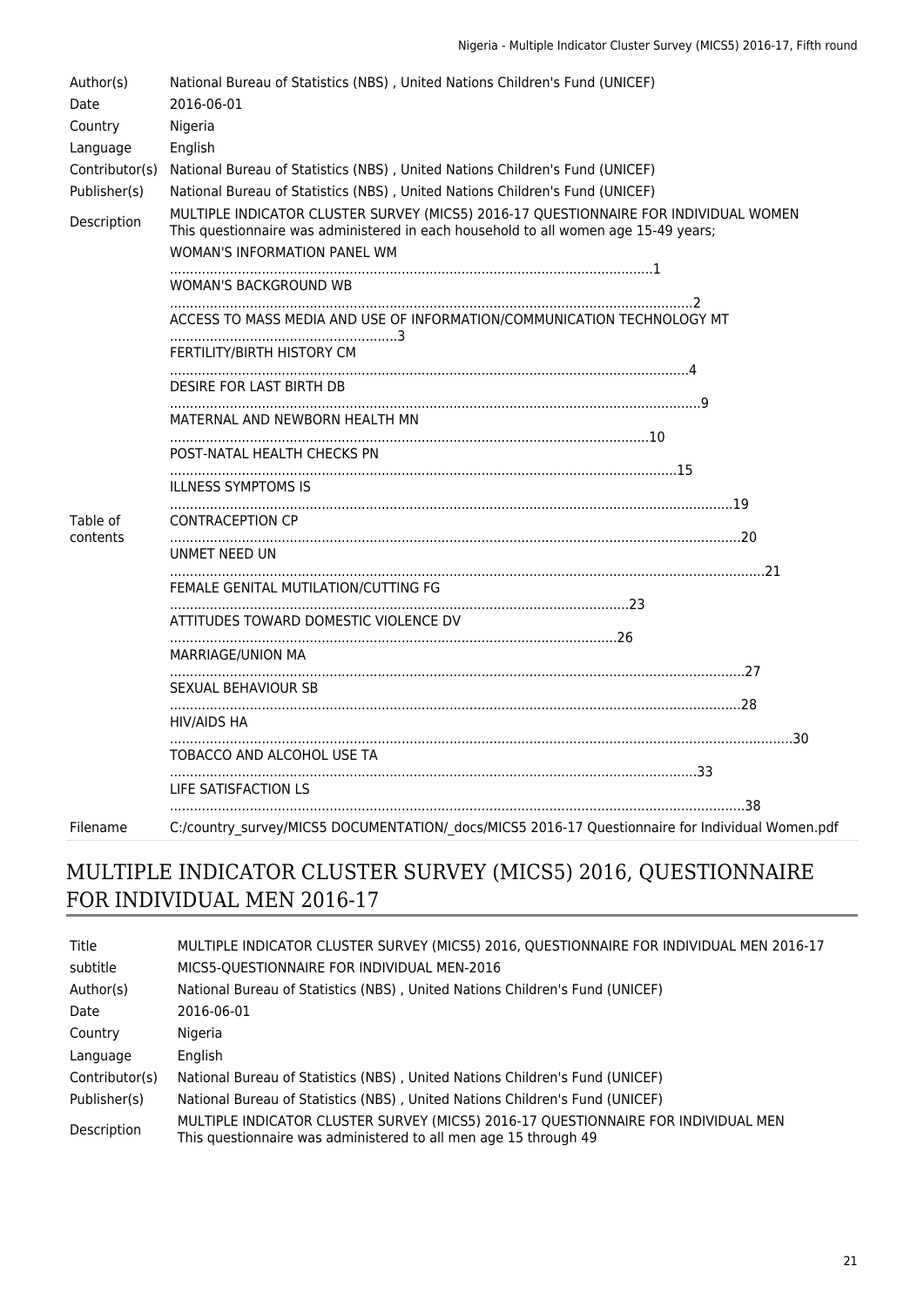| Table of<br>contents | ACCESS TO MASS MEDIA AND USE OF INFORMATION/COMMUNICATION TECHNOLOGY MMT                       |  |
|----------------------|------------------------------------------------------------------------------------------------|--|
|                      | ATTITUDES TOWARD DOMESTIC VIOLENCE MDV                                                         |  |
|                      | SEXUAL BEHAVIOUR MSB                                                                           |  |
|                      | <b>CIRCUMCISION MMC</b>                                                                        |  |
|                      | TOBACCO AND AI COHOL USE TA                                                                    |  |
|                      | LIFE SATISFACTION MLS                                                                          |  |
| Filename             | C:/country survey/MICS5 DOCUMENTATION/ docs/MICS5 2016-17 Questionnaire for Individual Men.pdf |  |

### MULTIPLE INDICATOR CLUSTER SURVEY (MICS5) 2016, QUESTIONNAIRE FOR CHILDREN UNDER FIVE 2016-17

| Title                | MULTIPLE INDICATOR CLUSTER SURVEY (MICS5) 2016, QUESTIONNAIRE FOR CHILDREN UNDER FIVE<br>2016-17                                              |  |
|----------------------|-----------------------------------------------------------------------------------------------------------------------------------------------|--|
| subtitle             | MICS5-QUESTIONNAIRE FOR CHILDREN UNDER FIVE-2016-17                                                                                           |  |
| Author(s)            | National Bureau of Statistics (NBS), United Nations Children's Fund (UNICEF)                                                                  |  |
| Date                 | 2016-06-01                                                                                                                                    |  |
| Country              | Nigeria                                                                                                                                       |  |
| Language             | English                                                                                                                                       |  |
| Contributor(s)       | National Bureau of Statistics (NBS), United Nations Children's Fund (UNICEF)                                                                  |  |
| Publisher(s)         | National Bureau of Statistics (NBS), United Nations Children's Fund (UNICEF)                                                                  |  |
|                      | MULTIPLE INDICATIOR CLUSTER SURVEY(MICS5) 2016-17 QUESTIONNAIRE FOR CHILDREN UNDER FIVE                                                       |  |
| Description          | This questionnaire was administered to all mothers or caregivers who care for a child that lives with them<br>and is under the age of 5 years |  |
| Table of<br>contents |                                                                                                                                               |  |
| Filename             | C:/country survey/MICS5 DOCUMENTATION/ docs/MICS5 2016-17 Questionnaire for Children Under 5<br>Years.pdf                                     |  |

# MULTIPLE INDICATOR CLUSTER SURVEY (MICS5) HOUSEHOLD WATER QUALITY QUESTIONNAIRE 2016

| Title          | MULTIPLE INDICATOR CLUSTER SURVEY (MICS5) HOUSEHOLD WATER QUALITY QUESTIONNAIRE 2016                                                                                                            |
|----------------|-------------------------------------------------------------------------------------------------------------------------------------------------------------------------------------------------|
| subtitle       | MICS5-HOUSEHOLD WATER OUALITY OUESTIONNAIRE-2016                                                                                                                                                |
| Author(s)      | National Bureau of Statistics (NBS), United Nations Children's Fund (UNICEF)                                                                                                                    |
| Date           | 2016-01-01                                                                                                                                                                                      |
| Country        | Nigeria                                                                                                                                                                                         |
| Language       | English                                                                                                                                                                                         |
| Contributor(s) | National Bureau of Statistics (NBS), United Nations Children's Fund (UNICEF)                                                                                                                    |
| Publisher(s)   | National Bureau of Statistics (NBS), United Nations Children's Fund (UNICEF)                                                                                                                    |
| Description    | MULTIPLE INDICATOR CLUSTER SURVEY (MICS5) HOUSEHOLD WATER QUALITY QUESTIONNAIRE 2016<br>This questionnaire form is to be used for households that have been selected for water quality testing. |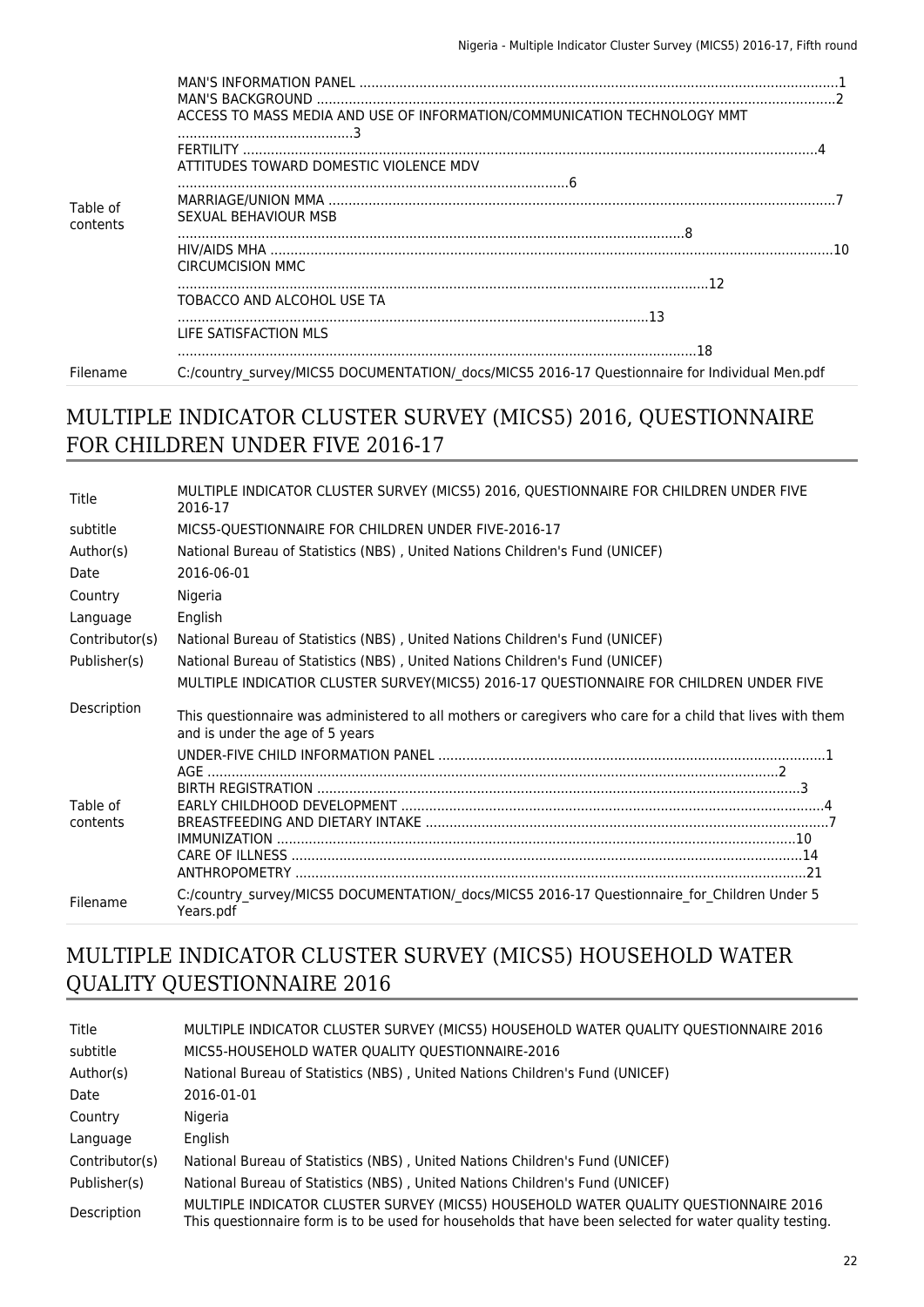| Filename | C:/country_survey/MICS5_DOCUMENTATION/_docs/MICS5_2016-17_Water_Quality_Questionnaire.pdf |  |
|----------|-------------------------------------------------------------------------------------------|--|

### **Reports**

# MULTIPLE INDICATOR CLUSTER SURVEY (MICS5) 2016-17 NATIONAL REPORT FINAL REVIEW

| Title          | MULTIPLE INDICATOR CLUSTER SURVEY (MICS5) 2016-17 NATIONAL REPORT FINAL REVIEW                                                                                                                                                                             |
|----------------|------------------------------------------------------------------------------------------------------------------------------------------------------------------------------------------------------------------------------------------------------------|
| subtitle       | MICS5-2016-17-NATIONAL REPORT FINAL REVIEW                                                                                                                                                                                                                 |
| Author(s)      | National Bureau of Statistics (NBS). United Nations Children's Fund (UNICEF)                                                                                                                                                                               |
| Date           | 2018-05-01                                                                                                                                                                                                                                                 |
| Country        | Nigeria                                                                                                                                                                                                                                                    |
| Language       | English                                                                                                                                                                                                                                                    |
| Contributor(s) | National Bureau of Statistics (NBS), United Nations Children's Fund (UNICEF), Federal Ministry of Health (FMoH), Federal Ministry of Water Resources (FMWR), Federal Ministry of<br>Education, National Agency for the Control of Aids (NACA), National Pr |
| Publisher(s)   | National Bureau of Statistics (NBS). United Nations Children's Fund (UNICEF)                                                                                                                                                                               |
| Description    | Multiple Indicator Cluster Survey (MICS5) 2016-17 National Report Final Review                                                                                                                                                                             |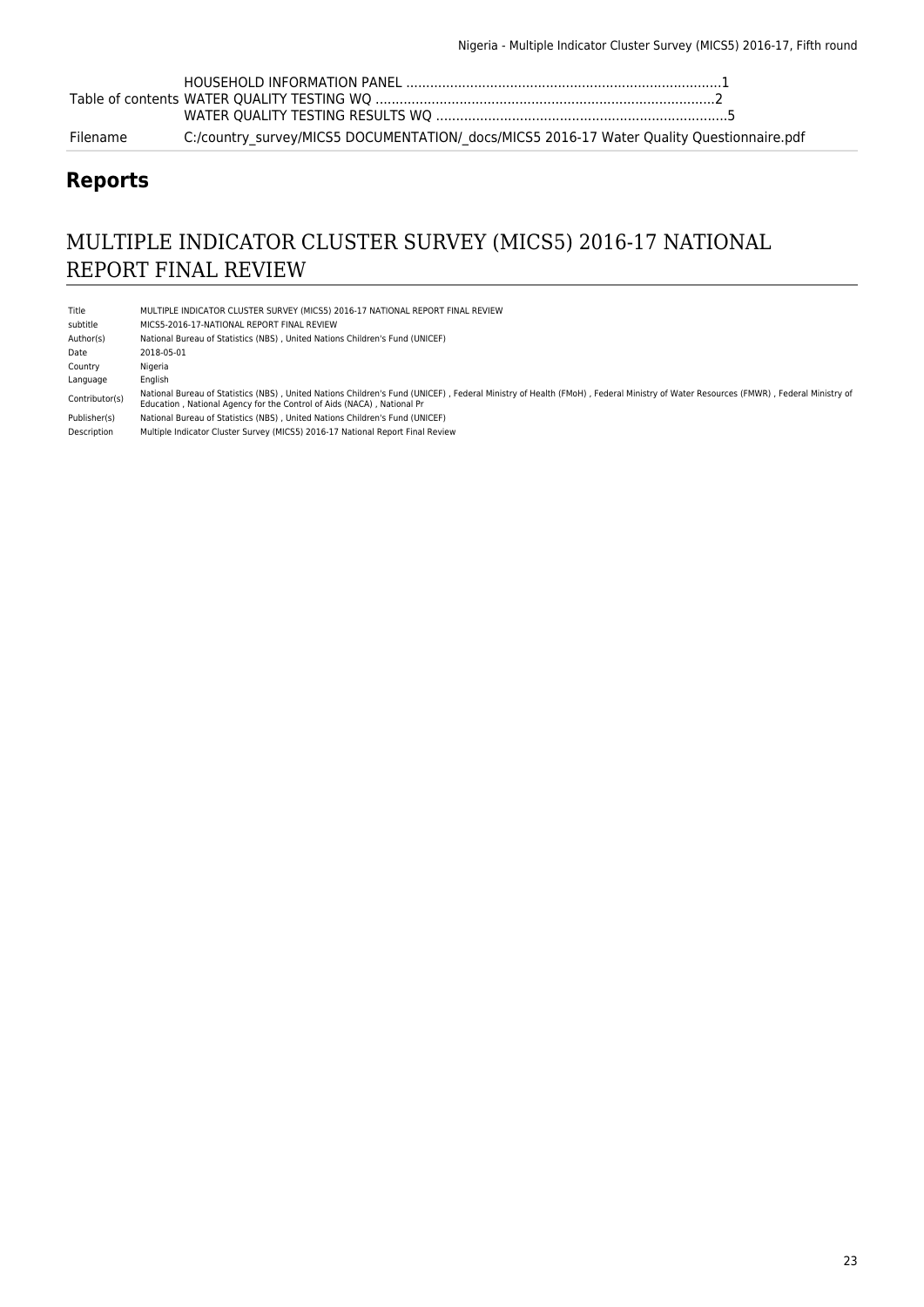|          | <b>TABLE OF CONTENTS</b>               |  |
|----------|----------------------------------------|--|
|          |                                        |  |
|          |                                        |  |
|          |                                        |  |
|          |                                        |  |
|          |                                        |  |
|          |                                        |  |
|          |                                        |  |
|          |                                        |  |
|          |                                        |  |
|          |                                        |  |
|          |                                        |  |
|          |                                        |  |
|          |                                        |  |
|          |                                        |  |
|          |                                        |  |
|          |                                        |  |
|          |                                        |  |
|          |                                        |  |
|          |                                        |  |
|          |                                        |  |
|          |                                        |  |
|          |                                        |  |
|          |                                        |  |
|          |                                        |  |
|          |                                        |  |
|          |                                        |  |
|          |                                        |  |
|          |                                        |  |
|          |                                        |  |
|          |                                        |  |
|          |                                        |  |
|          |                                        |  |
|          |                                        |  |
|          |                                        |  |
|          |                                        |  |
|          |                                        |  |
|          |                                        |  |
|          |                                        |  |
|          |                                        |  |
|          |                                        |  |
|          |                                        |  |
|          |                                        |  |
|          |                                        |  |
|          |                                        |  |
|          |                                        |  |
|          |                                        |  |
|          |                                        |  |
|          |                                        |  |
|          |                                        |  |
|          |                                        |  |
|          |                                        |  |
|          |                                        |  |
|          |                                        |  |
|          |                                        |  |
|          |                                        |  |
|          |                                        |  |
|          |                                        |  |
|          |                                        |  |
|          |                                        |  |
|          |                                        |  |
|          |                                        |  |
|          |                                        |  |
|          |                                        |  |
|          |                                        |  |
|          |                                        |  |
|          |                                        |  |
|          |                                        |  |
|          |                                        |  |
|          |                                        |  |
|          |                                        |  |
|          |                                        |  |
| Filename | MICS5 2016-17 NIGERIA FINAL REVIEW.pdf |  |
|          |                                        |  |

 $24$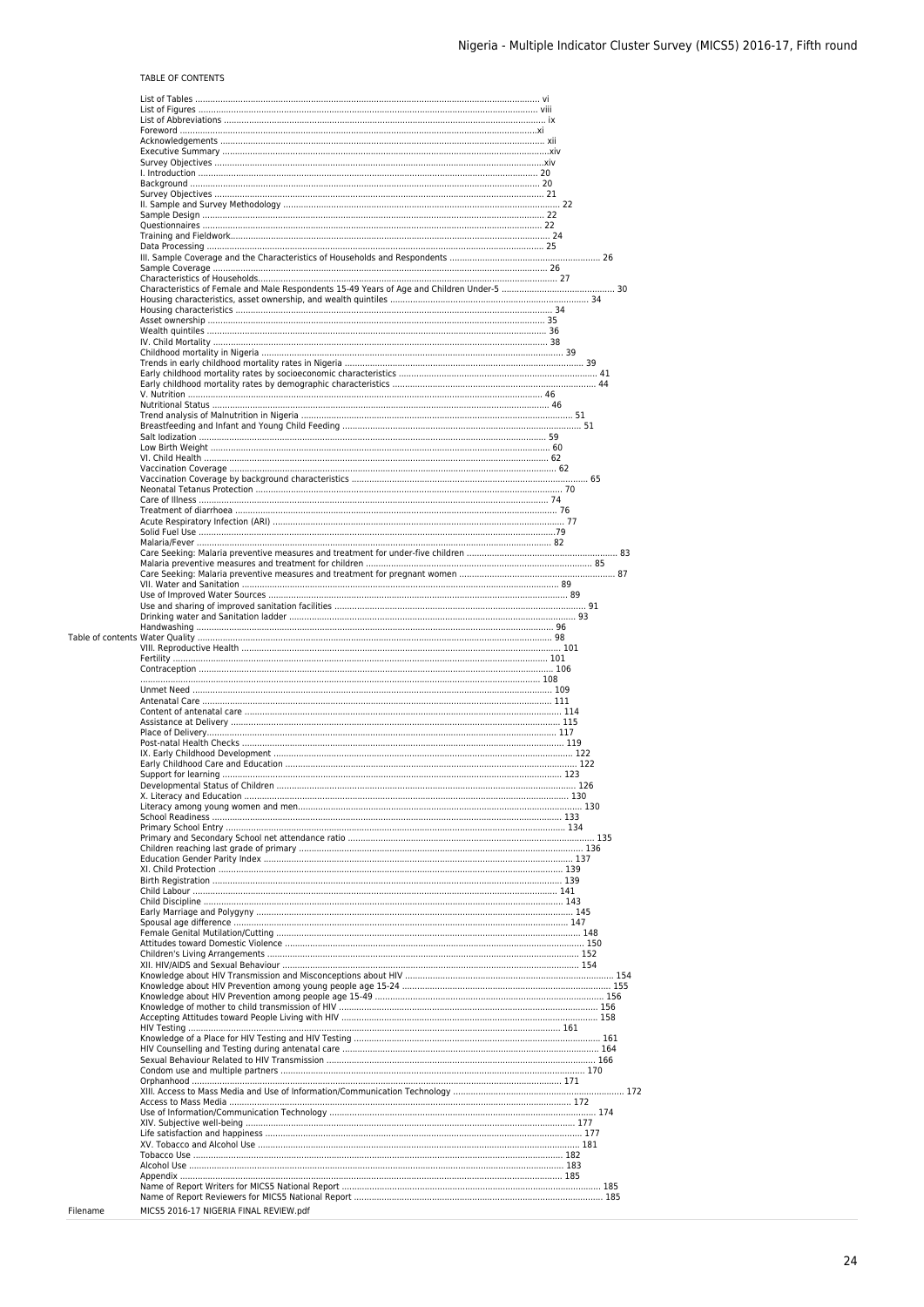# MULTIPLE INDICATOR CLUSTER SURVEY (MICS5) 2016-17 NATIONAL SURVEY FINDINGS (REVISED EDITION)

| Title           | MULTIPLE INDICATOR CLUSTER SURVEY (MICS5) 2016-17 NATIONAL SURVEY FINDINGS (REVISED EDITION)             |  |  |
|-----------------|----------------------------------------------------------------------------------------------------------|--|--|
| subtitle        | MICS5-2016-17-NATIONAL SURVEY FINDINGS (REVISED EDITION)                                                 |  |  |
| Author(s)       | National Bureau of Statistics (NBS), United Nations Children's Fund (UNICEF)                             |  |  |
| Date<br>Country | 2018-07-01<br>Nigeria                                                                                    |  |  |
| Language        | English                                                                                                  |  |  |
| Contributor(s)  | National Bureau of Statistics (NBS), United Nations Children's Fund (UNICEF)                             |  |  |
| Publisher(s)    | National Bureau of Statistics (NBS), United Nations Children's Fund (UNICEF)                             |  |  |
| Description     | MULTIPLE INDICATOR CLUSTER SURVEY (MICS5) 2016-17 NATIONAL SURVEY FINDINGS (REVISED EDITION)             |  |  |
|                 | <b>TABLE OF CONTENTS</b>                                                                                 |  |  |
|                 |                                                                                                          |  |  |
|                 |                                                                                                          |  |  |
|                 |                                                                                                          |  |  |
|                 |                                                                                                          |  |  |
|                 |                                                                                                          |  |  |
|                 |                                                                                                          |  |  |
|                 |                                                                                                          |  |  |
|                 |                                                                                                          |  |  |
|                 |                                                                                                          |  |  |
|                 |                                                                                                          |  |  |
|                 |                                                                                                          |  |  |
|                 |                                                                                                          |  |  |
|                 |                                                                                                          |  |  |
|                 |                                                                                                          |  |  |
|                 |                                                                                                          |  |  |
|                 |                                                                                                          |  |  |
|                 |                                                                                                          |  |  |
|                 |                                                                                                          |  |  |
|                 |                                                                                                          |  |  |
|                 |                                                                                                          |  |  |
|                 |                                                                                                          |  |  |
|                 |                                                                                                          |  |  |
|                 |                                                                                                          |  |  |
|                 |                                                                                                          |  |  |
|                 |                                                                                                          |  |  |
|                 |                                                                                                          |  |  |
|                 |                                                                                                          |  |  |
|                 |                                                                                                          |  |  |
|                 |                                                                                                          |  |  |
|                 |                                                                                                          |  |  |
|                 |                                                                                                          |  |  |
|                 |                                                                                                          |  |  |
|                 |                                                                                                          |  |  |
|                 |                                                                                                          |  |  |
|                 |                                                                                                          |  |  |
|                 |                                                                                                          |  |  |
|                 |                                                                                                          |  |  |
|                 |                                                                                                          |  |  |
|                 |                                                                                                          |  |  |
|                 |                                                                                                          |  |  |
|                 |                                                                                                          |  |  |
|                 |                                                                                                          |  |  |
|                 |                                                                                                          |  |  |
|                 |                                                                                                          |  |  |
|                 |                                                                                                          |  |  |
|                 |                                                                                                          |  |  |
|                 |                                                                                                          |  |  |
|                 |                                                                                                          |  |  |
|                 |                                                                                                          |  |  |
|                 |                                                                                                          |  |  |
|                 |                                                                                                          |  |  |
|                 |                                                                                                          |  |  |
|                 |                                                                                                          |  |  |
|                 |                                                                                                          |  |  |
|                 |                                                                                                          |  |  |
|                 |                                                                                                          |  |  |
|                 |                                                                                                          |  |  |
| Filename        | C:/country survey/MICS5 DOCUMENTATION/ docs/MICS5 2016-17 NATIONAL SURVEY FINDINGS (REVISED EDITION).pdf |  |  |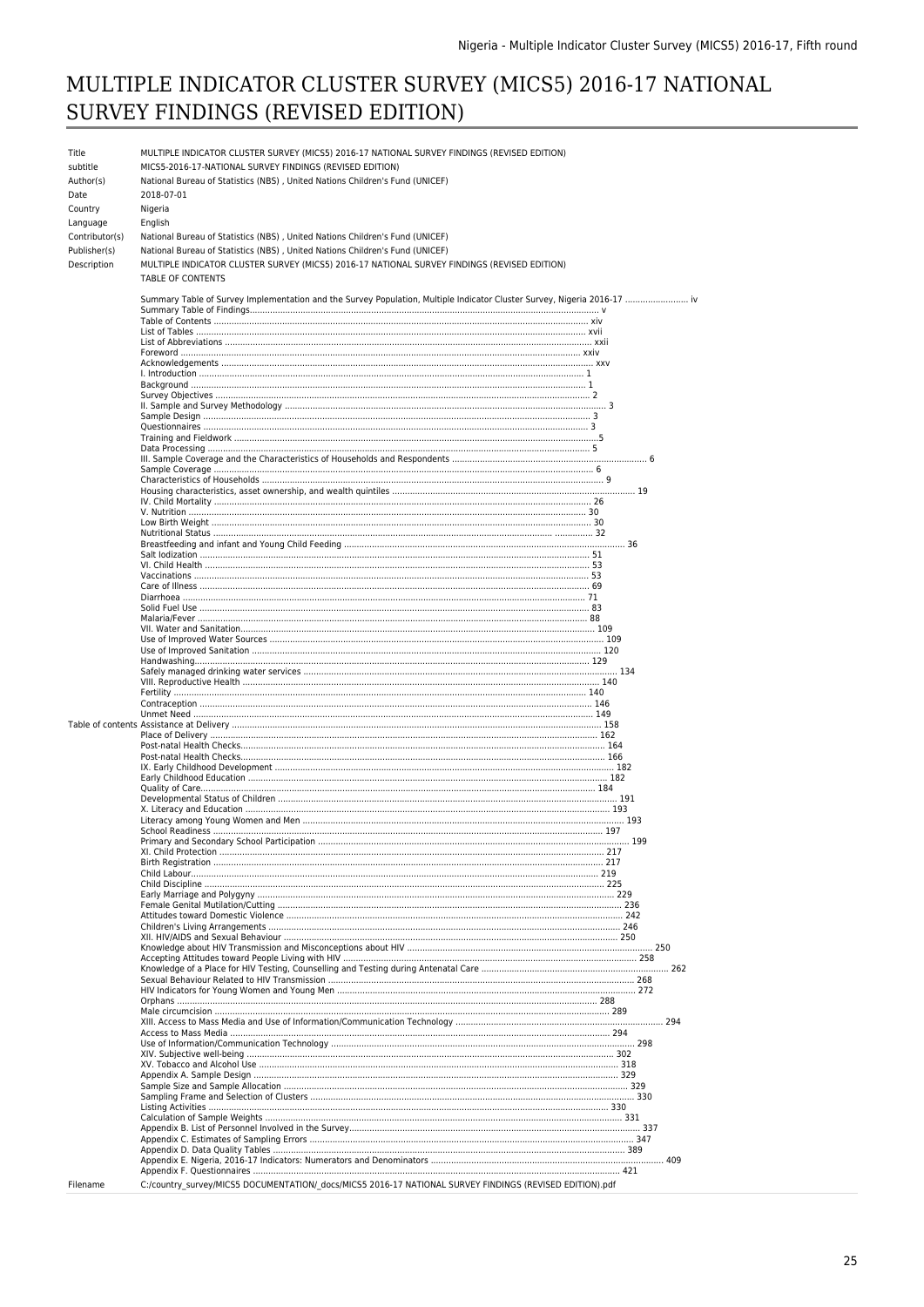# MULTIPLE INDICATOR CLUSTER SURVEY 2016-17 LAGOS STATE FINAL REVIEW

| Title          | MULTIPLE INDICATOR CLUSTER SURVEY 2016-17 LAGOS STATE FINAL REVIEW                                                                                                                                                                                                                                                                                                                                   |
|----------------|------------------------------------------------------------------------------------------------------------------------------------------------------------------------------------------------------------------------------------------------------------------------------------------------------------------------------------------------------------------------------------------------------|
| subtitle       | MICS5-2016-17-LAGOS STATE-FINAL REVIEW                                                                                                                                                                                                                                                                                                                                                               |
| Author(s)      | National Bureau of Statistics (NBS), United Nations Children's Fund (UNICEF)                                                                                                                                                                                                                                                                                                                         |
| Date           | 2018-05-01                                                                                                                                                                                                                                                                                                                                                                                           |
| Country        | Nigeria                                                                                                                                                                                                                                                                                                                                                                                              |
| Language       | Enalish                                                                                                                                                                                                                                                                                                                                                                                              |
| Contributor(s) | National Bureau of Statistics (NBS), Lagos Bureau of Statistics (LBS), United Nations Children's Fund (UNICEF)                                                                                                                                                                                                                                                                                       |
| Publisher(s)   | National Bureau of Statistics (NBS). United Nations Children's Fund (UNICEF)                                                                                                                                                                                                                                                                                                                         |
| Description    | MULTIPLE INDICATOR CLUSTER SURVEY (MICS5) 2016-17. LAGOS STATE FINAL REVIEW<br>As part of devolving the reporting domain to the lower level in Lagos State, sample was taken at the Senatorial district level in order to disaggregate the data at both state and senatorial district. In<br>the history of MICS Nigeria, this is the first time the reporting domain is taking to senatorial level. |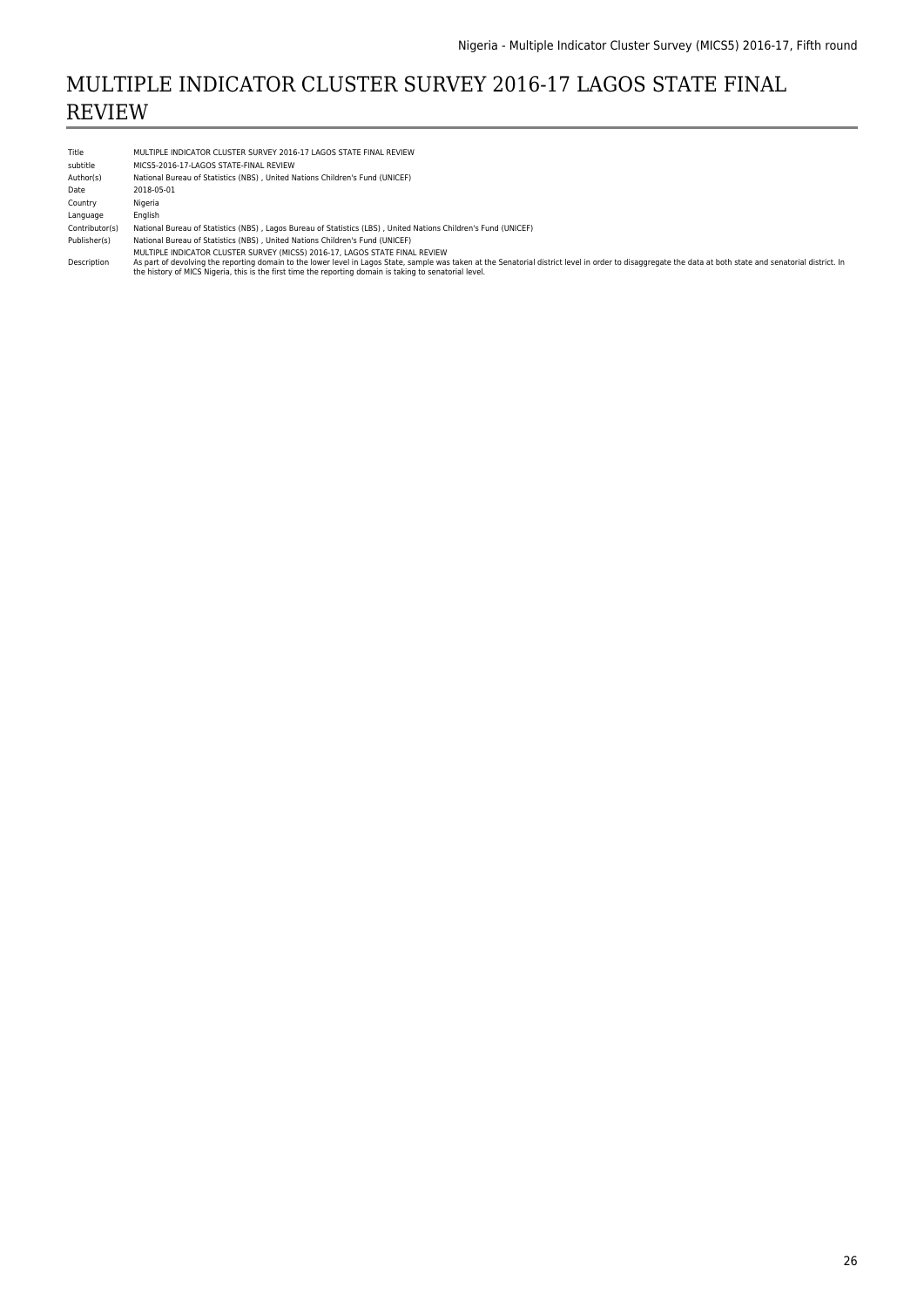|  | - 93 |
|--|------|
|  |      |
|  |      |
|  |      |
|  |      |
|  |      |
|  |      |
|  |      |
|  |      |
|  |      |
|  |      |
|  |      |
|  |      |
|  |      |
|  |      |
|  |      |
|  |      |
|  |      |
|  |      |
|  |      |
|  |      |
|  |      |
|  |      |
|  |      |
|  |      |
|  |      |
|  |      |
|  |      |

Filename

TABLE OF CONTENTS

MICS5 2016-17 LAGOS FINAL REVIEW.pdf

# MULTIPLE INDICATOR CLUSTER SURVEY (MICS5) 2016-17 KANO STATE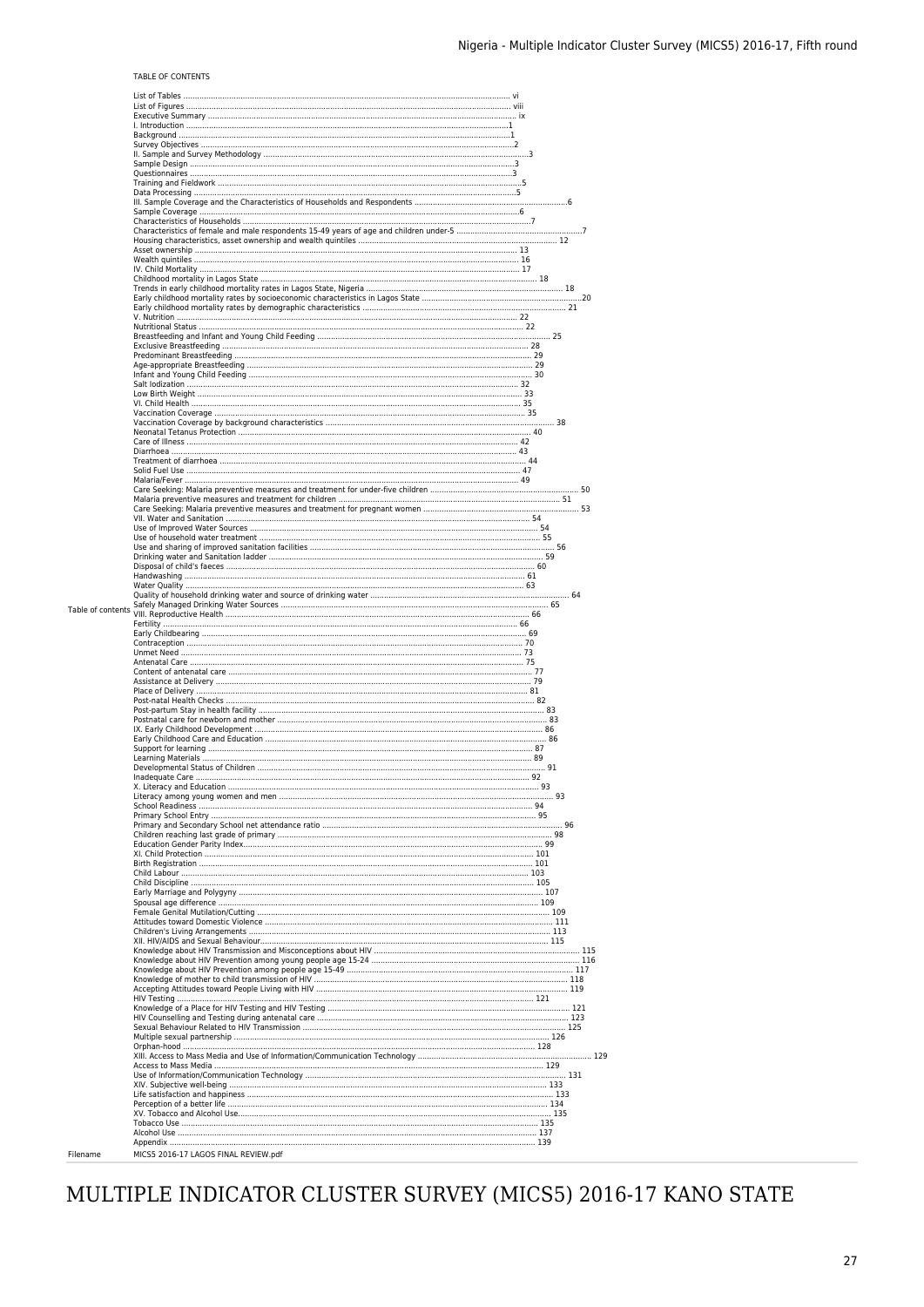# FINAL REVIEW

| Title          | MULTIPLE INDICATOR CLUSTER SURVEY (MICS5) 2016-17 KANO STATE FINAL REVIEW                                                                                                                                                                                                                                            |
|----------------|----------------------------------------------------------------------------------------------------------------------------------------------------------------------------------------------------------------------------------------------------------------------------------------------------------------------|
| subtitle       | MICS5-2016-17-KANO STATE-FINAL REVIEW                                                                                                                                                                                                                                                                                |
| Author(s)      | National Bureau of Statistics (NBS), United Nations Children's Fund (UNICEF)                                                                                                                                                                                                                                         |
| Date           | 2018-05-01                                                                                                                                                                                                                                                                                                           |
| Country        | Nigeria                                                                                                                                                                                                                                                                                                              |
| Language       | Enalish                                                                                                                                                                                                                                                                                                              |
| Contributor(s) | National Bureau of Statistics (NBS), United Nations Children's Fund (UNICEF), Kano State Bureau of Statistics                                                                                                                                                                                                        |
| Publisher(s)   | National Bureau of Statistics (NBS)                                                                                                                                                                                                                                                                                  |
|                | MULTIPLE INDICATOR CLUSTER SURVEY (MICS5) 2016-17 KANO STATE FINAL REVIEW                                                                                                                                                                                                                                            |
|                |                                                                                                                                                                                                                                                                                                                      |
| Description    | As part of devolving the reporting domain to the lower level in Kano State, sample was taken at the Senatorial district level in order to disaggregate the data at both state and senatorial district. In<br>the history of MICS Nigeria, this is the first time the reporting domain is taking to senatorial level. |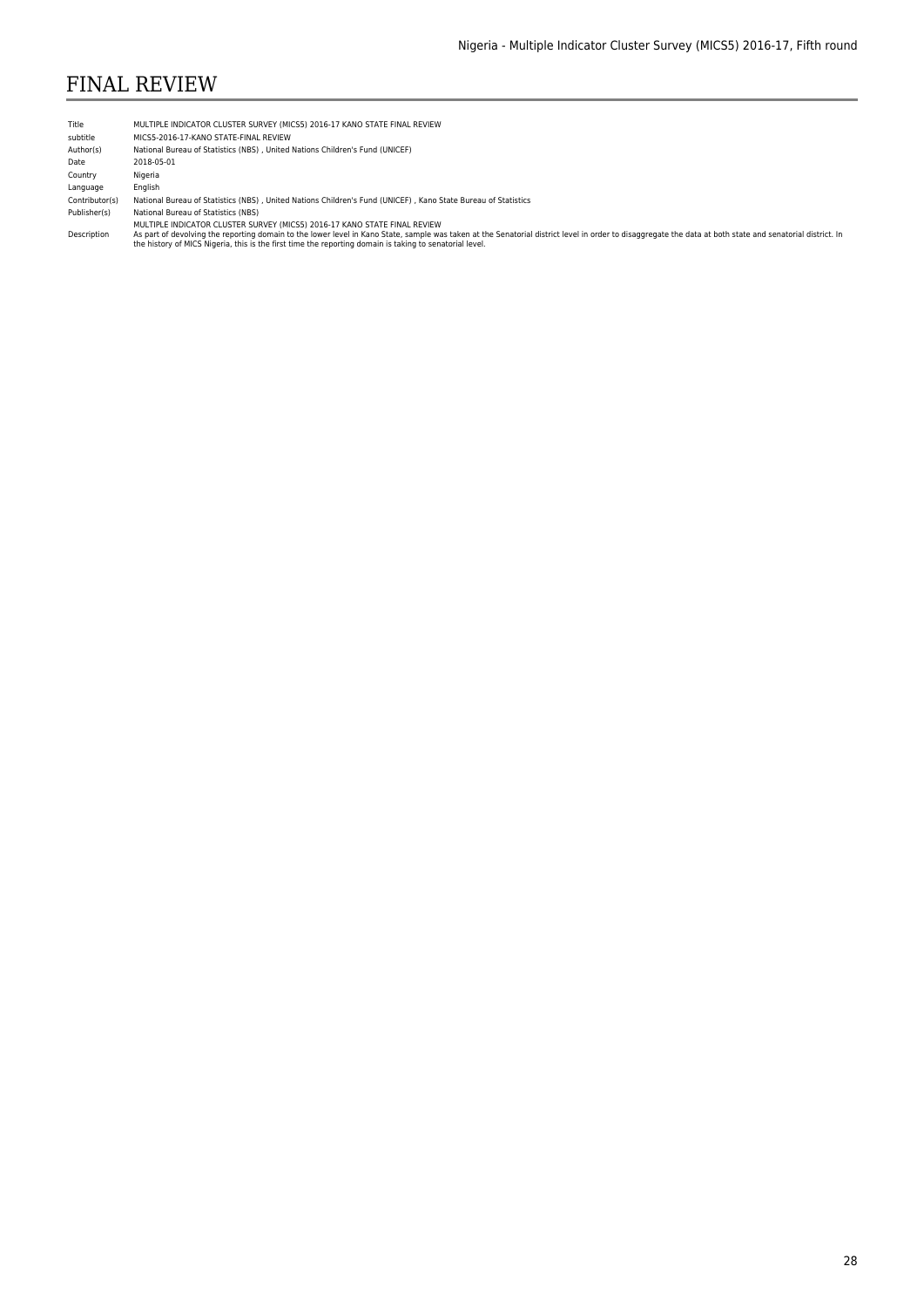TABLE OF CONTENTS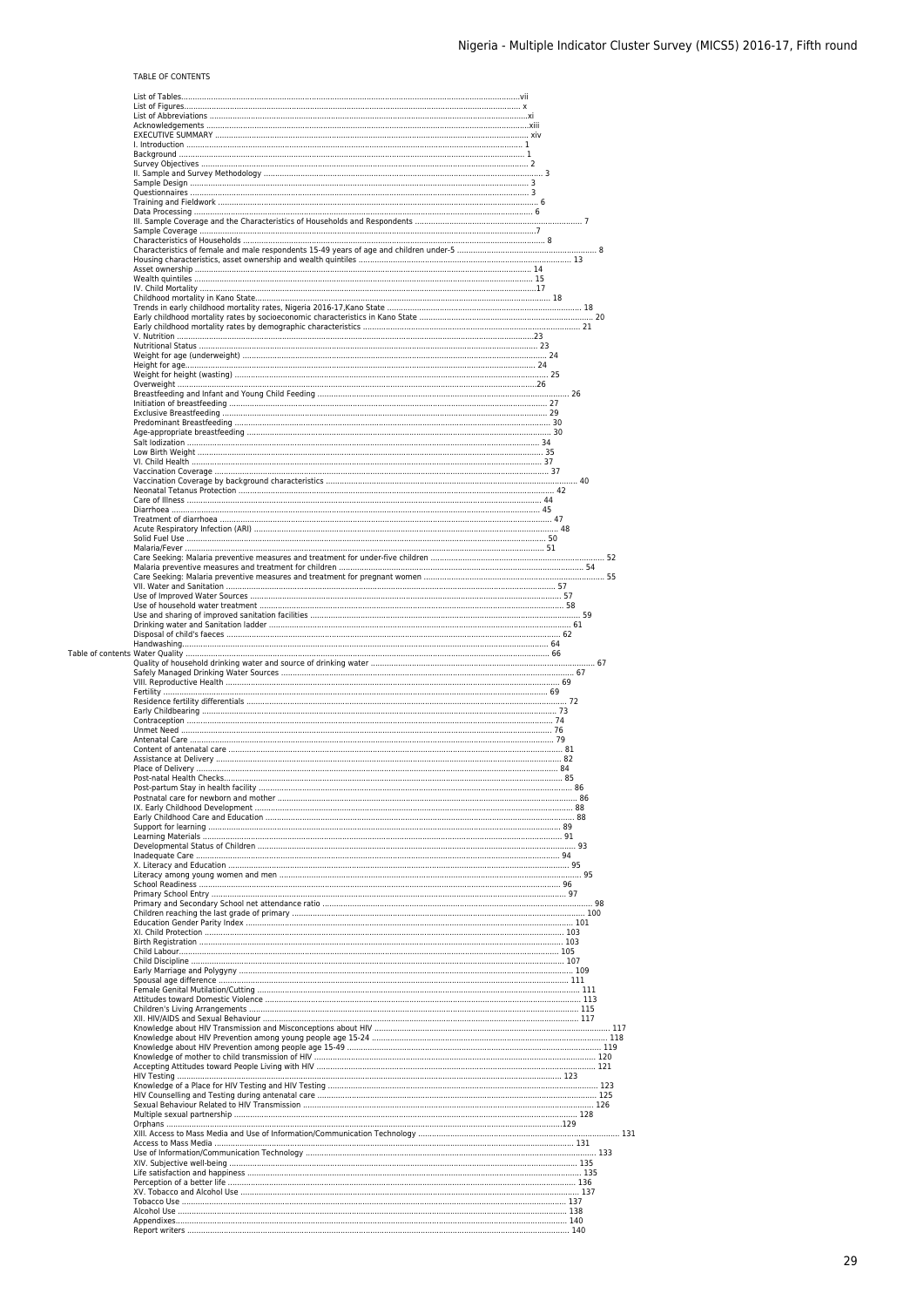# MULTIPLE INDICATOR CLUSTER SURVEY (MICS5) 2016-17 NATIONAL REPORT FINAL REVIEW

| Title          | MULTIPLE INDICATOR CLUSTER SURVEY (MICS5) 2016-17 NATIONAL REPORT FINAL REVIEW                                                                                                                                                                             |
|----------------|------------------------------------------------------------------------------------------------------------------------------------------------------------------------------------------------------------------------------------------------------------|
| subtitle       | MICS5-2016-17-NATIONAL REPORT FINAL REVIEW                                                                                                                                                                                                                 |
| Author(s)      | National Bureau of Statistics (NBS). United Nations Children's Fund (UNICEF)                                                                                                                                                                               |
| Date           | 2018-05-01                                                                                                                                                                                                                                                 |
| Country        | Nigeria                                                                                                                                                                                                                                                    |
| Language       | English                                                                                                                                                                                                                                                    |
| Contributor(s) | National Bureau of Statistics (NBS), United Nations Children's Fund (UNICEF), Federal Ministry of Health (FMoH), Federal Ministry of Water Resources (FMWR), Federal Ministry of<br>Education, National Agency for the Control of Aids (NACA), National Pr |
| Publisher(s)   | National Bureau of Statistics (NBS), United Nations Children's Fund (UNICEF)                                                                                                                                                                               |
| Description    | Multiple Indicator Cluster Survey (MICS5) 2016-17 National Report Final Review                                                                                                                                                                             |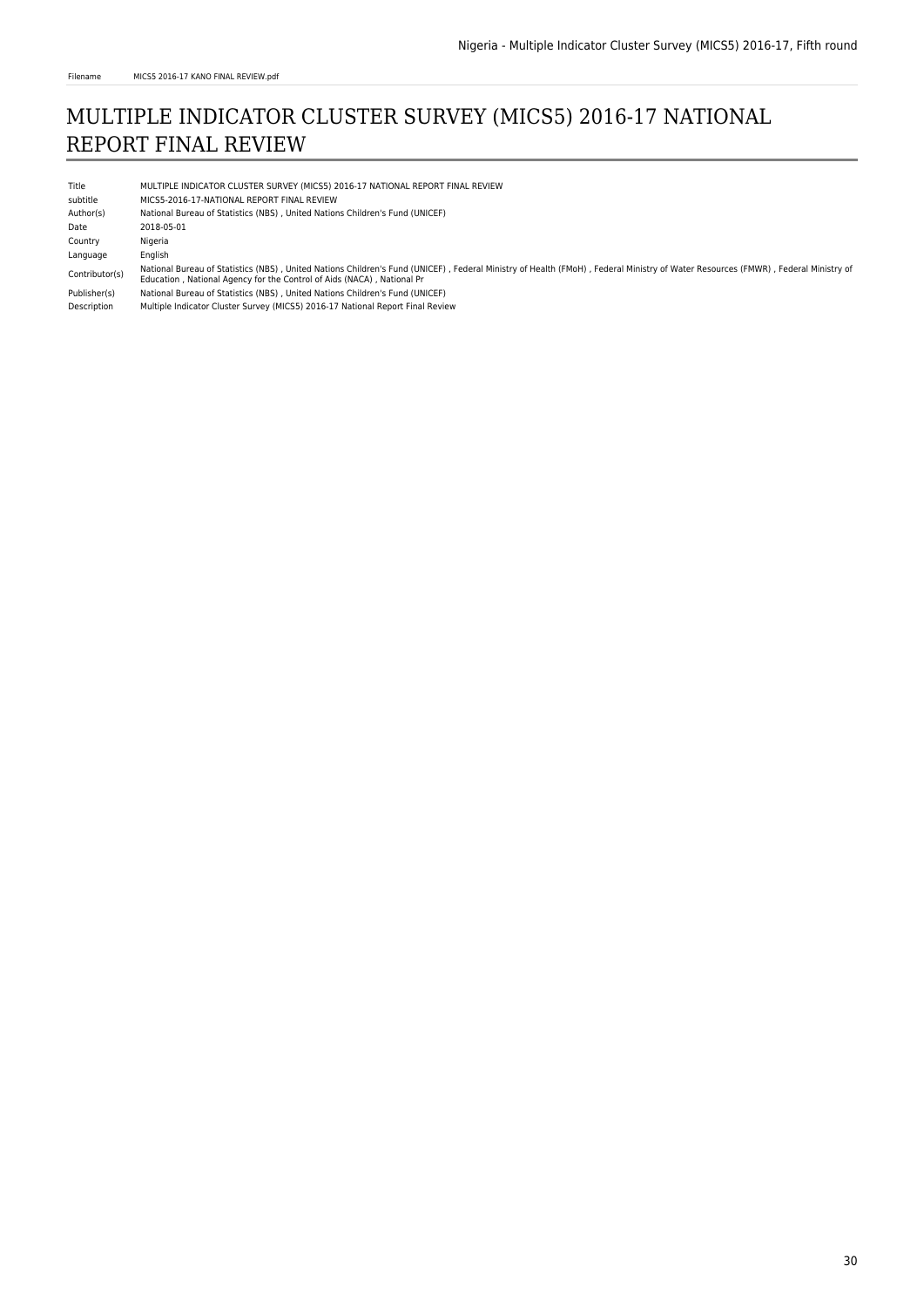|          | <b>TABLE OF CONTENTS</b>                                                           |  |
|----------|------------------------------------------------------------------------------------|--|
|          |                                                                                    |  |
|          |                                                                                    |  |
|          |                                                                                    |  |
|          |                                                                                    |  |
|          |                                                                                    |  |
|          |                                                                                    |  |
|          |                                                                                    |  |
|          |                                                                                    |  |
|          |                                                                                    |  |
|          |                                                                                    |  |
|          |                                                                                    |  |
|          |                                                                                    |  |
|          |                                                                                    |  |
|          |                                                                                    |  |
|          |                                                                                    |  |
|          |                                                                                    |  |
|          |                                                                                    |  |
|          |                                                                                    |  |
|          |                                                                                    |  |
|          |                                                                                    |  |
|          |                                                                                    |  |
|          |                                                                                    |  |
|          |                                                                                    |  |
|          |                                                                                    |  |
|          |                                                                                    |  |
|          |                                                                                    |  |
|          |                                                                                    |  |
|          |                                                                                    |  |
|          |                                                                                    |  |
|          |                                                                                    |  |
|          |                                                                                    |  |
|          |                                                                                    |  |
|          |                                                                                    |  |
|          |                                                                                    |  |
|          |                                                                                    |  |
|          |                                                                                    |  |
|          |                                                                                    |  |
|          |                                                                                    |  |
|          |                                                                                    |  |
|          |                                                                                    |  |
|          |                                                                                    |  |
|          |                                                                                    |  |
|          |                                                                                    |  |
|          |                                                                                    |  |
|          |                                                                                    |  |
|          |                                                                                    |  |
|          |                                                                                    |  |
|          |                                                                                    |  |
|          |                                                                                    |  |
|          |                                                                                    |  |
|          |                                                                                    |  |
|          |                                                                                    |  |
|          |                                                                                    |  |
|          |                                                                                    |  |
|          |                                                                                    |  |
|          |                                                                                    |  |
|          |                                                                                    |  |
|          |                                                                                    |  |
|          |                                                                                    |  |
|          |                                                                                    |  |
|          |                                                                                    |  |
|          |                                                                                    |  |
|          |                                                                                    |  |
|          |                                                                                    |  |
|          |                                                                                    |  |
|          |                                                                                    |  |
|          |                                                                                    |  |
|          |                                                                                    |  |
|          |                                                                                    |  |
|          |                                                                                    |  |
|          |                                                                                    |  |
|          |                                                                                    |  |
|          |                                                                                    |  |
|          |                                                                                    |  |
|          |                                                                                    |  |
| Filename | C:/country survey/MICS5 DOCUMENTATION/ docs/MICS5 2016-17 NIGERIA FINAL REVIEW.pdf |  |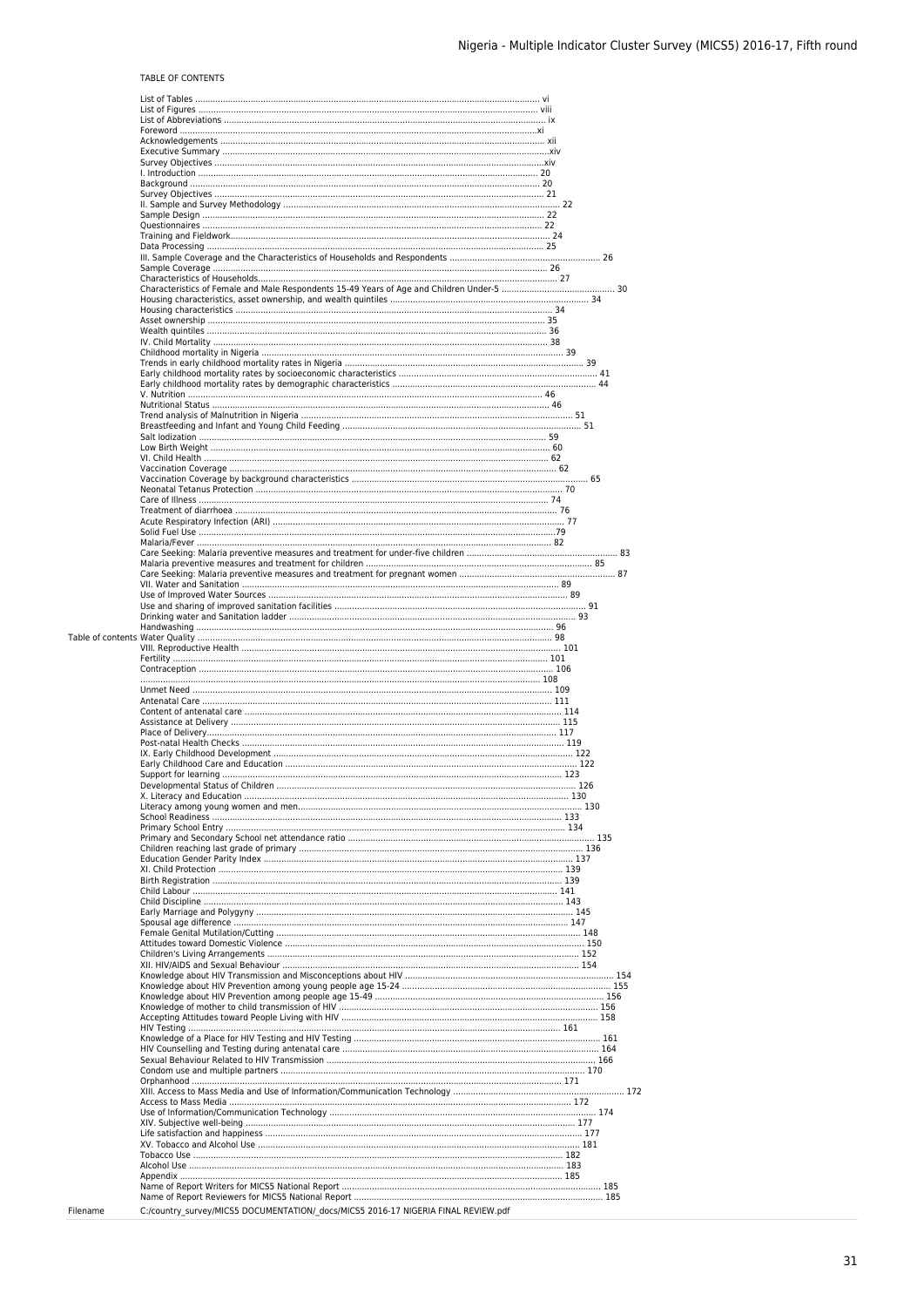# MULTIPLE INDICATOR CLUSTER SURVEY (MICS5) 2016-17 NATIONAL SURVEY FINDINGS (REVISED EDITION)

| Title                      | MULTIPLE INDICATOR CLUSTER SURVEY (MICS5) 2016-17 NATIONAL SURVEY FINDINGS (REVISED EDITION) |  |  |
|----------------------------|----------------------------------------------------------------------------------------------|--|--|
| subtitle                   | MICS5-2016-17-NATIONAL SURVEY FINDINGS (REVISED EDITION)                                     |  |  |
| Author(s)                  | National Bureau of Statistics (NBS), United Nations Children's Fund (UNICEF)                 |  |  |
| Date                       | 2018-07-01                                                                                   |  |  |
| Country                    | Nigeria<br>English                                                                           |  |  |
| Language<br>Contributor(s) | National Bureau of Statistics (NBS), United Nations Children's Fund (UNICEF)                 |  |  |
| Publisher(s)               | National Bureau of Statistics (NBS), United Nations Children's Fund (UNICEF)                 |  |  |
| Description                | MULTIPLE INDICATOR CLUSTER SURVEY (MICS5) 2016-17 NATIONAL SURVEY FINDINGS (REVISED EDITION) |  |  |
|                            | TABLE OF CONTENTS                                                                            |  |  |
|                            |                                                                                              |  |  |
|                            |                                                                                              |  |  |
|                            |                                                                                              |  |  |
|                            |                                                                                              |  |  |
|                            |                                                                                              |  |  |
|                            |                                                                                              |  |  |
|                            |                                                                                              |  |  |
|                            |                                                                                              |  |  |
|                            |                                                                                              |  |  |
|                            |                                                                                              |  |  |
|                            |                                                                                              |  |  |
|                            |                                                                                              |  |  |
|                            |                                                                                              |  |  |
|                            |                                                                                              |  |  |
|                            |                                                                                              |  |  |
|                            |                                                                                              |  |  |
|                            |                                                                                              |  |  |
|                            |                                                                                              |  |  |
|                            |                                                                                              |  |  |
|                            |                                                                                              |  |  |
|                            |                                                                                              |  |  |
|                            |                                                                                              |  |  |
|                            |                                                                                              |  |  |
|                            |                                                                                              |  |  |
|                            |                                                                                              |  |  |
|                            |                                                                                              |  |  |
|                            |                                                                                              |  |  |
|                            |                                                                                              |  |  |
|                            |                                                                                              |  |  |
|                            |                                                                                              |  |  |
|                            |                                                                                              |  |  |
|                            |                                                                                              |  |  |
|                            |                                                                                              |  |  |
|                            |                                                                                              |  |  |
|                            |                                                                                              |  |  |
|                            |                                                                                              |  |  |
|                            |                                                                                              |  |  |
|                            |                                                                                              |  |  |
|                            |                                                                                              |  |  |
|                            |                                                                                              |  |  |
|                            |                                                                                              |  |  |
|                            |                                                                                              |  |  |
|                            |                                                                                              |  |  |
|                            |                                                                                              |  |  |
|                            |                                                                                              |  |  |
|                            |                                                                                              |  |  |
|                            |                                                                                              |  |  |
|                            |                                                                                              |  |  |
|                            |                                                                                              |  |  |
|                            |                                                                                              |  |  |
|                            |                                                                                              |  |  |
|                            |                                                                                              |  |  |
|                            |                                                                                              |  |  |
|                            |                                                                                              |  |  |
|                            |                                                                                              |  |  |
|                            |                                                                                              |  |  |
|                            |                                                                                              |  |  |
| Filename                   | MICS5 2016-17 NATIONAL SURVEY FINDINGS (REVISED EDITION) ndf                                 |  |  |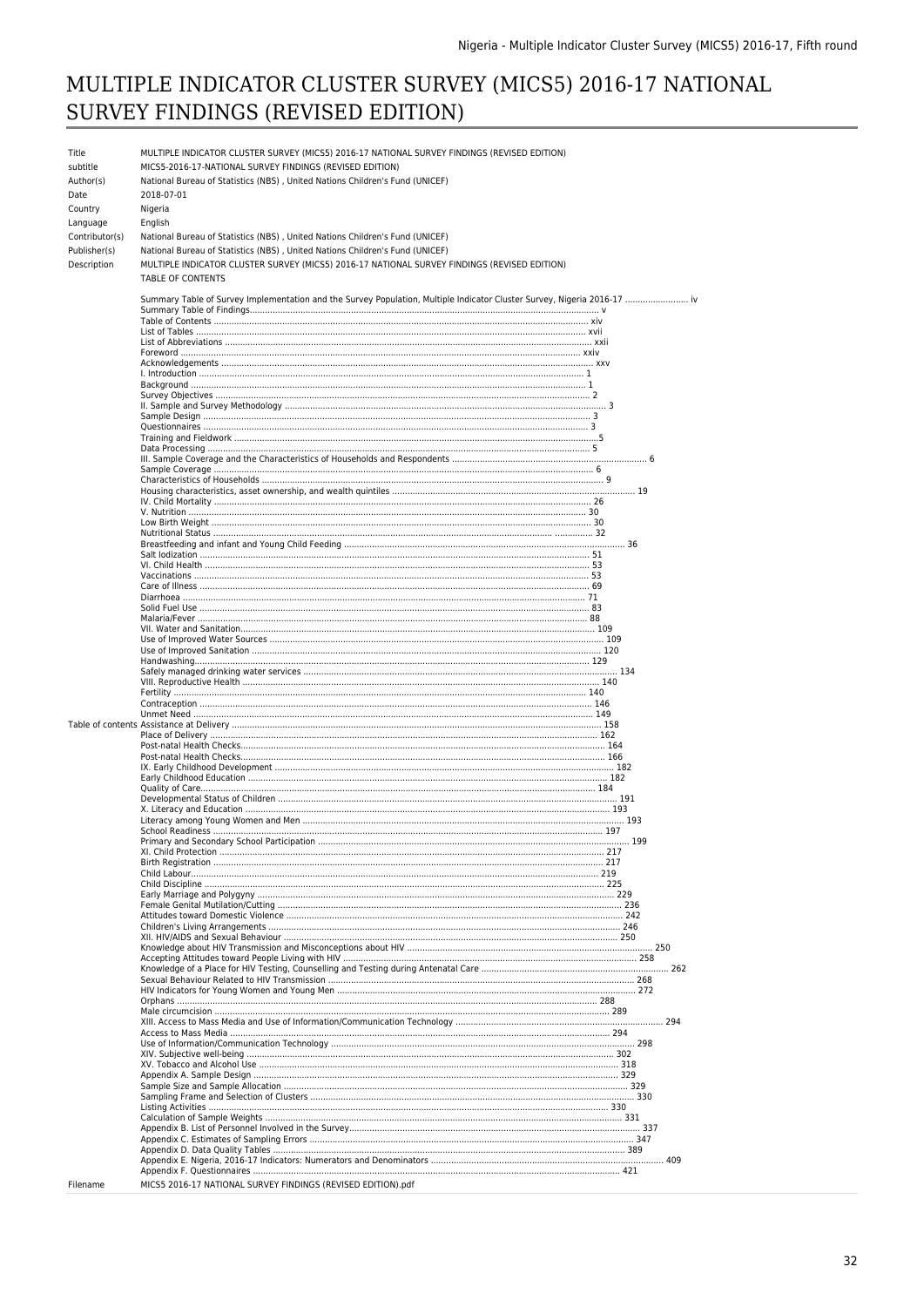# MULTIPLE INDICATOR CLUSTER SURVEY (MICS5) 2016-17 KANO STATE FINAL REVIEW

| Title<br>subtitle | MULTIPLE INDICATOR CLUSTER SURVEY (MICS5) 2016-17 KANO STATE FINAL REVIEW<br>MICS5-2016-17-KANO STATE-FINAL REVIEW                                                                                                                                                                                                                                                                                |
|-------------------|---------------------------------------------------------------------------------------------------------------------------------------------------------------------------------------------------------------------------------------------------------------------------------------------------------------------------------------------------------------------------------------------------|
| Author(s)         | National Bureau of Statistics (NBS), United Nations Children's Fund (UNICEF)                                                                                                                                                                                                                                                                                                                      |
| Date              | 2018-05-01                                                                                                                                                                                                                                                                                                                                                                                        |
| Country           | Nigeria                                                                                                                                                                                                                                                                                                                                                                                           |
| Language          | English                                                                                                                                                                                                                                                                                                                                                                                           |
| Contributor(s)    | National Bureau of Statistics (NBS), United Nations Children's Fund (UNICEF), Kano State Bureau of Statistics                                                                                                                                                                                                                                                                                     |
| Publisher(s)      | National Bureau of Statistics (NBS)                                                                                                                                                                                                                                                                                                                                                               |
| Description       | MULTIPLE INDICATOR CLUSTER SURVEY (MICS5) 2016-17 KANO STATE FINAL REVIEW<br>As part of devolving the reporting domain to the lower level in Kano State, sample was taken at the Senatorial district level in order to disaggregate the data at both state and senatorial district. In<br>the history of MICS Nigeria, this is the first time the reporting domain is taking to senatorial level. |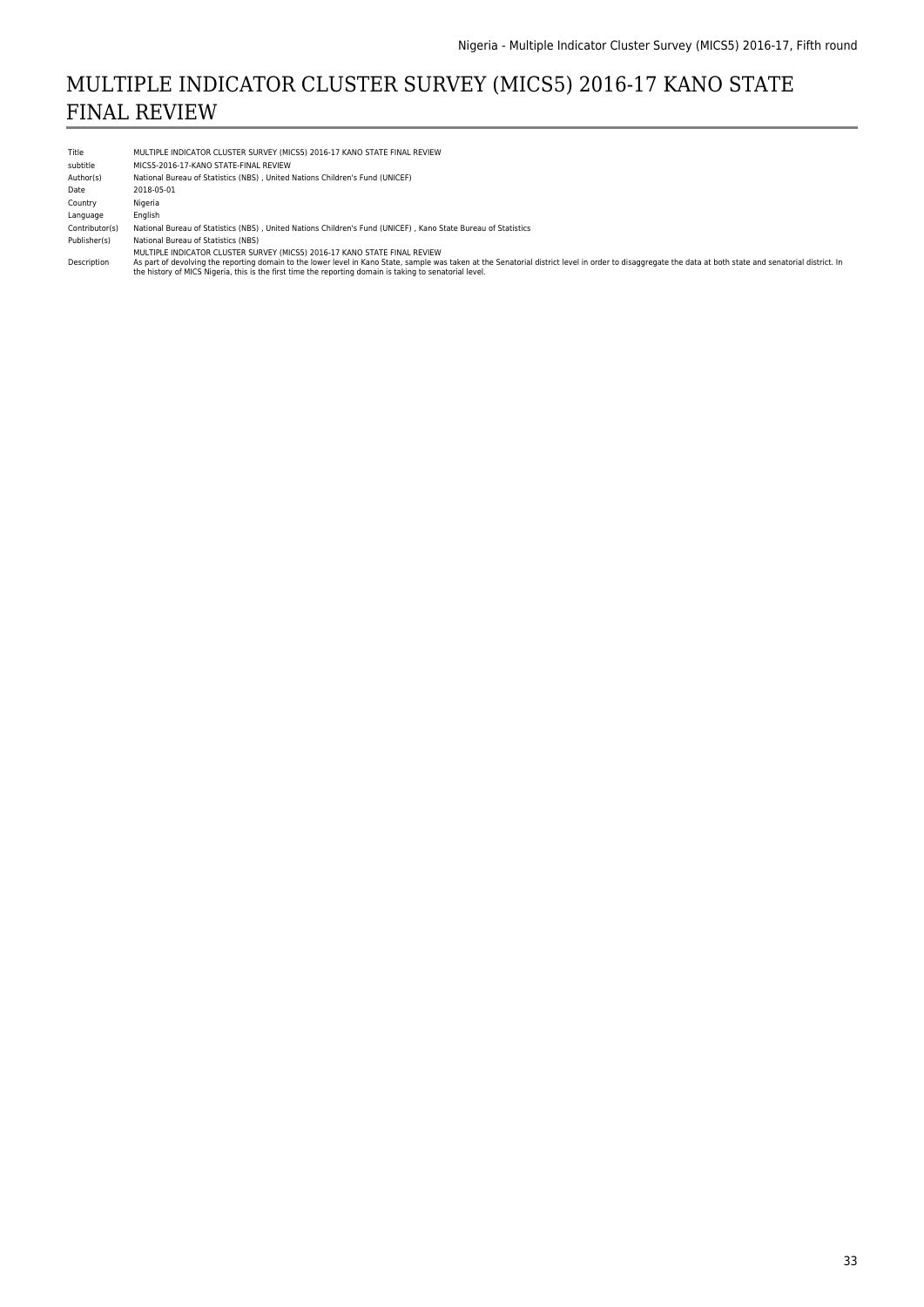TABLE OF CONTENTS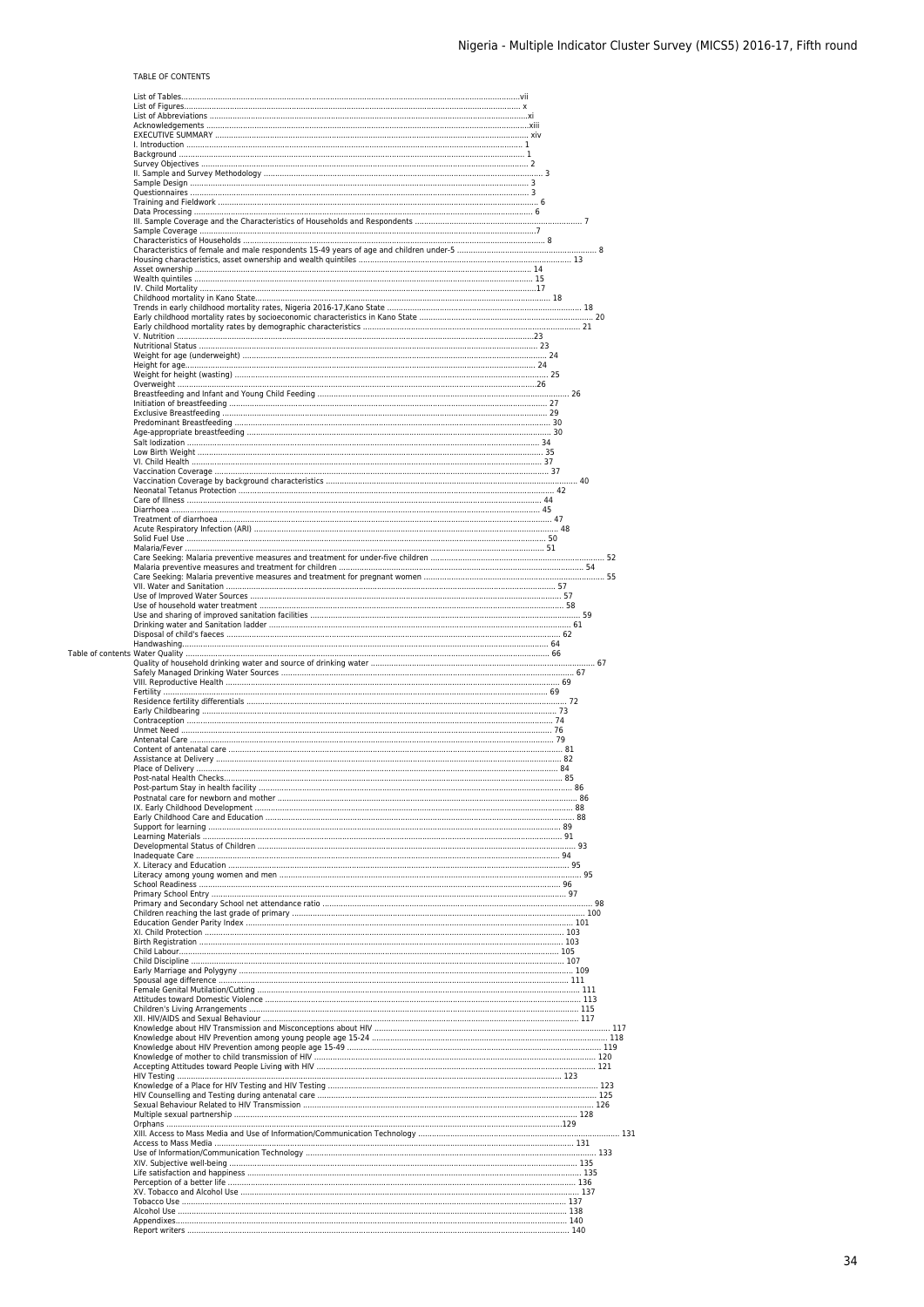### **Other materials**

# MULTIPLE INDICATOR CLUSTER SURVEY(MICS5) NIGERIA 2016 MANUAL OF INSTRUCTIONS

| Title          | MULTIPLE INDICATOR CLUSTER SURVEY(MICS5) NIGERIA 2016 MANUAL OF INSTRUCTIONS                                                                                                                                                                |
|----------------|---------------------------------------------------------------------------------------------------------------------------------------------------------------------------------------------------------------------------------------------|
| subtitle       | MICS5 NIGERIA-2016-MANUAL OF INSTRUCTIONS                                                                                                                                                                                                   |
| Author(s)      | National Bureau of Statistics (NBS), United Nations Children's Fund (UNICEF)                                                                                                                                                                |
| Date           | 2016-01-01                                                                                                                                                                                                                                  |
| Country        | Nigeria                                                                                                                                                                                                                                     |
| Language       | Enalish                                                                                                                                                                                                                                     |
| Contributor(s) | National Bureau of Statistics (NBS), United Nations Children's Fund (UNICEF)                                                                                                                                                                |
| Publisher(s)   | National Bureau of Statistics (NBS), United Nations Children's Fund (UNICEF)                                                                                                                                                                |
| Description    | MULTIPLE INDICATOR CLUSTER SURVEY (MICS5) 2016-17 MANUAL OF INSTRUCTIONS<br>This is an instruction manual that was used to train the Interviewers, Supervisors, Monitoring & Evaluation Officers for the MICS5 2016-17 Field work exercise. |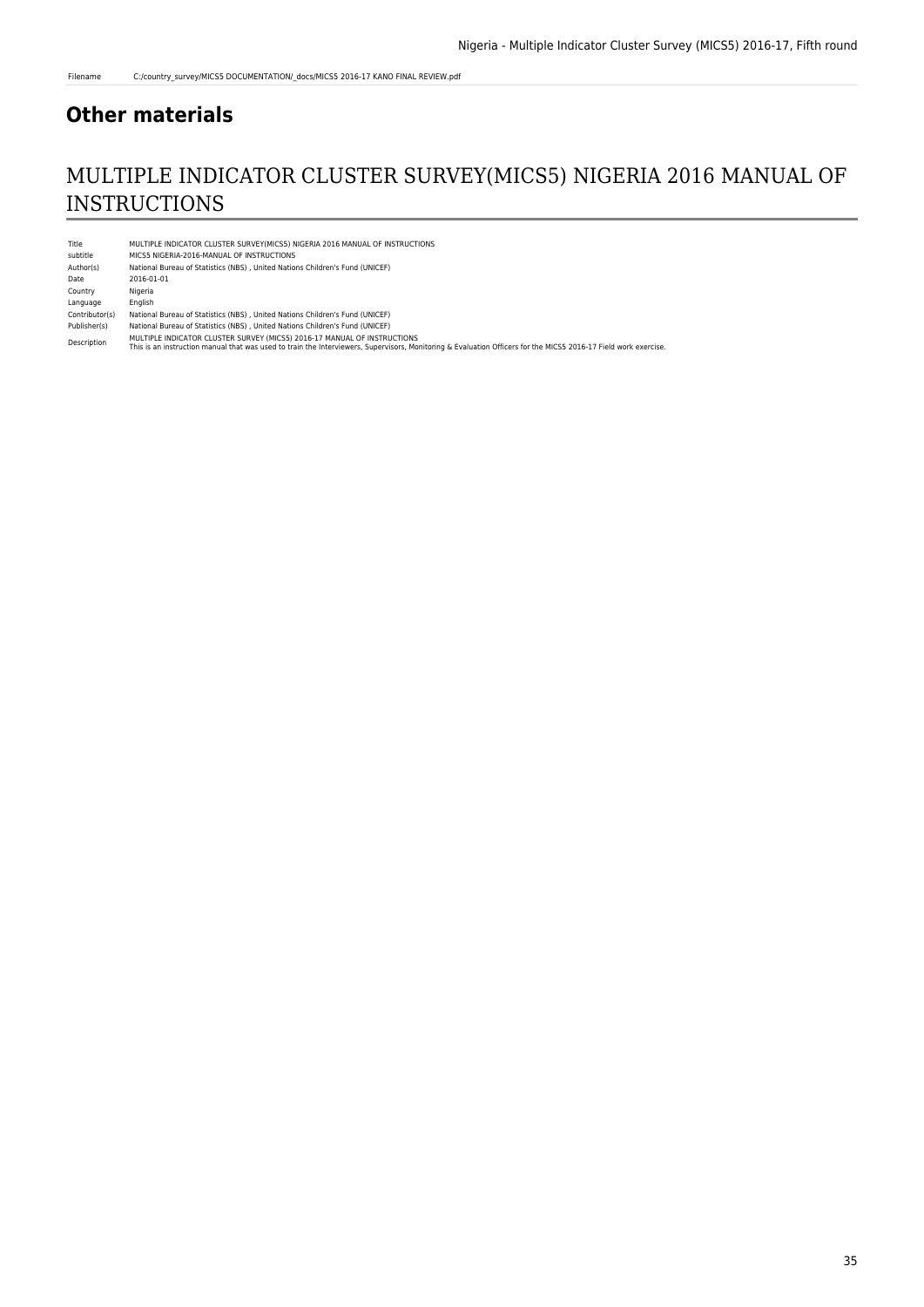| 1.4 Education Module                                                           |  |
|--------------------------------------------------------------------------------|--|
|                                                                                |  |
|                                                                                |  |
|                                                                                |  |
|                                                                                |  |
|                                                                                |  |
|                                                                                |  |
|                                                                                |  |
| 5.1.3 ACCESS TO MASS MEDIA AND USE OF INFORMATION/COMMUNICATION TECHNOLOGY 104 |  |
|                                                                                |  |
|                                                                                |  |
|                                                                                |  |
|                                                                                |  |
|                                                                                |  |
|                                                                                |  |
|                                                                                |  |
|                                                                                |  |
|                                                                                |  |
|                                                                                |  |
|                                                                                |  |
|                                                                                |  |
|                                                                                |  |
|                                                                                |  |
|                                                                                |  |
|                                                                                |  |
|                                                                                |  |
|                                                                                |  |
|                                                                                |  |
|                                                                                |  |
|                                                                                |  |
|                                                                                |  |

TABLE OF CONTENTS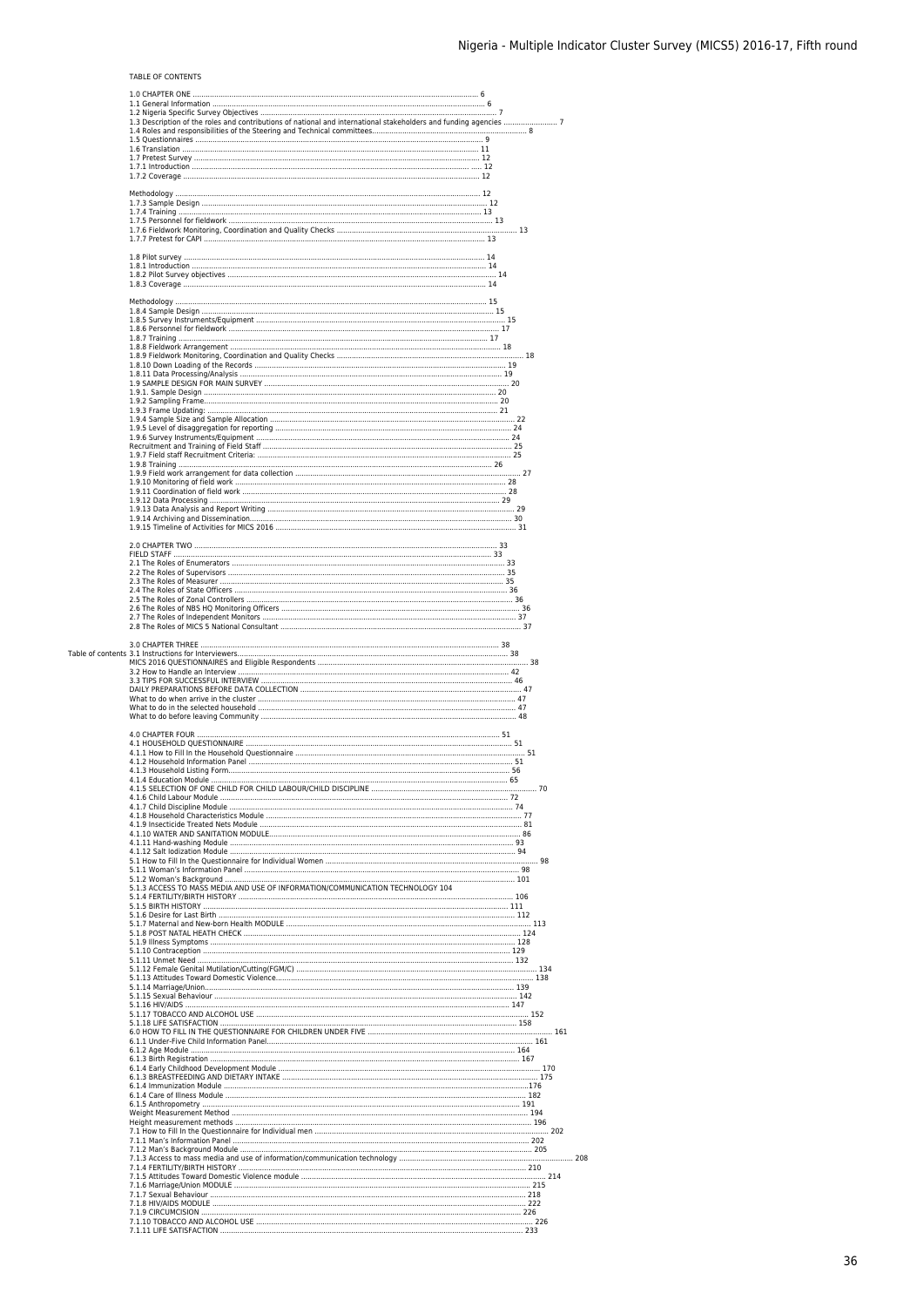# MULTIPLE INDICATOR CLUSTER SURVEY(MICS5) MANUAL FOR WATER QUALITY TESTING

| Title             | MULTIPLE INDICATOR CLUSTER SURVEY(MICS5) MANUAL FOR WATER QUALITY TESTING                                                                                                                                                                                                                                                                                                                                                                                                                                                                                     |  |  |
|-------------------|---------------------------------------------------------------------------------------------------------------------------------------------------------------------------------------------------------------------------------------------------------------------------------------------------------------------------------------------------------------------------------------------------------------------------------------------------------------------------------------------------------------------------------------------------------------|--|--|
| subtitle          | MICS5-MANUAL FOR WATER QUALITY TESTING                                                                                                                                                                                                                                                                                                                                                                                                                                                                                                                        |  |  |
| Author(s)         | National Bureau of Statistics (NBS), United Nations Children's Fund (UNICEF)                                                                                                                                                                                                                                                                                                                                                                                                                                                                                  |  |  |
| Date              | 2016-05-26                                                                                                                                                                                                                                                                                                                                                                                                                                                                                                                                                    |  |  |
| Country           | Nigeria                                                                                                                                                                                                                                                                                                                                                                                                                                                                                                                                                       |  |  |
| Language          | English                                                                                                                                                                                                                                                                                                                                                                                                                                                                                                                                                       |  |  |
| Contributor(s)    | National Bureau of Statistics (NBS), United Nations Children's Fund (UNICEF)                                                                                                                                                                                                                                                                                                                                                                                                                                                                                  |  |  |
| Publisher(s)      | National Bureau of Statistics (NBS), United Nations Children's Fund (UNICEF)                                                                                                                                                                                                                                                                                                                                                                                                                                                                                  |  |  |
| Description       | MULTIPLE INDICATOR CLUSTER SURVEY (MICS5) MANUAL FOR WATER QUALITY<br>This Manual is intended for all MICS field staff and outlines the required steps that need to be taken<br>during MICS data collection in order to accurately assess drinking water quality. Measurers in particular<br>should carry these instructions with them in the field and review them regularly to make sure they are<br>always following the correct procedures. Supervisors should also frequently refer to this Manual in the<br>field when observing the work of measurers. |  |  |
| Table of contents |                                                                                                                                                                                                                                                                                                                                                                                                                                                                                                                                                               |  |  |
| Filename          | MICS5 2016-17 Water Quality Manual.pdf                                                                                                                                                                                                                                                                                                                                                                                                                                                                                                                        |  |  |

### MULTIPLE INDICATOR CLUSTER SURVEY (MICS5) STUDYDOC

| <b>Title</b> | MULTIPLE INDICATOR CLUSTER SURVEY (MICS5) STUDYDOC                                                      |
|--------------|---------------------------------------------------------------------------------------------------------|
| subtitle     | MICS5-STUDYDOC                                                                                          |
| Author(s)    | National Bureau of Statistics (NBS)                                                                     |
| Date         | 2018-11-17                                                                                              |
| Country      | Nigeria                                                                                                 |
| Language     | English                                                                                                 |
|              | Contributor(s) National Bureau of Statistics (NBS)                                                      |
| Publisher(s) | National Bureau of Statistics (NBS)                                                                     |
| Description  | This STUDYDOC describes the Documentation of the Multiple Indicator Cluster (MICS5) Survey fifth round. |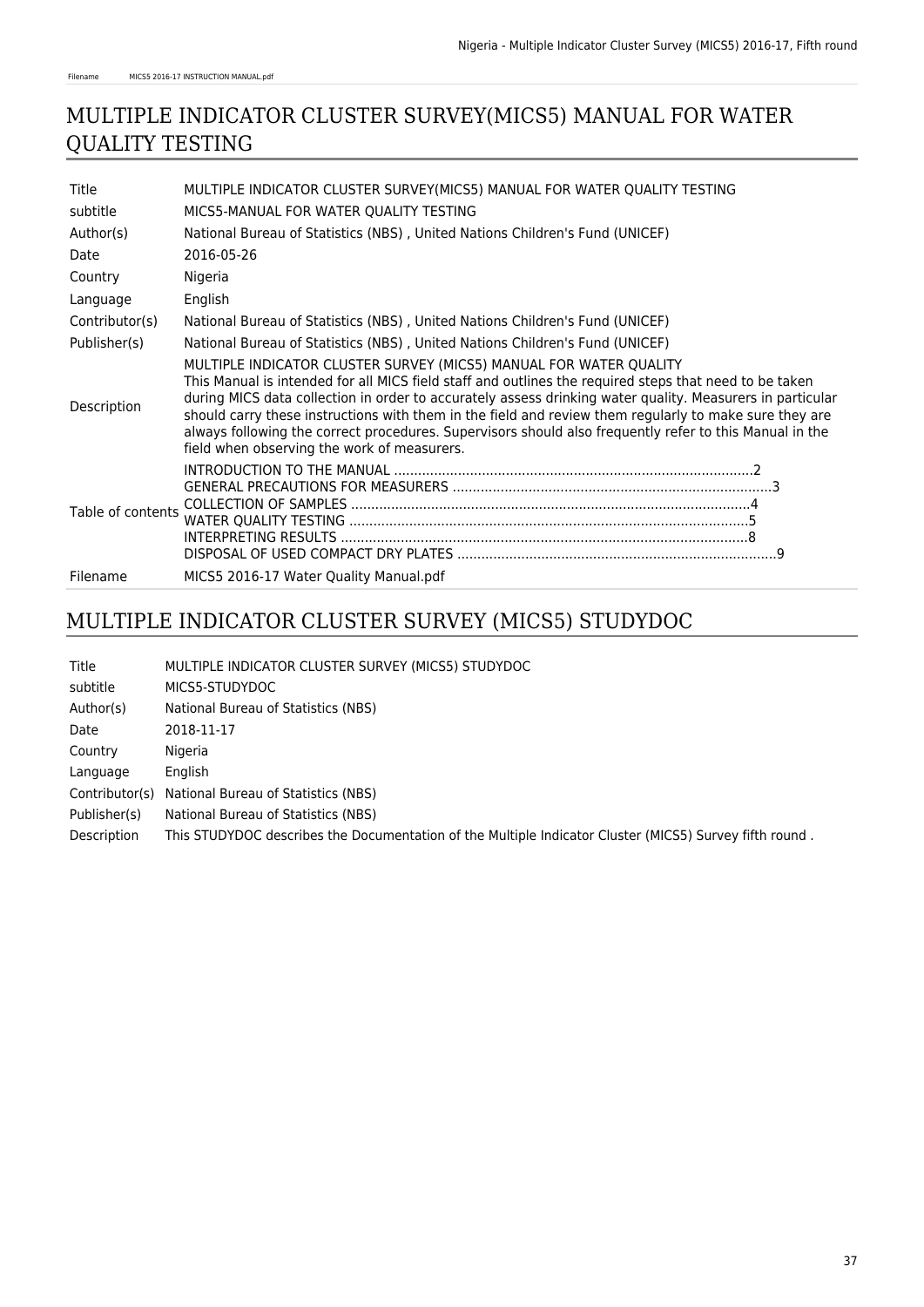|          | Data Processing &          |  |
|----------|----------------------------|--|
|          |                            |  |
|          |                            |  |
|          |                            |  |
|          |                            |  |
|          | <b>INDIVIDUAL MEN</b>      |  |
|          |                            |  |
|          |                            |  |
|          | 16                         |  |
|          |                            |  |
|          | 17                         |  |
|          | <b>HOUSEHOLD</b>           |  |
|          |                            |  |
|          | <b>HOUSEHOLD</b>           |  |
|          |                            |  |
|          |                            |  |
|          |                            |  |
|          | 18                         |  |
|          |                            |  |
|          |                            |  |
|          |                            |  |
|          | <b>INDIVIDUAL MEN</b>      |  |
|          |                            |  |
| Table of |                            |  |
| contents | 28                         |  |
|          |                            |  |
|          | 47                         |  |
|          | <b>HOUSEHOLD</b>           |  |
|          |                            |  |
|          | <b>HOUSEHOLD</b>           |  |
|          |                            |  |
|          |                            |  |
|          |                            |  |
|          | 72                         |  |
|          |                            |  |
|          |                            |  |
|          | Variables                  |  |
|          |                            |  |
|          | <b>INDIVIDUAL MEN</b>      |  |
|          |                            |  |
|          |                            |  |
|          | 142                        |  |
|          |                            |  |
|          | 271                        |  |
|          | <b>HOUSEHOLD</b>           |  |
|          |                            |  |
|          | <b>HOUSEHOLD</b>           |  |
|          |                            |  |
|          |                            |  |
|          |                            |  |
|          | 519                        |  |
|          |                            |  |
|          |                            |  |
| Filename | MICS5 2016-17 STUDYDOC.pdf |  |
|          |                            |  |

# MULTIPLE INDICATOR CLUSTER SURVEY (MICS5) STUDYDOC

| Title     | MULTIPLE INDICATOR CLUSTER SURVEY (MICS5) STUDYDOC |
|-----------|----------------------------------------------------|
| subtitle  | MICS5-STUDYDOC                                     |
| Author(s) | National Bureau of Statistics (NBS)                |
| Date      | 2018-11-17                                         |
| Country   | Nigeria                                            |
| Language  | English                                            |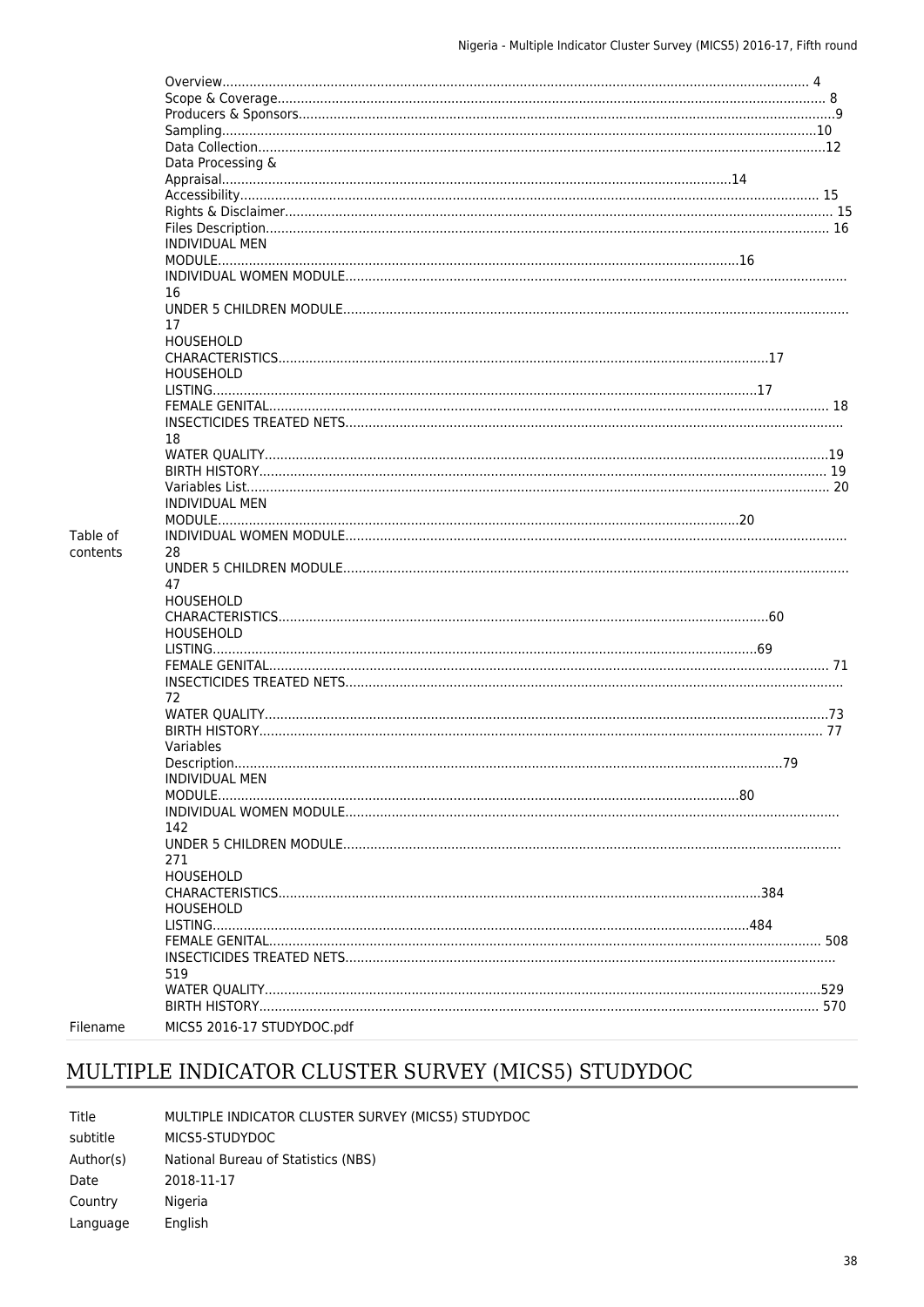|              | Contributor(s) National Bureau of Statistics (NBS)                                                      |  |
|--------------|---------------------------------------------------------------------------------------------------------|--|
| Publisher(s) | National Bureau of Statistics (NBS)                                                                     |  |
| Description  | This STUDYDOC describes the Documentation of the Multiple Indicator Cluster (MICS5) Survey fifth round. |  |
|              |                                                                                                         |  |
|              |                                                                                                         |  |
|              |                                                                                                         |  |
|              |                                                                                                         |  |
|              |                                                                                                         |  |
|              | Data Processing &                                                                                       |  |
|              |                                                                                                         |  |
|              |                                                                                                         |  |
|              |                                                                                                         |  |
|              |                                                                                                         |  |
|              | <b>INDIVIDUAL MEN</b>                                                                                   |  |
|              |                                                                                                         |  |
|              |                                                                                                         |  |
|              | 16                                                                                                      |  |
|              |                                                                                                         |  |
|              | 17                                                                                                      |  |
|              | HOUSEHOLD                                                                                               |  |
|              |                                                                                                         |  |
|              |                                                                                                         |  |
|              |                                                                                                         |  |
|              |                                                                                                         |  |
|              | 18                                                                                                      |  |
|              |                                                                                                         |  |
|              |                                                                                                         |  |
|              |                                                                                                         |  |
|              | <b>INDIVIDUAL MEN</b>                                                                                   |  |
|              |                                                                                                         |  |
| Table of     |                                                                                                         |  |
| contents     | 28                                                                                                      |  |
|              |                                                                                                         |  |
|              | 47                                                                                                      |  |
|              | HOUSEHOLD                                                                                               |  |
|              |                                                                                                         |  |
|              |                                                                                                         |  |
|              |                                                                                                         |  |
|              |                                                                                                         |  |
|              | 72                                                                                                      |  |
|              |                                                                                                         |  |
|              |                                                                                                         |  |
|              | Variables                                                                                               |  |
|              |                                                                                                         |  |
|              | <b>INDIVIDUAL MEN</b>                                                                                   |  |
|              |                                                                                                         |  |
|              |                                                                                                         |  |
|              | 142                                                                                                     |  |
|              |                                                                                                         |  |
|              | 271                                                                                                     |  |
|              | <b>HOUSEHOLD</b>                                                                                        |  |
|              |                                                                                                         |  |
|              |                                                                                                         |  |
|              |                                                                                                         |  |
|              |                                                                                                         |  |
|              | 519                                                                                                     |  |
|              |                                                                                                         |  |
|              |                                                                                                         |  |
|              |                                                                                                         |  |
| Filename     | C:/country_survey/MICS5 DOCUMENTATION/_docs/MICS5 2016-17 STUDYDOC.pdf                                  |  |

### **Instruction Manual**

| Title     | <b>Instruction Manual</b> |
|-----------|---------------------------|
| Author(s) | NBS                       |
| Date      | 2016                      |
| Country   | Nigeria                   |
| Language  | English                   |